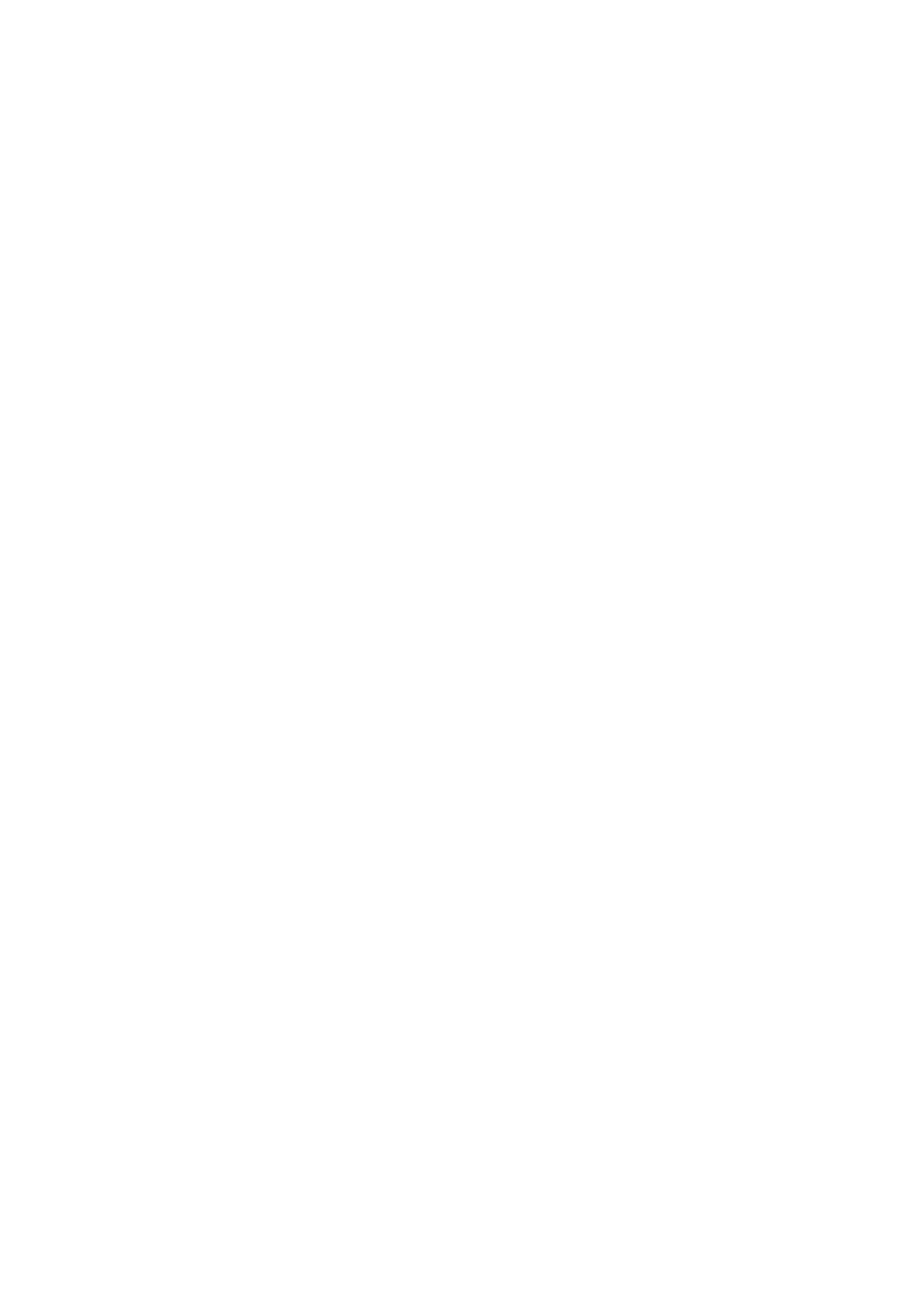## **Doctor behaviour under a pay for performance contract: further evidence from the Quality and Outcomes Framework**

Hugh Gravelle<sup>a</sup> Matt Sutton<sup>b</sup> Ada Mab

National Primary Care Research and Development Centre, Centre for Health Economics, University of York, UK<sup>a</sup> Health Economics Research Unit, University of Aberdeen, UK<sup>b</sup>

February 2008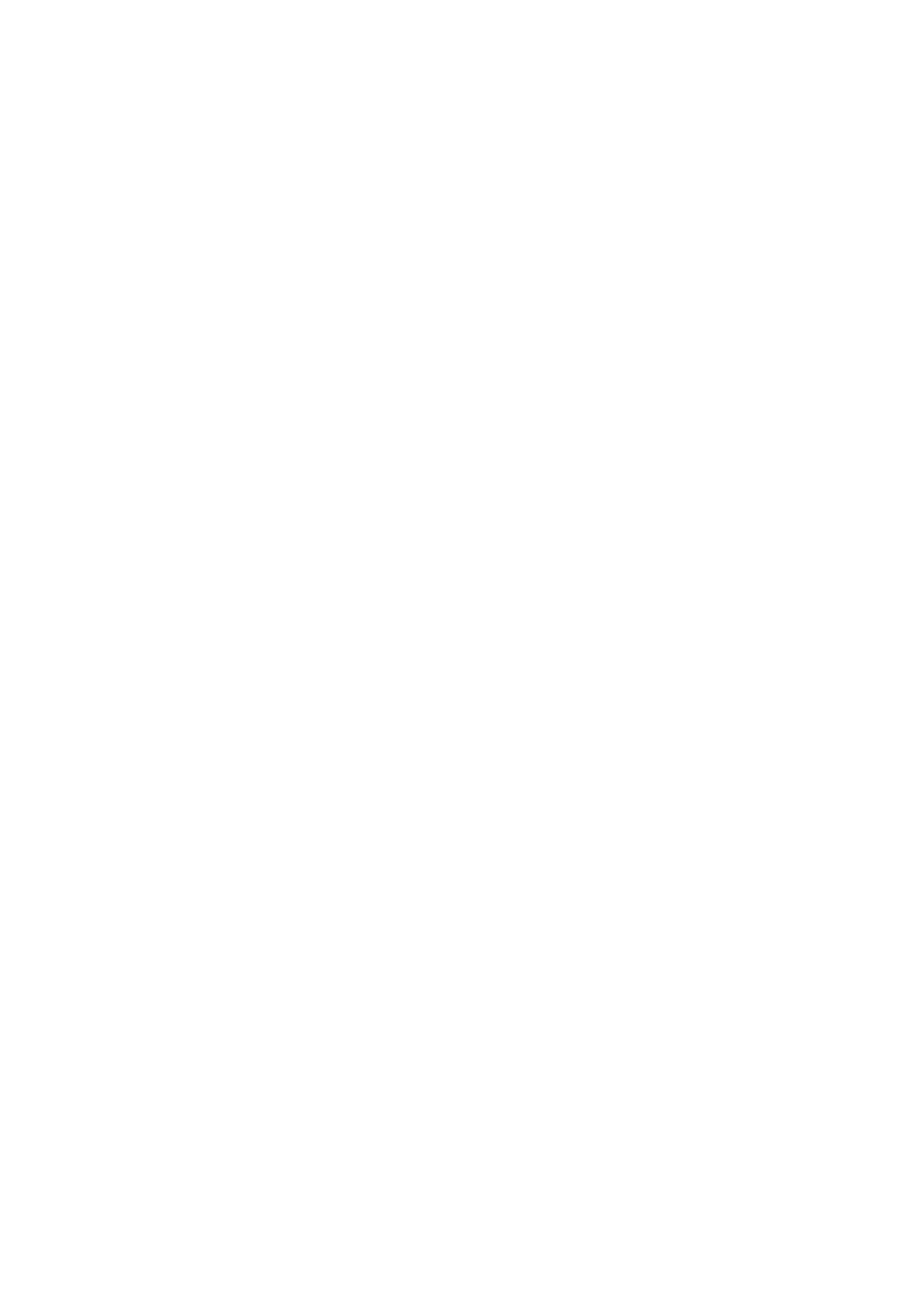## **Background**

CHE Discussion Papers (DPs) began publication in 1983 as a means of making current research material more widely available to health economists and other potential users. So as to speed up the dissemination process, papers were originally published by CHE and distributed by post to a worldwide readership.

The new CHE Research Paper series takes over that function and provides access to current research output via web-based publication, although hard copy will continue to be available (but subject to charge).

## **Acknowledgements**

NPCRDC receives core funding from the Department of Health. HERU receives funding from the Chief Scientist Office of the Scottish Executive Health Department. The views expressed are those of the authors and not necessarily those of the funders. Part of the paper was written whilst HG and MS were visiting the Centre for Market and Public Organisation (CMPO), University of Bristol. We are grateful for comments made at presentations at CHE, CMPO, the Norwegian School of Economics and Business Administration, the Royal Economics Society Conference in Warwick, the International Health Economics Association Conference in Copenhagen, the Office of Manpower Economics, and departmental seminars in Dundee and Sheffield; and for discussions with Tim Doran, Bruce Guthrie, David Reeves and Martin Roland about the intricacies of the QOF. This paper is revised version of CHE RP 28 incorporating a larger number of indicators and explanatory variables.

## **Disclaimer**

Papers published in the CHE Research Paper (RP) series are intended as a contribution to current research. Work and ideas reported in RPs may not always represent the final position and as such may sometimes need to be treated as work in progress. The material and views expressed in RPs are solely those of the authors and should not be interpreted as representing the collective views of CHE research staff or their research funders.

## **Further copies**

Copies of this paper are freely available to download from the CHE website www.york.ac.uk/inst/che/publications/index.htm. Access to downloaded material is provided on the understanding that it is intended for personal use. Copies of downloaded papers may be distributed to third-parties subject to the proviso that the CHE publication source is properly acknowledged and that such distribution is not subject to any payment.

Printed copies are available on request at a charge of £5.00 per copy. Please contact the CHE Publications Office, email che-pub@york.ac.uk, telephone 01904 321458 for further details.

Centre for Health Economics Alcuin College University of York York, UK www.york.ac.uk/inst/che

© Hugh Gravelle, Matt Sutton, Ada Ma.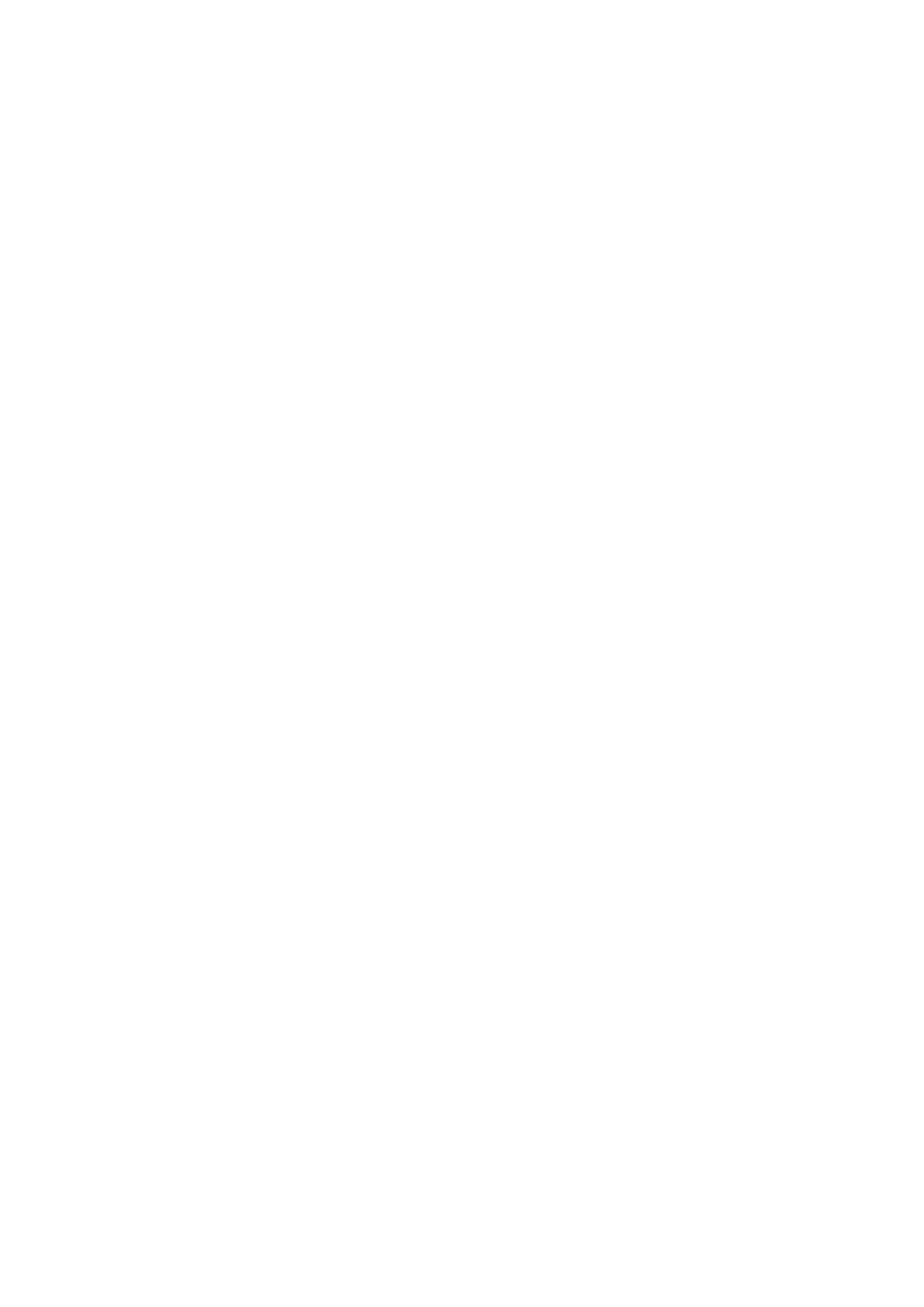## **Abstract**

#### *Background*

Since 2003, 25% of UK general practitioners' income has been determined by the quality of their care. The 65 clinical quality indicators in this scheme (the Quality and Outcomes Framework) are in the form of ratios, with financial reward increasing linearly with the ratio between a lower and upper threshold. The numerator is the number of patients for whom an indicator is achieved and the denominator is the number of patients the practices declare are suitable for the indicator. The number declared suitable is the number of patients with the relevant condition less the number exception reported by the practice for a specified range of reasons. Exception reporting is designed to avoid harmful treatment resulting from the application of quality targets to patients for whom they were not intended. However, exception reporting also gives GPs the opportunity to exclude patients who should in fact be treated in order to achieve higher financial rewards. This is inappropriate use of exception reporting or 'gaming'. Practices can also increase income if they are below the upper threshold by reducing the number of patients declared with a condition (prevalence), or by increasing reported prevalence if they were above the upper threshold. This study examines the factors affecting delivered quality (the proportion of prevalent patients for indicators were achieved) and tests for gaming of exceptions and for prevalence reporting being responsive to financial incentives.

#### *Data*

We used routinely available data on the Quality and Outcomes Framework from Scottish practices (n=916) for 2004/05 and 2005/06. We also include data on practice characteristics and on sociodemographic and morbidity factors from the 2001 census and the Scottish Index of Multiple Deprivation.

#### *Methods*

Multiple regressions of delivered quality, exception reporting, and prevalence reports on practice and patient characteristics. We test for gaming of exception reporting by comparing the rates of exception reporting in 2005/6 for practices which were above the upper threshold in 2004/5 (which would have had no incentive to increase exception reporting) with practices which were below the threshold in 2004/5 (which would have had a financial incentive to increase exception reporting rates. We also compared prevalence reporting in 2005/6 for practices above the upper threshold in year one (who would gain financially by increasing prevalence) with those below the threshold in year one (who might not).

#### *Results*

90.8% of practices reported levels of achievement above the upper thresholds. They could have reduced the number of patients treated by 11.8% without reducing income, indicating a degree of altruistic behaviour. Delivered quality was lower in practices with more income deprived patients and with a higher proportion of ethnic minority patients, though the effects of these variables were quite small.

Practices which were above the upper threshold for an indicator in 2004/05 had higher prevalence in 2005/6 compared to practices that were below the threshold in 2004/05.

For exception reporting, practices which were below the upper threshold for an indicator in 2004/05 had higher exception reporting rates in 2005/6 than practices which were below the upper threshold. From the differences between the two types of practice, we estimate that, in practices which were below indicator thresholds in 2004/05, 0.87% of patients might have been inappropriately exception reported in 2005/06, or 10.9% of the overall number of patients exception reported.

#### *Conclusion*

The results suggest that general practitioners are partially altruistic in that the majority produced markedly higher quality than was required to maximise their financial rewards. Quality delivered to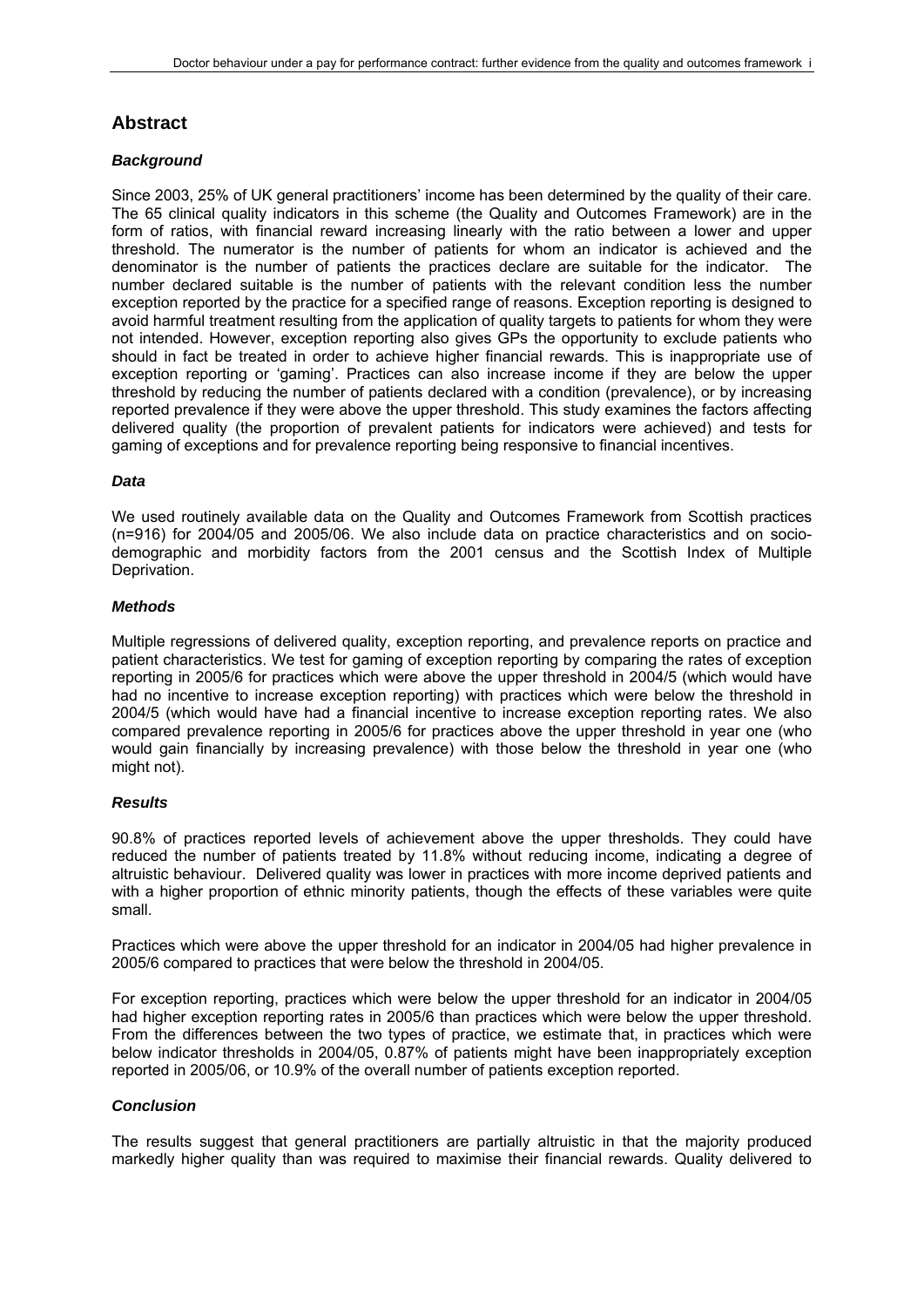patients was higher in larger practices and in practices with less deprived populations and with a smaller ethnic minority population.

Exception reporting removes incentives towards inappropriate or over-treatment of patients. But the QOF provides perverse incentives for gaming of exceptions and we find evidence that practices which performed worse in 2004/5 were more likely to game exceptions in 2005/6.

The incentives in QOF also affect case finding and reporting by practices and we find evidence that practices which performed worse in 2004/5 had lower reported prevalence in 2005/6. We also find that reported prevalence rates are associated with practice characteristics, such as whether the practice was a fundholder, suggesting that the QOF prevalence reports may not be a reliable epidemiological resource.

Keywords. Quality. Incentives. Gaming. Pay for performance.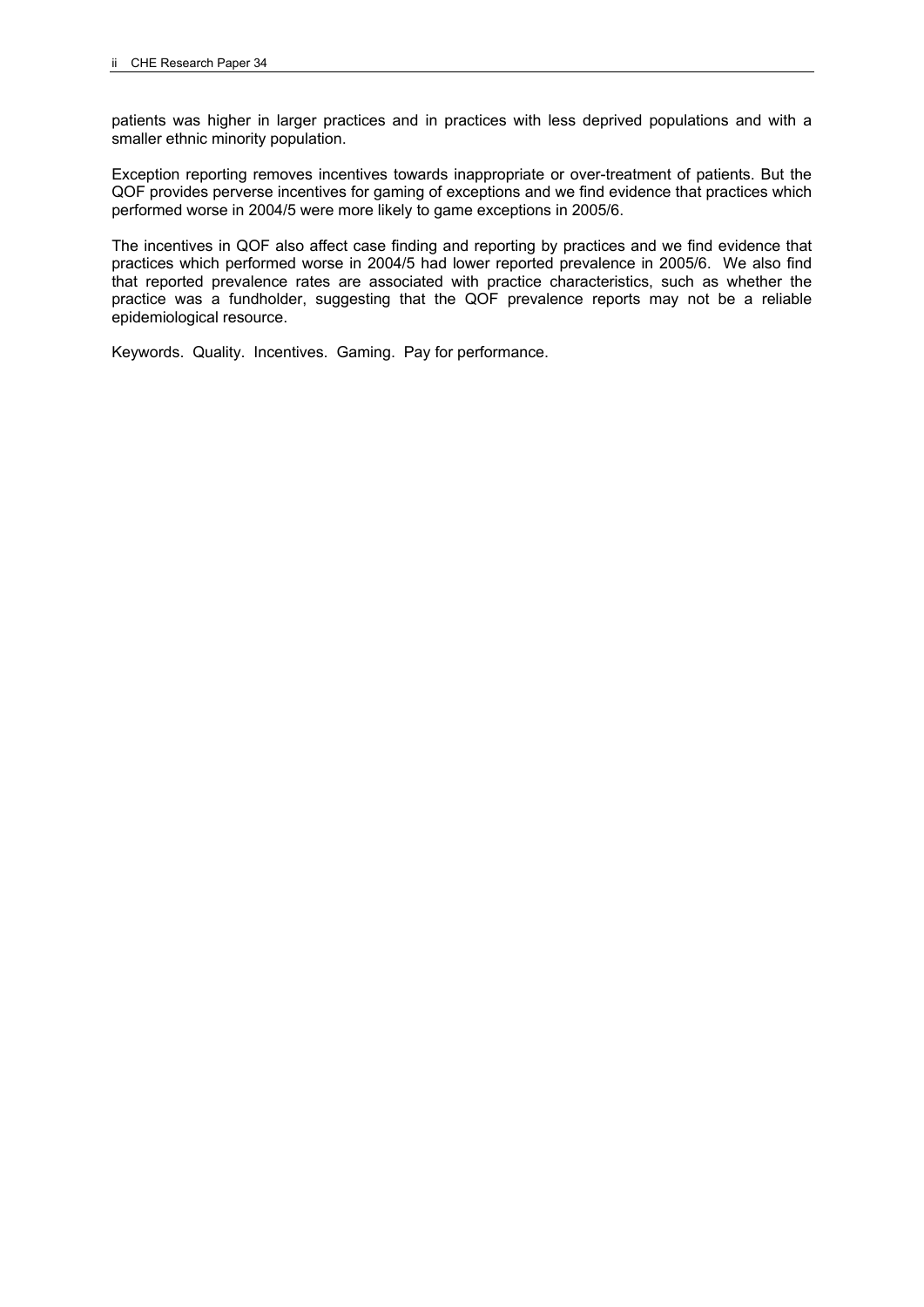## **1. Introduction**

The development of new methods of measuring the quality of health care has led to the recognition that there are wide variations in the quality of health care providers (Fisher, 2006; Institute of Medicine, 2007). It has also prompted an international interest in the use of pay for performance schemes to improve quality. Schemes are being developed in Australia (Scott, 2007; Medicare Australia, 2007), Canada (Pink et al, 2006), Germany (Greb et al, 2006), The Netherlands (Custers T et al, 2006) New Zealand (Perkins and Seddon, 2006), Spain (Gené-Badia et al, 2007), the US (Rosenthal, 2005, 2006; Epstein, 2006; Institute of Medicine, 2006), and the UK (Roland, 2004).

The Quality and Outcomes Framework (QOF) introduced in 2004 in the UK National Health Service (NHS) is possibly the most elaborate and expensive health care pay for performance scheme. All 10,000 general (primary care) practices in the UK were required to report their achievements on 146 quality indicators. The average practice, containing four general practitioners (GPs), stood to gain around £130,000 per year in 2005/6 if it achieved all indicators to the maximum extent. The amount paid out to practices under the QOF was around £1,000M in 2005/6.<sup>1</sup>

The QOF was a good deal for GPs. It increased their income by about 25% (£20,000 per year), reduced their hours of work, and increased their job satisfaction (Whalley, Gravelle and Sibbald, 2007). The effect on patients is less clear. The tentative conclusion, from studies based on subsets of the indicators (Hippisely-Cox, Vinogradova, and Coupland, 2007; Gulliford et al, 2007; Campbell et al, 2007; Steel et al, 2007; Tahrani et al, 2007), is that the quality of care had been increasing since the late 1990s, but that the QOF may have led to above trend increases in some of the activities it incentivises.

One of the difficulties in designing P4P schemes linking financial rewards to measures of performance is that the incentives may generate unanticipated and dysfunctional behaviour (Prendergarst, 1999). In this paper, we use some of the features of the QOF, in particular a sharp discontinuity in the link between reward and performance, to test for gaming. We show that a scheme based on ratio quality measures, intended to incentivise doctors to increase the numerator also contained incentives to manipulate the denominators, and that some doctors did so.<sup>2</sup>

Around half of potential QOF revenue is attached to indicators of clinical quality measured as the ratio of treated patients to the number of patients reported to be eligible for the indicator. For example, indicator CHD6 is the proportion of eligible patients with coronary heart disease whose blood pressure is controlled. QOF revenue increase linearly with the proportion treated, between a lower threshold (0.25) and an upper threshold (0.70) (see Figure 1 and Table 1).

| Indicator                                                                                                                                               | Max points | Upper<br>threshold |
|---------------------------------------------------------------------------------------------------------------------------------------------------------|------------|--------------------|
| CHD1: Practice has register of patients with CHD (yes/no)                                                                                               | 6          |                    |
| CHD5: Percentage of CHD patients whose notes record BP in previous 15<br>months                                                                         |            | 90%                |
| CHD6: Percentage of CHD patients whose BP in previous 15 months is<br>150/90 or less                                                                    | 19         | 70%                |
| CHD11: Percentage of patients with a history of myocardial infarction<br>(diagnosed after 1 April 2003) who are currently treated with an ACE inhibitor |            | 70%                |

#### **Table 1. Example of indicators from Coronary Heart Disease domain**

All lower thresholds in all disease domains are 25%

1

<sup>&</sup>lt;sup>1</sup> 2005/6 is the financial year 1 April 2005 to 31 March 2006. Similarly for the financial year 2004/5.

<sup>&</sup>lt;sup>2</sup> We briefly report on the factors affecting practice points achievement and quality in Appendix D.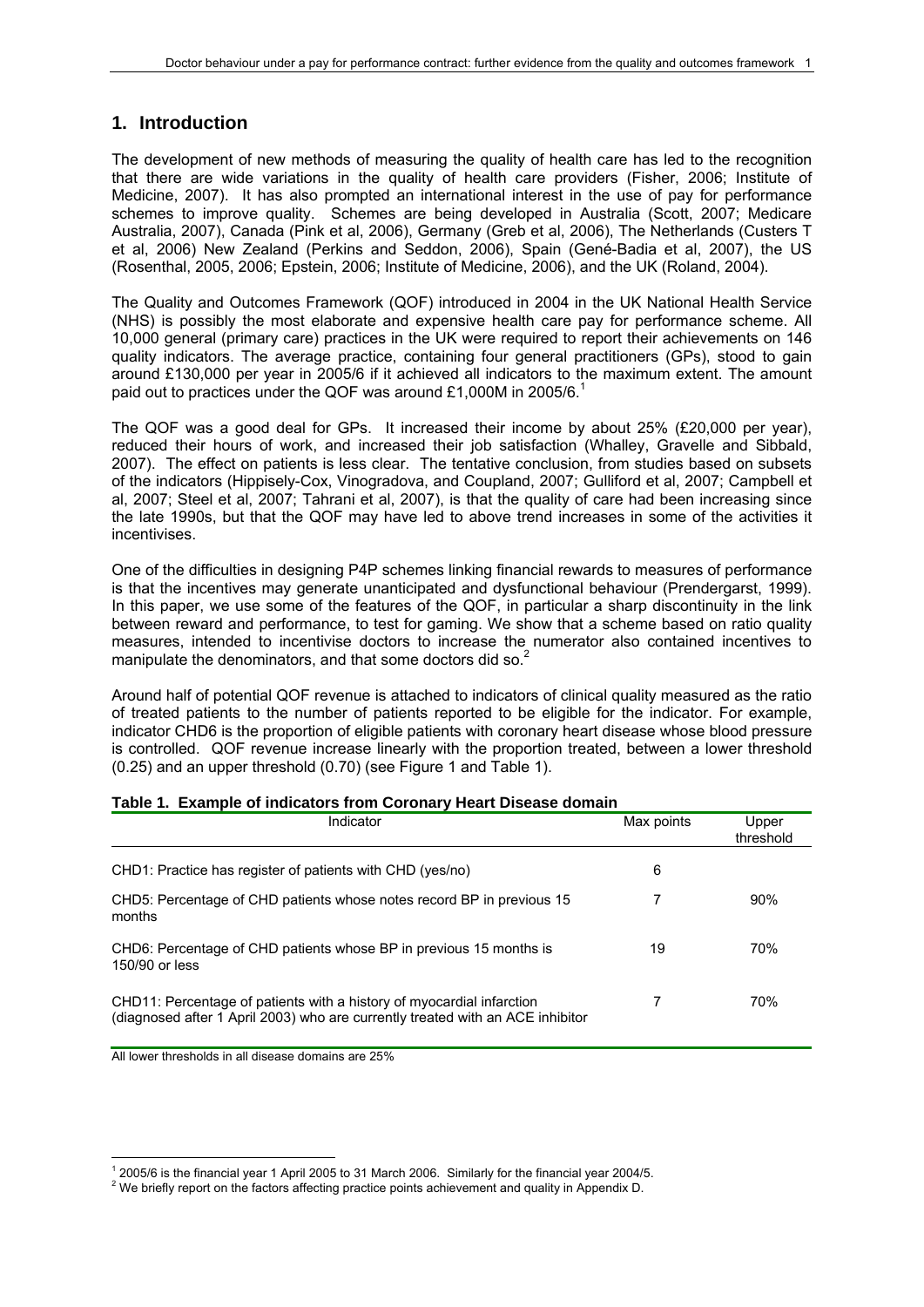

**Figure 1. Achievement and points for a continuous quality indicator (CHD6)** 

Expressing a clinical indicator as a ratio is intended to provide an incentive to practices to increase the numerator, i.e. to increase the number of treated patients. But practices can also reduce the denominator, i.e. the number they declare as eligible for treatment. The number declared eligible is the number of patients the practice reports as having a condition (prevalence) minus the number it exception reports for the indicator. Patients can be reported as unsuitable for an indicator on a variety of grounds (Appendix A), for example because they are terminally ill or have failed to attend for treatment. Thus practices can increase QOF revenue by gaming their reports of both prevalence and exceptions.

We test for gaming of prevalence and exception reporting in two ways. First, true disease prevalence and exception reporting rates are determined by the characteristics of the population served by the practice. They should not vary with characteristics of the practice, such as the type of contract it holds or the number of neighbouring practices. We find that prevalence and exception reporting rates vary with population characteristics, such as ethnicity and deprivation, in expected ways. But reporting was also significantly affected by characteristics of the practice. For example, exception reporting rates were higher in practices where patients had fewer practices to choose from. This test for gaming is vulnerable to the omission of population characteristics that affect true prevalence or exceptions and are correlated with the included practice characteristics. We attempt to reduce such omitted variable bias by including measures of practice population morbidity, deprivation, rurality, and ethnicity.

Our second test uses the structure of the incentive scheme. The marginal reward for overstating exceptions is positive when the quality ratio is below the upper threshold and zero when it is above the upper threshold. Similarly, practice revenue is increased by understating prevalence when the quality ratio is below the upper threshold. Moreover, because of another feature of the scheme explained below, practice revenue is increased by overstating prevalence when the quality ratio is above the upper threshold.

The price per point increased by 75% between the first and second years of the QOF. Thus, for practices below the upper threshold for an indicator there was a considerable increase in the marginal financial reward for increasing the proportion of eligible patients treated. For practices above the threshold the marginal financial reward from increasing the quality ratio treated was zero in both years. We argue that practices which were below the upper threshold in the first year of the scheme would have higher reported exception rates and lower reported prevalence in the second year than practices above the upper threshold. Practices above the upper threshold in 2004/5 would only have to maintain their behaviour to maximise their 2005/6 revenue from the QOF. We find that practices that were below the upper threshold in the first year had higher exception rates and lower prevalence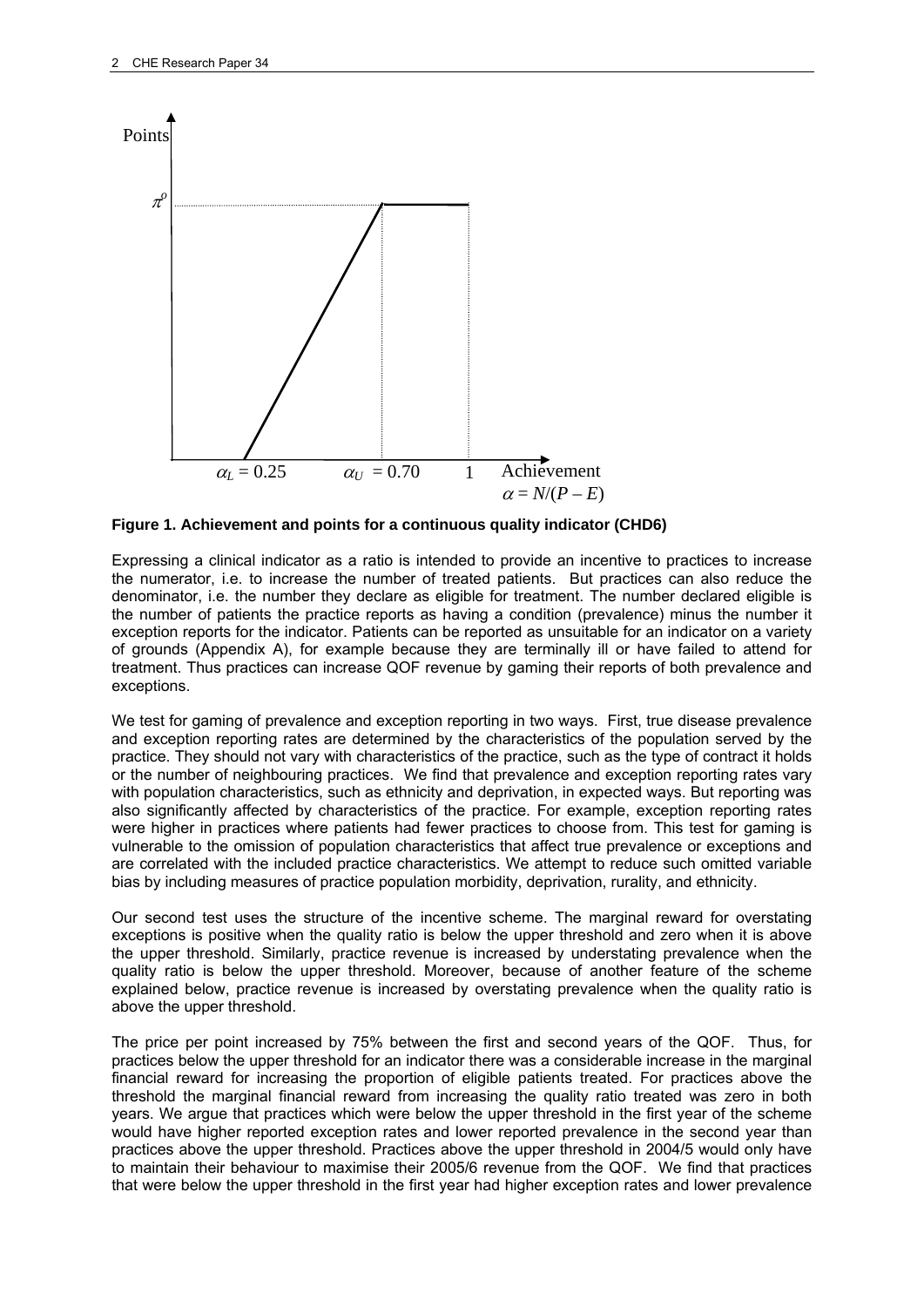rates in the second year than practices that were above the threshold in the first year. Practices below the upper threshold in 2004/5 had an average exception rate of 8.55% in 2005/6 and we estimate that without the incentive to increase their exceptions they would have had an exception rate of 7.25 %. Practices which were above the upper threshold in 2004/5 had reported standardised prevalence in 2005/6 which was 3.5% greater, against a mean of 100, than if they had been below the upper threshold in 2004/5.

Section 2 describes the incentives for family doctors in the QOF. Section 3 specifies a simple model of the behaviour of semi-altruistic family doctors under the QOF. It shows how the discontinuity in the link between payment and quality provides a means of testing for gaming. The data are described in Section 4 and results are presented in Section 5. Section 6 discusses the implications of the results for the design of pay for performance schemes.

## **2. Incentives in the QOF**

#### **2.1 Family doctor contracts**

The NHS is financed almost entirely from general taxation. Patients register with general practices, which act as gatekeepers for elective hospital care. Patients face almost no charges for NHS health care.<sup>3</sup>

GPs are independent contractors, apart from a small minority (0.8% in Scotland) who are directly employed by their local primary care organisation, They are organised in partnerships with a mean size of 4.4 GPs and around 5,200 patients.

GPs are paid under one of two contracts. Most GPs (90% in Scotland) are in practices with a nationally negotiated General Medical Services (GMS) contract under which they are paid by a mixture of capitation, lump sum allowances, items of service, and target incentives including the QOF. The capitation payments vary with the age of patients and with the deprivation level of the area in which they lived. GPs have to meet all their practice expenses from their gross income, except for some specific reimbursements for the costs of practice nurses and computing systems. Additionally, where there is no local pharmacy, GPs are permitted to dispense the medicines they prescribe. Dispensing practices can make a profit from dispensing since they receive a dispensing fee per item and are reimbursed for the drugs they buy at a rate that often exceeds the price they paid.

Around a tenth of Scottish practices have opted to be paid under a Primary Medical Services (PMS) contract. These contracts are negotiated between the practice and their local primary care organisation (Health Board in Scotland). Under the PMS contract, the practice receives a lump sum in exchange for agreeing to provide the services they would have provided under the GMS contract, plus additional services for particular patient groups. The amount received is typically the amount the practice would have received under GMS, plus an addition intended to cover the cost of the extra services. As under GMS, the practice has to meet its expenses from its gross income. PMS practices were required to take part in the QOF, but, because it was thought that they would already be being paid for some of the services counting towards the QOF, they had points deducted from their QOF  $score<sup>4</sup>$ 

#### **2.2 Quality indicators and practice revenue**

The QOF rewards practices according to quality indicators for four areas: clinical (covering eleven chronic diseases), organisation (for example whether the practice has an annual review of patient complaints and suggestions), patient experience (for example whether the practice has undertaken an approved patient survey in the past year), and additional services (the practice offers ante natal care and screening). (See Tables 2,3) There are additional points for holistic care (determined by the

 3 The only charge is for drugs prescribed in primary care. Because of the wide range of exemptions on grounds of age, income, and health, 92% of drug prescriptions carried no charge in 2005/6.

http://www.isdscotland.org/isd/info3.jsp;jsessionid=A436EB8C9E9ED916E8D06A4DDB99020C?pContentID=2237&p\_applic=C CC&p\_service=Content.show& 4 The deduction was168 points in 2004/5 and 109 points in 2005/6, from a maximum possible score of 1050 points

<sup>(</sup>www.bma.org.uk/ap.nsf/Content/pmsagreements0904~pmsnewgms?OpenDocuments&Highlight=2,PMS,QOF)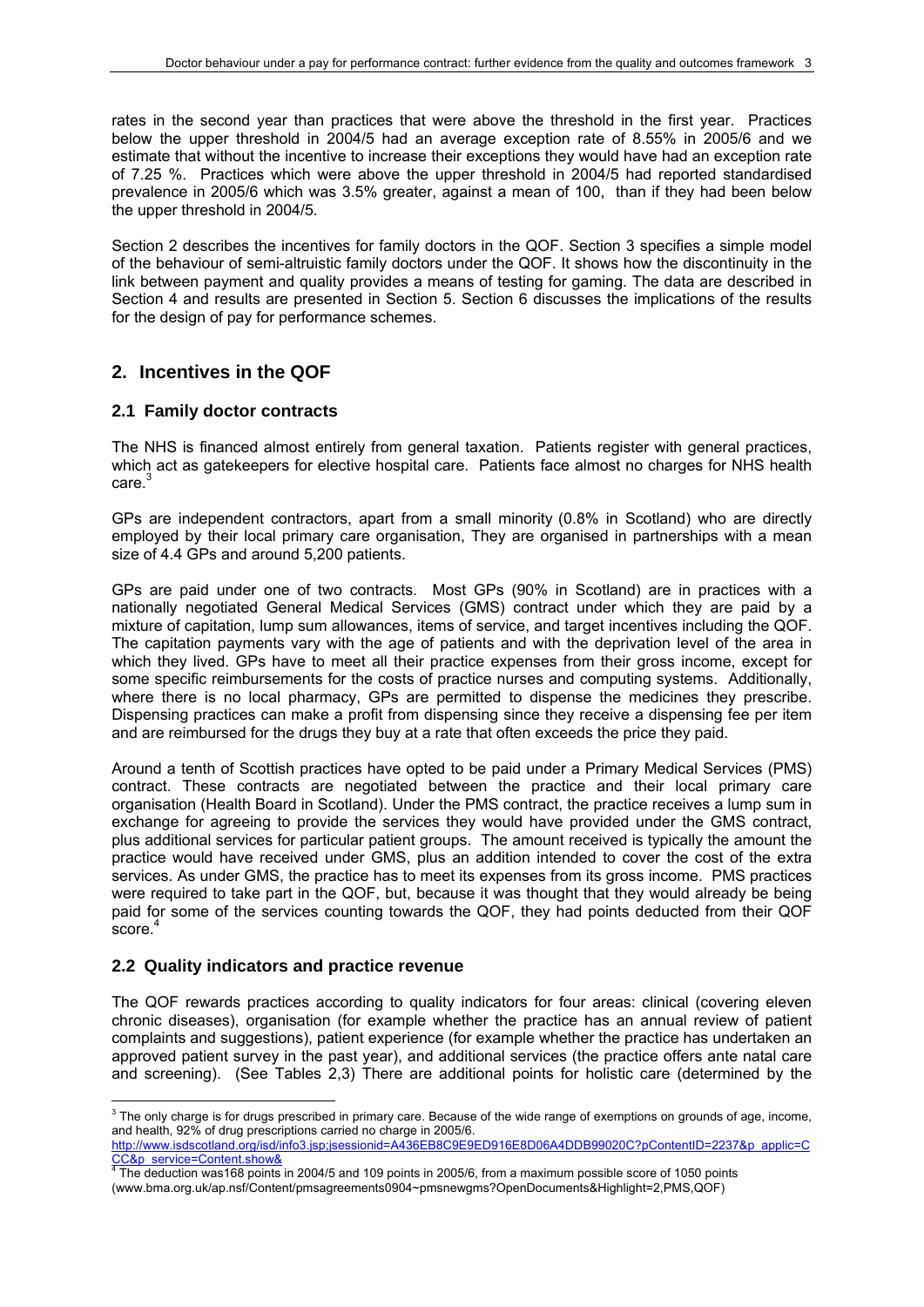percentage of the available points scored on the third worst disease domain in the clinical quality area), for quality practice (determined by the third worst performance in the domains of the three nonclinical areas), and a bonus based on an access survey.

| Table 2. QOF areas: indicators and points |  |  |  |  |  |  |
|-------------------------------------------|--|--|--|--|--|--|
|-------------------------------------------|--|--|--|--|--|--|

|                            | <b>Indicators</b> | Maximum points |
|----------------------------|-------------------|----------------|
| Clinical quality           | 76                | 550            |
| Organisation               | 56                | 184            |
| Patient experience         | 4                 | 100            |
| <b>Additional services</b> | 10                | 36             |
| Holistic care              |                   | 100            |
| Quality practice           |                   | 30             |
| Access bonus               |                   | 50             |
|                            |                   |                |
| Total                      | 146               | 1050           |

We concentrate on the 65 ratio clinical indicators that are measured as the proportion of relevant patients for whom an indicator has been achieved. For example, indicator CHD5 is the proportion of patients with Coronary Heart Disease whose notes have a record of blood pressure in the last 15 months. The indicators are listed in Table 3. The indicators carry points that have a monetary value which varies with the size of the practice and with the proportion of the practice population in each disease domain.

Achievement by a practice on a ratio clinical quality indicator is  $\alpha = N/D = N/(P - E)$ . *N* is the number of patients for whom the indicator is achieved eg the number with CHD whose blood pressure has been measured in the last 15 months.  $D = P - E$  is the number of patients declared as suitable for the indicator*.* Prevalence *P* is the number of patients in the disease domain reported by the practice. *E* is the number of patients who are exception reported by the practice because the indicator is not appropriate for them. Patients may be exception reported on nine grounds (Appendix A). For example, terminal cancer patients with hypertension would be excluded from the hypertension indicators. Patients who have been invited to attend for treatment on three occasions in the preceding twelve months and have failed to attend can also be excluded.

The number of points (and hence revenue) earned on an indicator varies linearly with achievement for  $\alpha \in (\alpha_{1}, \alpha_{1})$ . See Figure 1. No points are earned if  $\alpha$  is less than or equal to the lower threshold  $\alpha$ , which is 25% for all indicators. At the upper threshold  $\alpha$  the practice receives the maximum number of points  $\pi^0$  available for the indicator and further increases in achievement have no effect on revenue. The upper thresholds vary across indicators, from 50% to 90%, and the maximum points vary from 2 to 56 (Table 3). $^6$ 

Formally, the number of points earned for an indicator is

$$
\pi = \pi(\alpha) = \pi^o \min\{1, \max\{(\alpha - \alpha_L)/(\alpha_U - \alpha_L), 0\}\}\tag{1}
$$

The revenue from the indicator is the number of points times the price per point. The price per point is the product of the national average price per point *v*, the list size of the practice relative to the national average list size  $M/M$ , and the adjusted practice disease prevalence factor *F* for the disease domain containing the indicator:

$$
R = \pi(\alpha)v \frac{M}{\overline{M}} F(P)
$$
 (2)

The national average price per point *v* was £70 in 2004/5 and £124.60 in 2005/6.

 5 The large number of indicators and the holistic payment are an attempt to reduce effort diversion problems (Holmstrom and Milgrom, 1991) arising when agents perform several socially valuable tasks.

<sup>&</sup>lt;sup>6</sup> Setting upper thresholds below 100% was intended to reduce the risk that GPs would be inappropriately treat some patients, for example those with co-morbidities. Exception reporting was justified on the same grounds. The rationale is peculiar for those indicators where there is no risk to patients, for example the recording of blood pressure, as opposed to providing treatment for hypertension. Upper thresholds below 100% make it easier to earn points and increase the marginal reward for treating a patient.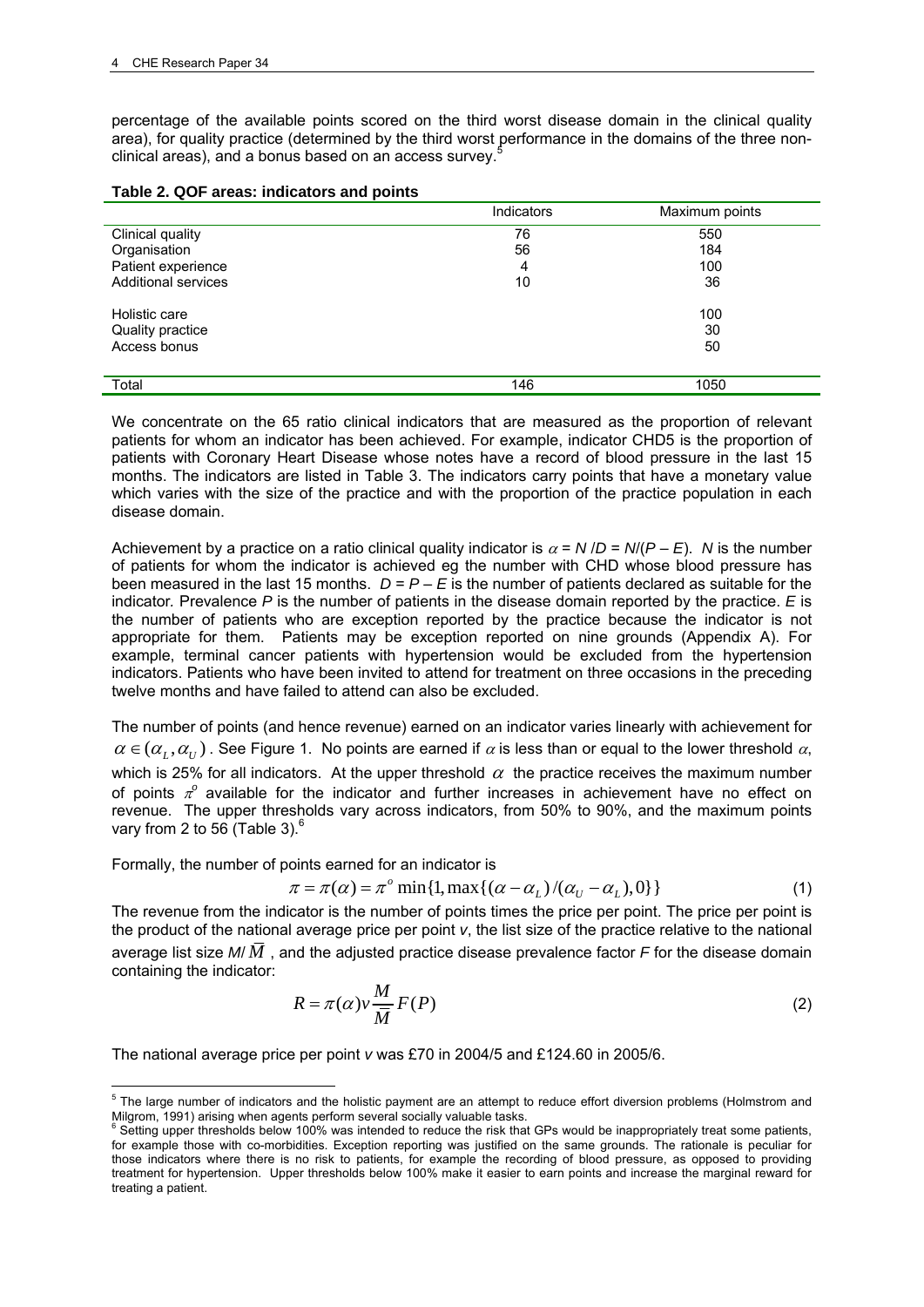| Disease domain  | Number of indicators | Points available | Upper threshold achievement<br>2004/05 |           | Upper threshold<br>achievement 2005/06 |           |       | Reported raw prevalence rate (%)<br>2005/06 |  |
|-----------------|----------------------|------------------|----------------------------------------|-----------|----------------------------------------|-----------|-------|---------------------------------------------|--|
|                 |                      |                  | Mean                                   | <b>SD</b> | Mean                                   | <b>SD</b> | Mean  | <b>SD</b>                                   |  |
| Asthma          | 6                    | 65               | 0.75                                   | 0.26      | 0.94                                   | 0.15      | 5.44  | 1.09                                        |  |
| Cancer          |                      | 6                | 0.76                                   | 0.39      | 0.87                                   | 0.31      | 0.72  | 0.23                                        |  |
| <b>CHD</b>      | 11                   | 95               | 0.81                                   | 0.22      | 0.95                                   | 0.10      | 4.58  | 1.05                                        |  |
| <b>COPD</b>     |                      | 40               | 0.70                                   | 0.30      | 0.89                                   | 0.19      | 1.86  | 0.92                                        |  |
| <b>Diabetes</b> | 17                   | 93               | 0.81                                   | 0.19      | 0.91                                   | 0.12      | 3.40  | 0.72                                        |  |
| Epilepsy        | 3                    | 14               | 0.65                                   | 0.30      | 0.84                                   | 0.24      | 0.71  | 0.21                                        |  |
| Hypertension    | 4                    | 96               | 0.72                                   | 0.35      | 0.92                                   | 0.20      | 12.07 | 2.78                                        |  |
| Hypothyroidism  |                      | 6                | 0.93                                   | 0.21      | 0.98                                   | 0.13      | 2.96  | 0.92                                        |  |
| LVD             | 2                    | 16               | 0.76                                   | 0.38      | 0.88                                   | 0.31      | 0.65  | 0.26                                        |  |
| Mental health   | 4                    | 34               | 0.76                                   | 0.38      | 0.88                                   | 0.31      | 0.60  | 0.33                                        |  |
| Stroke and TIA  | 9                    | 27               | 0.78                                   | 0.24      | 0.95                                   | 0.12      | 1.92  | 0.54                                        |  |
| Total           | 65                   | 492              |                                        |           |                                        |           |       |                                             |  |

**Table 3. Disease domains: ratio clinical quality indicators, achievement, and reported prevalence. Scottish practices 2004/5, 2005/6.** 

Prevalence rate: List weighted mean of raw prevalence rates.

Upper threshold achievement is the unweighted average across practices of *Domain upper*. *Domain upper* is the average proportion of indicators in a domain for which the practice achieved the upper threshold, weighted by maximum possible points for the indicator.

CHD: coronary heart disease. COPD: chronic obstructive pulmonary disease. LVD: left ventricular dysfunction. TIA: transient ischaemic attacks.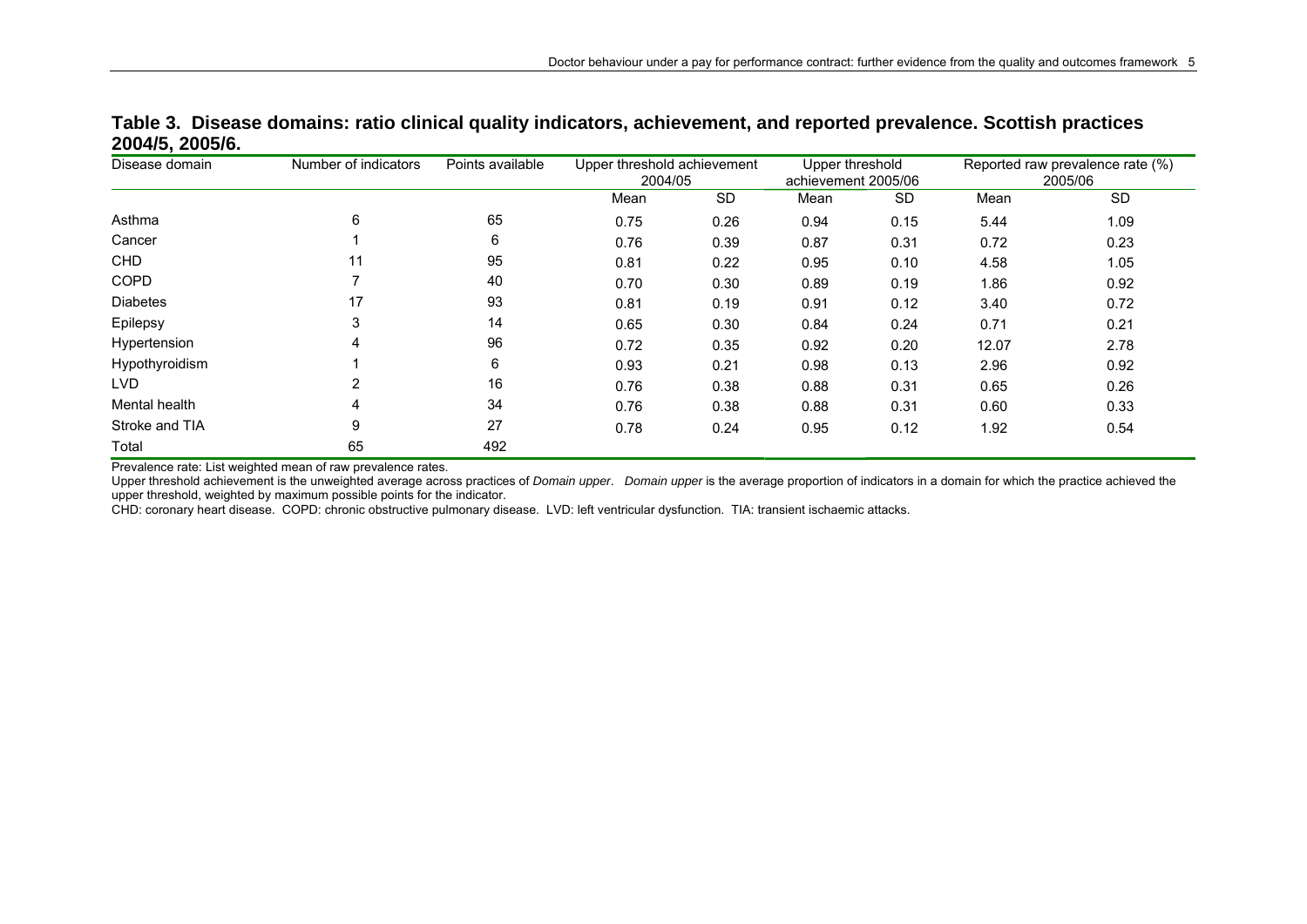The adjusted disease prevalence factor *F* is the square root of the practice disease prevalence rate divided by the unweighted average of the square roots of the practice prevalence rates in all practices:

$$
F = F(P) = (P/M)^{\frac{1}{2}} \bigg[ G^{-1} \sum_{h}^{G} (P_{h} / M_{h})^{\frac{1}{2}} \bigg]^{-1}, \qquad F'(P) > 0 \tag{3}
$$

Where  $G$  is the total number of practices. Thus practice revenue from an indicator is<sup>8</sup>

$$
R = \nu \left[ M / \overline{M} \right] \pi(\alpha) \left[ P / M \right]^{\frac{1}{2}} \left[ G^{-1} \sum_{h} \left( P_{h} / M_{h} \right)^{\frac{1}{2}} \right]^{-1}
$$
(4)

A practice of given list size can alter its QOF revenue by changing

- the number of patients for whom the indicator is met (*N*)
- the number of patients who are exception reported for that indicator (*E*)
- the reported number of patients with the relevant condition (*P*)

When  $\alpha \in (\alpha_I, \alpha_{II})$  increasing the number of patients for whom the indicator is met (*N*) or increasing exception reporting (*E*) will increase revenue.

The effect of reporting a larger number of prevalent patients (*P*) is more complicated. An increase in *P* reduces achievement  $\alpha = N/(P - E)$  and increases the adjusted disease prevalence factor  $F(P)$ . If  $\alpha$  $\alpha_L$  then  $\pi'(\alpha) = 0$  and  $\pi(\alpha) = 0$ , so that  $\partial R / \partial P = 0$ . When  $\alpha > \alpha_U$  we have  $\pi'(\alpha) = 0$  and  $\pi(\alpha) > 0$ , so that  $\partial R / \partial P$ > 0 because of the increase in the adjusted disease prevalence factor. In the intermediate range  $\alpha \in (\alpha_I, \alpha_{II})$  increases in *P* reduce achievement  $\alpha$  but increase the adjusted disease prevalence factor. We can show (Appendix B) that the overall effect is to reduce revenue from the indicator. Thus

$$
\frac{\partial R}{\partial P} = \overline{v} \pi'(\alpha) \frac{\partial \alpha}{\partial P} F(P) + \overline{v} \pi(\alpha) F'(P)
$$
  
= 0,  
 $\alpha < \alpha_L$   
 $\alpha \in (\alpha_L, \alpha_U)$   
> 0,  
 $\alpha > \alpha_U$  (5)

with marginal revenue jumping down from zero at  $\alpha_L$  and jumping from negative to positive at  $\alpha_U$ .

$$
R_{gki} = \nu \Big[ M_g / \bar{M} \Big] \pi_{ki} (\alpha_{gki}) \Big[ P_{gk} / M_g \Big]^{\frac{1}{2}} \Big[ G^{-1} \sum_h (P_{hk} / M_h)^{\frac{1}{2}} \Big]^{-1}
$$

where  $\pi_{gki} = \pi_{ki}(\alpha_{gki}) = \pi_{ki}^o \min\{1, \max\{(\alpha_{gki} - \alpha_{kil})/(\alpha_{kiU} - \alpha_{kil}), 0\}\}\)$  and  $\alpha_{gki} = N_{gki}(P_{gki} - E_{gki})$ . A change in reported prevalence  $P_{gk}$  affects all the indicators in disease domain *k*, so the effect on practice revenue is  $\sum_i \partial R_{gki} / \partial P_{gk}$  which depends on the mix of indicators in the domain for which the proportion of patients for whom the indicator is achieved is above or below the upper threshold.

 7 We ignore an additional complication that the practice prevalence rate should have been truncated at the 5th centile both in calculating the practice rate and the national average rate. It appears that in Scotland the truncation was applied only to the very few practices with prevalence less than 5% of the national mean. The effect of the square root transformation is to reduce the difference in rewards arising from differences in prevalence rates. Guthrie, McLean and Sutton (2006) investigate its effect

on practice revenue.<br><sup>8</sup> Because prevalence rates vary across disease domains and practices and the upper threshold varies across indicators the full formula for revenue for indicator *i* in disease domain *k* for practice *g* is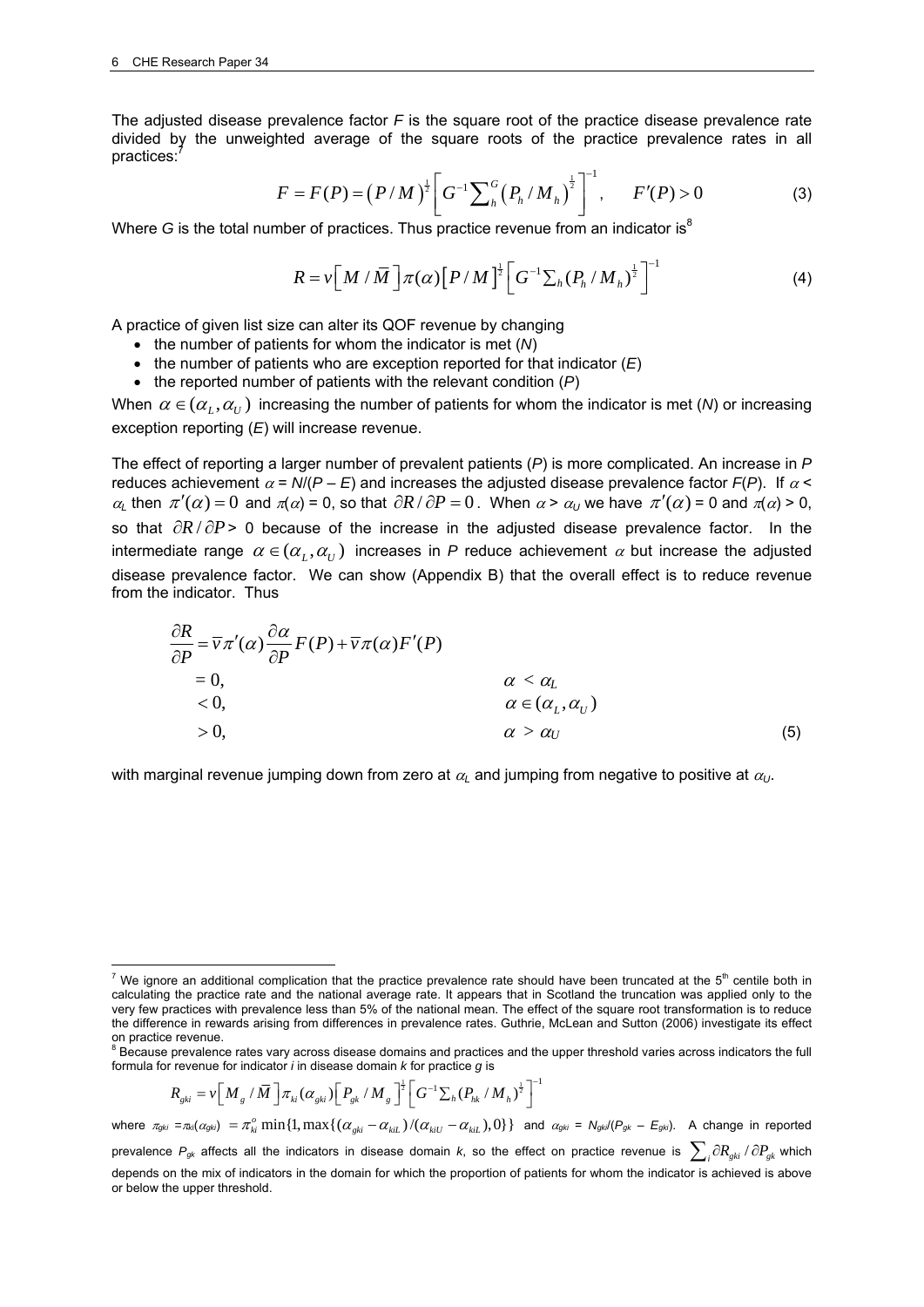#### **3 Practice behaviour under the QOF**

#### **3.1 Optimal treating and cheating**

<u>.</u>

We now specify a model of practice behaviour under the QOF. We assume that GPs are quasialtruistic: they care about their income and about patient welfare (McGuire, 2000). Practice utility is linear in patient health and practice income (QOF revenue minus costs) and there is only one quality indicator:

$$
s(N, E, P) = bN + R(N, E, P) - C(N, E, P)
$$
  
=  $bN + \overline{v}\pi(\alpha)F(P) - c_{N1}N - c_{E1}(|E - E^o|/P^o) - c_{P1}(|P - P^o|/M)$   

$$
-\frac{1}{2}\Big[c_{N2}N^2 + c_{E2}((E - E^o)/P^o)^2 + c_{P2}((P - P^o)/M)^2\Big]
$$
(6)

where  $\alpha$  = *N*/(*P* – *E*) is practice achievement and  $\bar{v} = vM/M$ . Patient health is proportional to the number treated and the parameter  $b \ge 0$  reflects both technology (the effect of treatment on patient health) and the strength of GP altruism.

 $E^0$ / $P^0$  is the exception rate if the practice used the exception criteria properly and did not game.  $E/P E^0$ /*P*<sup>o</sup> is the rate of exception gaming. Similarly *P*<sup>o</sup>/*M* is the true prevalence rate and *P*/*M* – *P*<sup>o</sup>/*M* is the rate of gaming of prevalence reporting. If there was no financial or psychic cost to gaming then all practices would achieve at least the upper thresholds and score maximum points. The inclusion of  $E/P - E^2/P^2$  and  $P/M - P^2/M$  in the cost function is a means of capturing the idea that gaming has a cost which may be a psychic cost of offending against professional ethics or the certainty equivalent of a financial penalty if caught cheating. The cost parameters  $(c_N, c_{E_2}, c_{P_2}$  are all positive and  $c_{E_1}, c_{P_1}$ are non-negative. The cost function derivatives with respect to *E* and *P* jump from negative to positive at  $E^{\circ}$  and  $\vec{P^{\circ}}$ .

The derivatives of *s* with respect to numbers treated, exceptions, and prevalence are<sup>9</sup>

$$
\frac{\partial s}{\partial N} = b + \overline{v}\pi'(\alpha)\frac{1}{P - E}F(P) - c_{N1} - c_{N2}N
$$
\n(7)

$$
\frac{\partial s}{\partial E} = \overline{v}\pi'(\alpha)\frac{N}{(P-E)^2}F(P) - c_{E1}\frac{d|E-E^o|}{dE}\frac{1}{P^o} - c_{E2}\frac{(E-E^o)}{P^{o2}}
$$
\n
$$
\frac{\partial s}{\partial P} = -\overline{v}\pi'(\alpha)\frac{N}{(P-E)^2}F(P) + \overline{v}\pi(\alpha)F'(P)
$$
\n
$$
-c_{P1}\frac{d|P-P^o|}{dP}\frac{1}{M} - c_{P2}\frac{(P-P^o)}{M^2}
$$
\n(9)

The seven possible solutions to the problem of maximising **Error! Reference source not found.** subject to non-negativity constraints on *N*, *E*, and *P* and to  $\alpha = N/(P - E) \in [0,1]$  are illustrated in Figure  $2.10$ 

(i)  $\alpha$  = 0. With sufficiently low altruism and high marginal costs of treatment and gaming the practice provides no treatment and does not game:  $N = 0$ ,  $E = E^{\circ}$ ,  $P = P^{\circ}$ .

(ii)  $\alpha \in (0, \alpha)$ . The practice's altruism is sufficiently great and marginal cost of treatment sufficiently small to lead it to treat some patients but not enough to achieve the lower threshold.

<sup>&</sup>lt;sup>9</sup> Except at the lower threshold where  $\pi'(\alpha)$  jumps from zero to become positive and at the upper threshold were it jumps

down to zero and at  $E = E^{\circ}$  (and  $P = P^{\circ}$ ) where there are upward jumps in the cost function with respect to E (and P).<br><sup>10</sup> Preferences in R, N space are given by S(R,N; E,P) = R + bN – C(N,E,P) with the revenue funct **Error! Reference source not found.** The marginal utility of treatment is  $S_N = b - c_NN$ .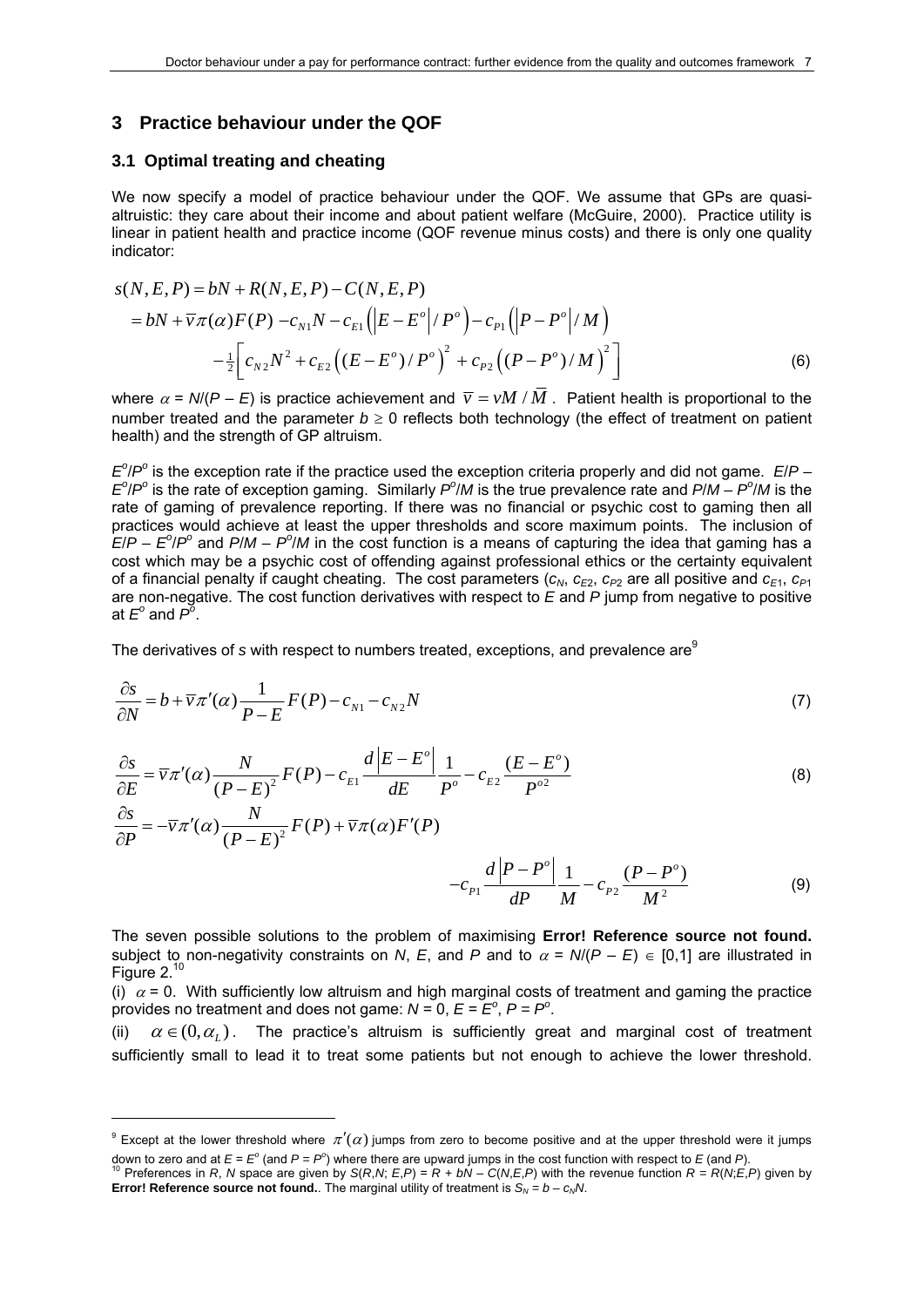Because it has not achieved the lower threshold there is no income gain from gaming exceptions or prevalence. Hence  $P = P^{\circ}$ ,  $E = E^{\circ}$  and  $\alpha_L (P^{\circ} - E^{\circ}) > N > 0$ .

(iii)  $\alpha = \alpha_L$ . This cannot be a solution. If  $\alpha = \alpha_L$  is the solution it must be true that  $\partial s / \partial N$  is nonnegative for  $\alpha < \alpha_L$  and non-positive for  $\alpha > \alpha_L$ . But the derivative of *u* with respect to *N* jumps upward at  $\alpha = \alpha_L$ .

(iv)  $\alpha \in (\alpha_I, \alpha_{II})$ . The practice fails to achieve the upper threshold but it may game by overstating exceptions  $E > E^{\circ}$  and understating prevalence  $P < P^{\circ}$  if  $c_{E1}$  and  $c_{P1}$  are small enough.

(v)  $\alpha = \alpha_U$ . The practice just achieves the upper threshold. It may do so by overstating exceptions and understating prevalence if  $c_{F1}$  and  $c_{P1}$  are small enough.

(vi)  $\alpha \in (\alpha_{\nu},1)$ . The practice has high enough altruism and low enough marginal cost of treatment that it is willing to treat patients even though the marginal treated patient reduces practice income. Since the marginal revenue from increased achievement is zero it does not game exceptions ( $E = E<sup>o</sup>$ ) even if  $c_{E1}$  = 0 since this will merely increase its costs. Revenue is increased by higher reported prevalence and the practice will overstate prevalence  $P > P^{\circ}$  if  $c_{P1}$  is sufficiently small.

(vii)  $\alpha$  = 1. If  $N(P^{\circ} - E^{\circ})$  = 1 marginal revenue from reported prevalence is positive. But if  $c_{P1}$  is sufficiently large there is no incentive to overstate prevalence even at  $P = P^{\circ}$ . Thus the solution has  $E$  $= E^{o}$ ,  $P \ge P^{o}$  and  $N = P - E^{o}$ .



**Figure 2. Solution types** 

The solution types are summarised in Figure 3. The optimal values of *N*, *E*, and *P* depend on the practice's altruism parameter *b*, cost parameters, true prevalence  $P^{\circ}$ , true exceptions  $E^{\circ}$ , and list size *M*. The utility function *s*(*N*,*E*,*P*) is not concave and has discontinuous derivatives at the upper and lower thresholds. Nevertheless, it is possible to derive some comparative static predictions (see Appendix C for details). We can establish

*Proposition 1. For any given vector of cost parameters, true prevalence, true exceptions and list size, there exist b<sub>1</sub>, b<sub>2</sub>, b<sub>3</sub>, b<sub>4</sub> (with b<sub>1</sub> < b<sub>2</sub> < b<sub>3</sub> < b<sub>4</sub>) such that for all b < b<sub>1</sub> the practice optimum has*  $\alpha$  *<*  $\alpha$ *<sub>l</sub> , for*  $b \in (b_2, b_3)$  *the optimum has*  $\alpha \in (\alpha_1, \alpha_1)$  *and for b > b<sub>4</sub> the optimum has*  $\alpha > \alpha_0$ *.* 

It can also be shown that, holding all other parameters constant, changes in the cost function parameters which reduce the marginal cost of treatment will also shift the optimum in the same way as the increase as the altruism parameter. We use the proposition to derive tests for gaming of prevalence and exceptions.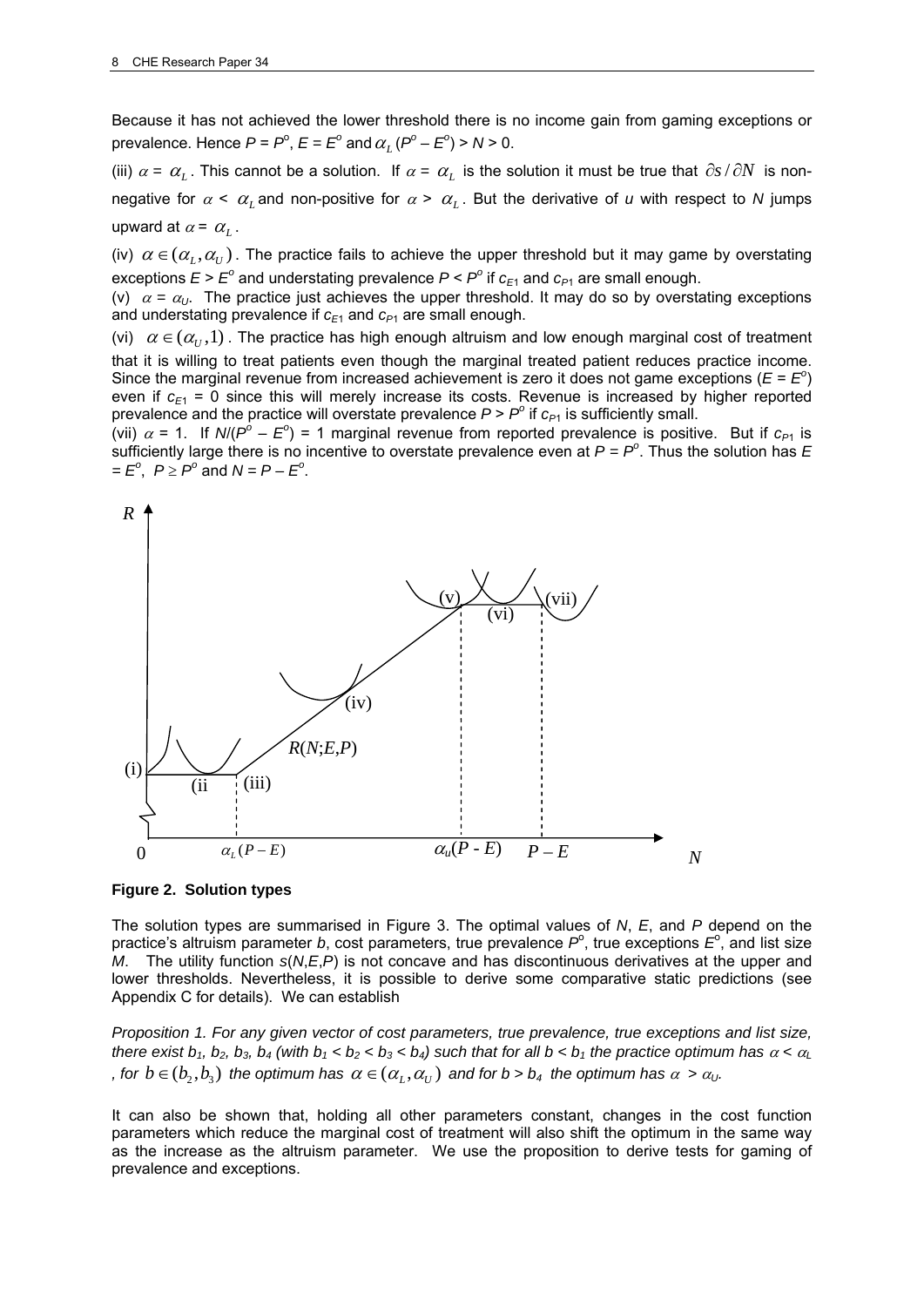|                  | N > 0<br>$E=E^o$<br>$P = P^{\circ}$ | N > 0<br>$E \geq E^{\circ}$<br>$P \leq P^{\circ}$ | N > 0<br>$E = E^o$<br>$P \geq P^{\circ}$ |          |
|------------------|-------------------------------------|---------------------------------------------------|------------------------------------------|----------|
| $\boldsymbol{0}$ | $\alpha_{\scriptscriptstyle L}$     |                                                   | $\alpha$ <sub>U</sub>                    | $\alpha$ |

**Figure 3. Solution types and achievement level** 

#### **3.2 Testing for gaming**

#### *Prevalence reporting below and above the upper threshold*

Very few practices had  $\alpha < \alpha_L$  for any indicator. We therefore test for gaming by comparing practices with  $\alpha \in (\alpha_L, \alpha_U)$  and  $\alpha > \alpha_U$ . The marginal revenue from an increase in declared prevalence (*P*) is negative for practices with  $\alpha \in (\alpha_L, \alpha_U)$  and positive for practices with  $\alpha > \alpha_U$ . Holding all other characteristics constant, practices with  $b > b_4$  (or low enough marginal cost of treatment) will have  $\alpha$  $> \alpha_U$  and hence will have declared prevalence rates P/M which are greater than those with  $b \in (b_2, b_3)$  (or high enough marginal treatment cost). This suggests that a comparison of the reported prevalence rates of practices above and below the upper threshold, conditioning on observable practice and patient characteristics affecting cost parameters, true prevalence, and true exceptions, provides a test for gaming of prevalence reporting.

But a test for gaming of prevalence by comparison of practices above and below the upper threshold faces the obvious difficulty that unobservable factors that directly increase reported prevalence (for example sicker patients) will make it less likely that a practice with given observable characteristics will be above the threshold. Thus the estimated effect of being above the upper threshold would be biased downwards and could be negative even if practices were indeed gaming.

Since the new 2004/5 contract embodying the QOF was a radical departure from the previous contract it is plausible that practices used their achieved performance in 2004/5 to inform decisions affecting 2005/6 performance. Those below the upper threshold would realise that they needed to increase treatment (*N*) or reduce reported prevalence (*P*) or increase exceptions (*E*) to generate additional QOF revenue in 2005/6. Those above the upper threshold would know that they could only increase QOF revenue by increasing prevalence. Moreover, the average price per point increased by 75% between 2004/5 and 2005/6. This increased the marginal rewards for reducing prevalence reporting for practices expecting to be under the threshold in 2005/6 and increased the marginal rewards for increasing reported prevalence for those expecting to be above the threshold in 2005/6.

We therefore test for gaming of prevalence reporting by examining whether practices which were above the upper threshold in 2004/5 had a higher reported prevalence in 2005/6 than those which were above the upper threshold in 2004/5. We regress reported prevalence in 2005/6 on a set of practice and patient characteristics to capture differences in costs, true prevalence and true exceptions, and a dummy  $U_{04/05}$  indicating whether the practice was above the upper threshold in 2004/5.

A positive coefficient on *U*04/05 is evidence for gaming provided that the unobservable factors affecting reported prevalence in 2005/5 are not positively correlated with *U*04/05, conditional on the patient and practice covariates. This is certainly the case if the unobservables affecting the 2005/6 reported prevalence rate, and the 2004/5 prevalence rate, numbers treated, and numbers excepted are uncorrelated.

If the unobservables affecting 2004/5 and 2005/6 prevalence rates are positively correlated then, in the absence of gaming, the coefficient on *U*04/05 will be negative. Hence a positive coefficient on *U*04/05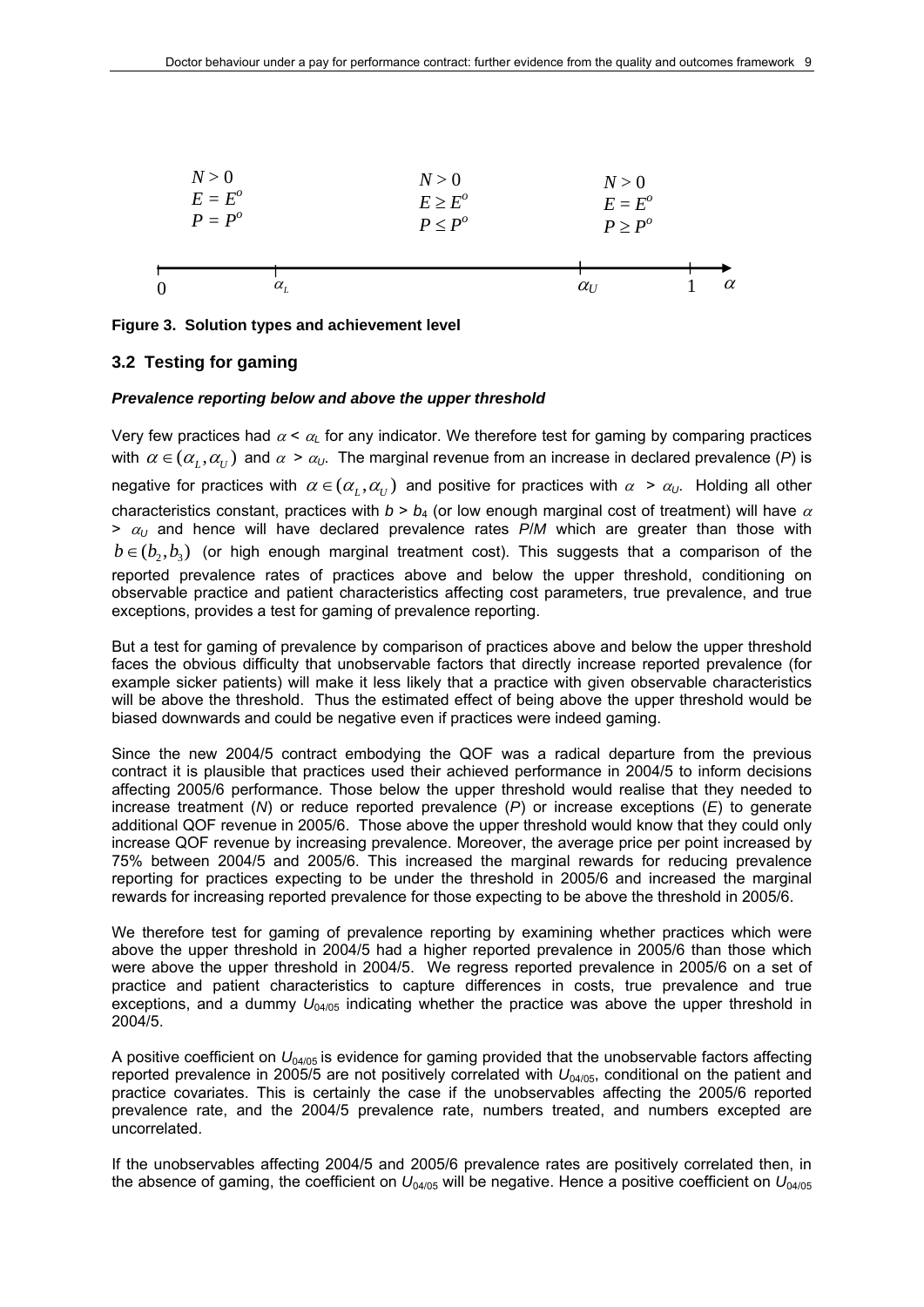would be even stronger evidence of gaming. It is highly implausible that the unobservables affecting 2004/5 and 2005/6 prevalence rates are negatively correlated.

Even if there are persistent unobservable factors (for example some aspect of patient deprivation not captured in our deprivation measures) which increase prevalence and numbers treated, this does necessarily induce a positive correlation of  $U_{04/05}$  and the 2005/6 reported prevalence rate. An increase in *N* and *P* will increase achievement (*N*/(*P* – *E*)) only if the ratio of the increases in *N* and *P*  exceeds *N*/(*P* – *E*). Similarly persistent factors increasing *E* and *P* only induce a positive correlation of *U*04/05 and the 2005/6 reported prevalence rate if they have a larger effect on *E* than *P*. For example, even though a practice with more unobserved deprivation might have a higher prevalence rate and be able to legitimately exception report more patients, this would induce a positive coefficient on  $U_{0.4/05}$  only if unobserved deprivation had a bigger effect on the probability that a prevalent patient is legitimately exception reported than on the prevalence rate.

Since we also include a rich set of patient and practice characteristics (see section 4) in the prevalence regression model, and also run further models with practice fixed effects, we argue that positive coefficients on *U*04/05 from such regressions are evidence for gaming of prevalence.

#### *Exception reporting above and below the upper threshold*

We use a similar method of testing for gaming of exception reporting. Since marginal revenue from increased exception reporting is positive when  $\alpha \in (\alpha_L, \alpha_U)$  and zero when  $\alpha > \alpha_U$ , practices with low enough costs of gaming exceptions will have more exceptions when their altruism parameter is low enough (or marginal cost of treatment is high enough) to ensure that they choose  $\alpha \in (\alpha_I, \alpha_{II})$ 

than when it is high enough that they choose  $\alpha > \alpha_{\mu}$ . The argument also implies that exceptions as a proportion of true prevalence P<sup>o</sup> will be higher in practices below the threshold. Since such practices will also have a lower declared prevalence, exceptions as a proportion of declared prevalence will also be higher for practices below the upper threshold.

As with prevalence reporting, we cannot test for gaming by a regression of exception reporting rates in 2005/6 on *U*05/06 since unobserved factors increasing exceptions in 2005/6 will increase the likelihood that a practice is above the upper threshold in 2005/6. Hence the test for gaming is biased towards rejection of gaming. We therefore test for exception report gaming by regressing the 2005/6 exception rate on practice and patient characteristics and the upper threshold indicator for 2004/5. Gaming would lead to higher exception reporting in 2005/6 for practices below the threshold in 2004/5 compared to those above the upper threshold: the coefficient on  $U_{0.4/05}$  will be negative.

As with the test of prevalence we argue that whilst it is not impossible that persistent unobservable factors increasing 2005/6 exceptions and reducing 2004/5 achievement could also explain a negative coefficient on *U*04/05, the use of a rich set of practice and patient covariates makes it unlikely. We also use practice effects to remove such persistent factors.

#### *Effects of patient and practice characteristics on reported prevalence and exceptions*

 $P<sup>o</sup>$  and  $E<sup>o</sup>$  (true prevalence and exceptions) depend on the characteristics of the practice population, not on the characteristics of the practice such as the age of GPs, their country of qualification or the type of practice contract. Gamed prevalence and exceptions will vary with practice characteristics that reflect GP cost or preference parameters and with patient characteristics. Thus if practice characteristics are associated with reported prevalence and exception reporting, this suggests that practices are gaming exceptions, provided there are no omitted practice patient characteristics which affect true prevalence and exceptions and are correlated with included practice characteristics. We include measures of practice population demographics, population morbidity, deprivation, rurality, and ethnicity to reduce this omitted variable problem.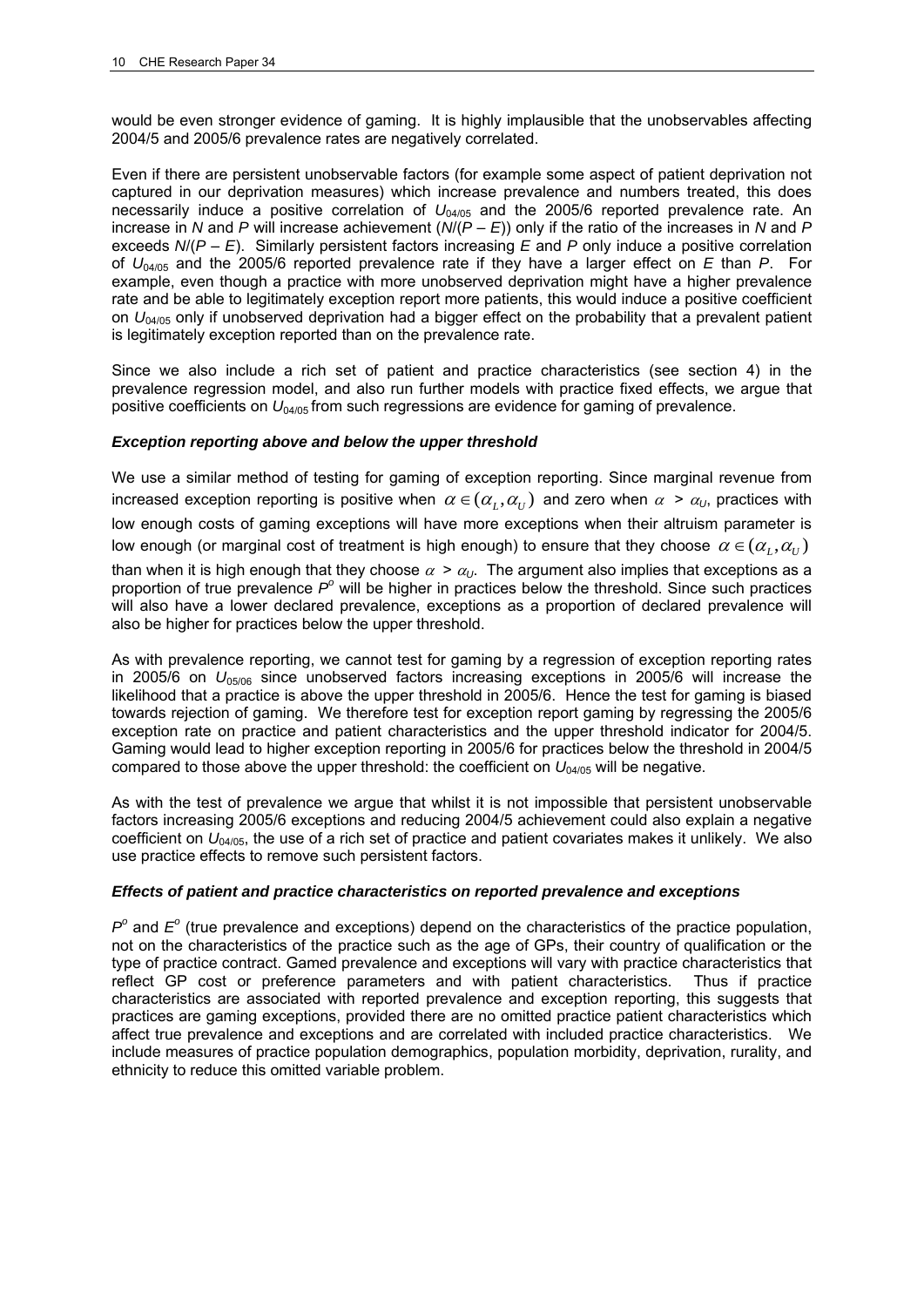## **4. Data and methods**

#### **4.1 Data: covariates**

#### *Practice characteristics*

Practice characteristics were taken from the GP Contractor Database held at the Information Services Division (ISD) of the Scottish Executive and are for 1 April 2005. They include practice list size, and the number, gender, ages and country of qualification of practice GPs (see Table 5).

Before the introduction of the QOF, practices with a PMS contract (section 2.1) had a higher income than those with the standard General Medical Services contract. It is possible that they would therefore put less effort into QOF activities because of income effects. We therefore include an indicator *PMS contract* in the regression models.

Most patients are required to take prescriptions to a community pharmacy to have the prescribed items dispensed. Where there is no community pharmacy available locally, practices are allowed to both prescribe and dispense items to patients. Dispensing practices are paid dispensing fees and are reimbursed for drugs dispensed at a rate which can exceed their actual cost to the practice. Dispensing practices have higher workload and income, and hence may respond less to the incentive effects of the QOF. We classified practices allowed to dispense directly to at least one of their patients as dispensing practices and include this as a covariate (*Dispensing*). Dispensing status is more common in more remote areas, but we also include a measure of rurality based on the size of local towns (*Rurality*) and the inverse of the population density (*Sparsity*) amongst the population covariates.

Qualified GPs can apply to be trainers of newly qualified doctors intending to become GPs. We include GP trainers may provide better quality care This may indicate higher quality practice. But, trainee doctors may provide lower quality care. We therefore include a dummy variable *Training* indicating whether a practice has training status.

Between 1991/2 and 1998/9 practices could opt to hold a budget to cover elective inpatient costs and drug costs for their patients (Dusheiko et al, 2006) and could retain any budget surplus to spend for the benefit of their patients. Since fundholding scheme was voluntary, we use the practice's participation in it as an indication that it was more alert to the financial implications of the QOF. To allow for the creation of new practices since the end of fundholding we classify practices as new practices (*New practice*) if they were not in existence in 1999, and those that were in existence in 1999 either as ex fundholders (*Ex FH*) or non-fundholders. Non-fundholders are the baseline category in the regressions.

We constructed measure of the extent to which each practice faced potential competition from other practices. Scotland contains 6505 small areas (datazones) containing between 500 and 1000 residents. We first calculated the Herfindahl index for each datazone based on the squared shares of the datazone population on the lists of different practices and then took a weighted average of the datazone Herfindahls where the weights were the proportion of the practice population drawn from each datazone. Since practices are paid a capitation payment for each patient registered with them, we expect practices to compete on the basis of quality and therefore that the *Herfindahl* index will be negatively correlated with quality.

Around one third of practices in Scotland are part of the Scottish Programme for Improving Clinical Effectiveness in Primary Care (SPICE-PC) network. The network provides them every six with feedback on their relative performance on a wide range of indicators, some of which are included in the QOF. The *SPICE* dummy equals 1 if the practice participated in the Autumn 2004 round of SPICE. Since the data for SPICE are extracted from computerised patient records, we expect SPICE participants to have had more comprehensive records prior to the introduction of the QOF and therefore higher prevalence.

Practices have a choice of patient record computer systems. One of systems (GPASS) is subsidised by central government. The functionality of GPASS has been criticised and alternatives are perceived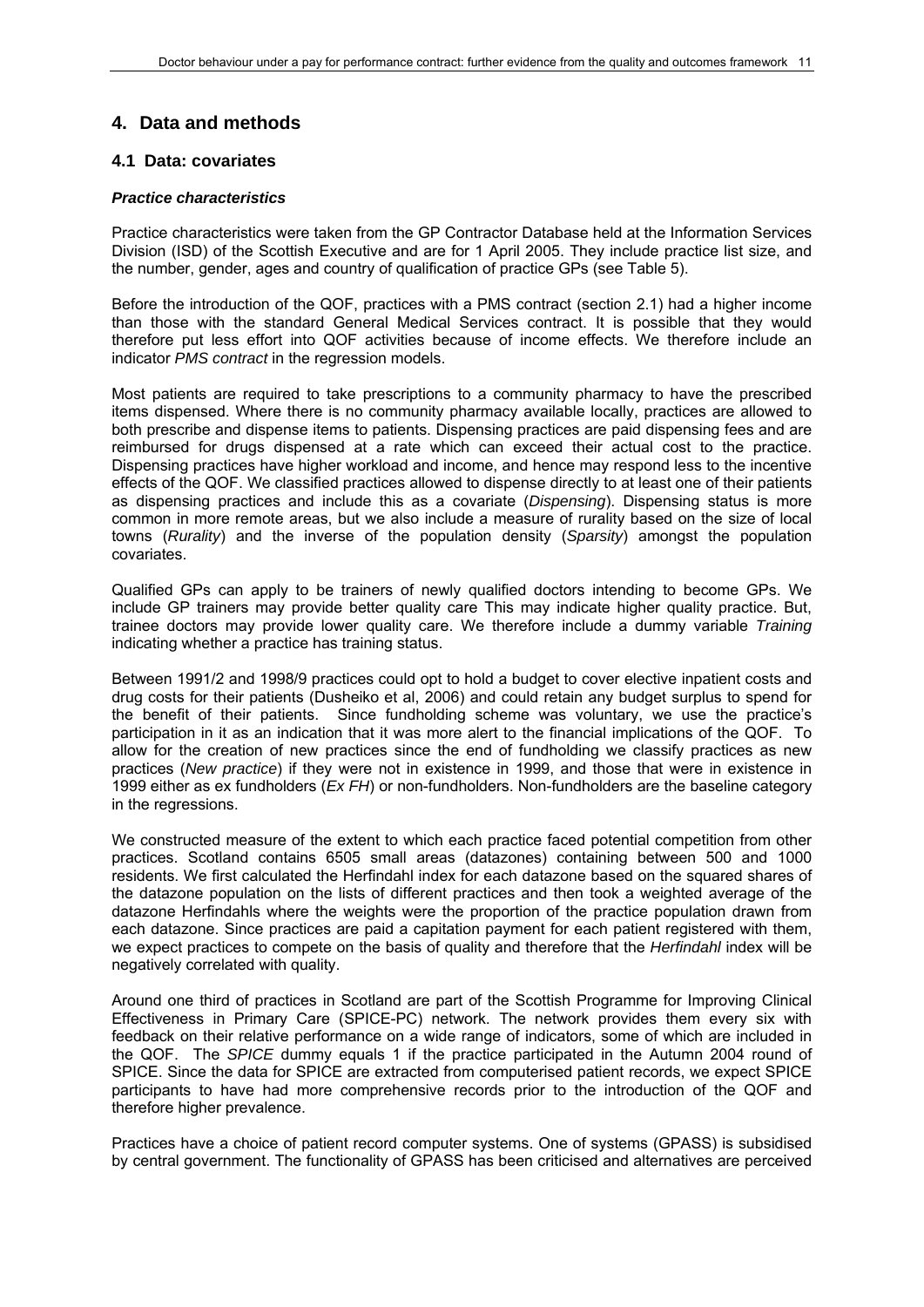to better enable practices to manage their QOF activities. We include information on the five types of computer system in use by practices as at March 2005.

#### *Population characteristics*

We use three measures of population health in the local area that we expect to be predictive of true prevalence. The Standardised Illness Ratio (*SIR*) is an indirectly age standardised measure of the proportion of people reporting a limiting long-term illness at the 2001 Census. Census data are available for each of 42,604 Census Output Areas containing on average 117 individuals in private households. The Census also has information on self assessed health in three categories ('good', 'fairly good' and 'not good'. We also calculated the Standardised Not Good Health Ratio for each Output Area as the indirectly standardised proportion of people reporting that their general health was 'not good'. It was highly collinear with SIR and we do not report results from the regressions containing it.

Our third measure of population health is the Standardised Mortality Ratio (*SMR*), an indirectly standardised measure calculated by ISD for each data zone using General Register Office death records for 1999 to 2003 and the 2001 Census population counts.

The Census provided the proportion of residents in black and ethnic minority groups in each Output Area. Measures of the socio-economic status of practice populations are derived from the Scottish Index of Multiple Deprivation 2004 (www.scotland.gov.uk/stats/simd2004/). We use the scores for six deprivation domains: income; education; employment; housing; skills and training; and access to services. The scores are available at data zone level. The ethnicity and deprivation variables are expected to affect prevalence and may influence some of the reasons for exceptions.

The practice values of the measures of health, deprivation, and ethnicity variables were calculated as the average of the variable for each geographical area (output area or data zone) from which the practice draws its population weighted by the share of practice population in each geographical area.

#### **4.2 Measurement of QOF variables**

Data on practice achievement (*N*), numbers declared suitable for an indicator (*D*) and declared prevalence (P) for Scottish practices for 2004/5 and 2005/6 are from ISD (www.isdscotland.org/QOF). Only practice-level counts are available.

We estimate models to test for gaming of exceptions and prevalence reporting. For 2005/6 there are data on the numbers achieved for each indicator *i* in each disease domain *k* in each practice  $(N_{nki})$ , the numbers declared eligible for the indicator (*Dgki*) and the number exception reported (*Egk*<sup>i</sup> ) as at 31 March 2006. But, to speed up the payment of practices, reported prevalence for a disease domain  $P_{gk}$  is recorded on 14<sup>th</sup> February, six weeks before the end of the financial year.

#### *Exception and prevalence measures*

The relationship between exceptions and numbers declared for indicator *i* in domain *k* by practice *g* is

$$
D_{gki} + E_{gki} = P_{gk} + A_{gk} = P_{gk}^T
$$
\n
$$
(1)
$$

where  $A_{nk}$  is the number of additional patients found by the practice in disease domain *k* between 15<sup>th</sup> February and 31<sup>st</sup> March. At 31<sup>st</sup> March the total number of patients the practice could potentially declare for the denominator of the indicator is the number of patients in the disease domain declared as prevalent on 14<sup>th</sup> February plus new patients recorded between 15<sup>th</sup> February and 31<sup>st</sup> March as having the disease:  $P_{gk}^T = P_{gk} + A_{gk}$ . Although  $A_{gk}$  is not recorded we do know  $D_{gki}$ ,  $E_{gki}$ , and  $P_{gk}$  for 2005/6 and hence can calculate  $P_{gk}^T = D_{gki} + E_{gki}$ . We measure the exception reporting rate for indicator *i* in disease domain *k* as  $E_{qkl}$  ( $D_{qki}$  +  $E_{qki}$ ).

We expect that age and sex mix of the practice population will affect reported prevalence  $P_{g_k}$  since demography is the main determinant of true prevalence. We could allow for demographics by including the age and gender proportions of the practice population as explanatory variables. This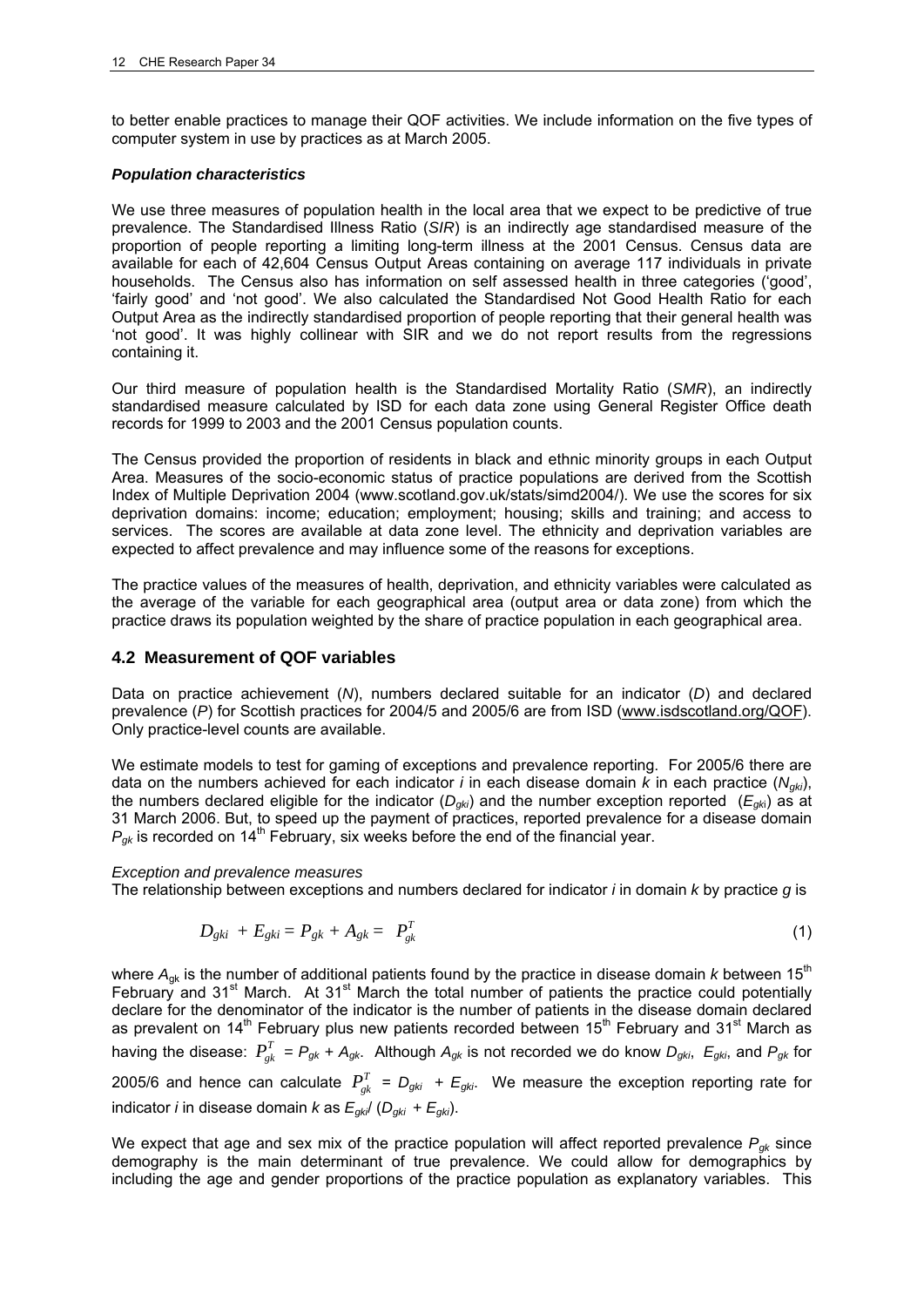would have a cost in terms of degrees of freedom and would assume no interaction between the effects of demography and other variables. We have instead used the indirectly standardised reported prevalence ratio as the dependent variable in the regressions investigating reported prevalence.

Expected prevalence figures for each practice were obtained by applying age and sex specific prevalence rates, obtained directly from practice records in a reference sample of 44 practices, to all practice populations.<sup>11</sup> The indirectly standardised reported prevalence ratio was obtained by dividing

the number of prevalent patients reported on 14 February 2005 ( $P_{gk}$ ) by the expected number  $\hat{P}_{gk}$ 

and multiplying by 100.<sup>12</sup> We report prevalence regressions for 2005/6 in eight of the eleven disease domains because of the lack of information on age and sex specific prevalence rates in cancer, mental health, and LVD. The correlation between raw reported prevalence rates and indirectly standardised prevalence ratios for 2005/6 across all practices and the eight disease domains was 0.83 (p<0.001).

#### *Upper threshold measures*

We test for differences in prevalence reporting and exception reporting between practices that are above and below the upper threshold. For individual indicators we use a dummy variable  $U_i^{gki}$  *(upper threshold*) taking the value 1 if practice *g* had reported achievement ( $N_{gkt}$ , *D<sub>gkit</sub>*) above the upper threshold  $\alpha_{iii}$  for indicator *i* in disease domain *k* in year *t*.

Prevalence reporting affects points and the value per point for all indicators in a domain. For models of prevalence reporting we include a measure of the average extent to which practice *g* was above the upper threshold in domain *k* in year  $t$ :  $\bar{U}^{sk}_t = -\sum_i \pi^o_{kl} U^{ski}_t / \sum_i \pi^o_{ki}$  (domain upper) where  $\pi^o_{ki}$  is the maximum number of points available for indicator *i* in disease domain *k*.

#### **4.3 Estimation**

<u>.</u>

#### *Prevalence reporting*

For 2005/6 prevalence reporting we estimate a pooled model for the indirectly age and sex standardised prevalence ratio

$$
\left(100\frac{P_{gk}}{\hat{P}_{gk}}\right) = \beta_0 + \sum_{j} \beta_{1j} x_{gj} + \sum_{\ell} \beta_2 h_{\ell} + \gamma \bar{U}_{04/05}^{gk} + \varepsilon_{gk}
$$
\n(2)

where  $\hat{P}_{_{\mathcal{G}^k}}$  is the expected number of prevalent patients for disease  $k$  in practice  $g$  given the age and sex composition of the practice. The Scottish NHS is administered through 15 Health Boards and we include Health Board dummies  $h_{\rho\ell}$  to allow for differences in local policies or area characteristics not reflected in the covariates  $x<sub>e</sub>$ . Since the dependent variable is an indirectly standardised ratio which has the same mean value (100) across disease domains we do not include disease domain dummies.

We estimate eight separate disease domain models

$$
\left(100\frac{P_{gk}}{\hat{P}_{gk}}\right) = \beta_{0k} + \sum_{j} \beta_{1kj} x_{gj} + \sum_{\ell} \beta_{2k\ell} h_{g\ell} + \gamma_k \overline{U}_{04/05}^{gk} + \varepsilon_{gk}
$$
(3)

To allow for the effects of the covariates and the domain upper threshold variable to differ across diseases.

<sup>11</sup>http://www.isdscotland.org/isd/servlet/controller?p\_service=Content.show&p\_applic=CCC&pContentID=1044

 $T^2$  100\* $P_{gk}/\hat{P}_{gk} = 100* \sum_a p_{kag} \omega_{ag}/\sum_a p_{ka}^o \omega_{ga}$  where  $p_{ka}^o$  is the true prevalence rate for disease *k* in age and sex strata *a* 

in the reference sample practices, *pkag* is the unobserved reported prevalence rate for disease *k* in age and sex strata *a* in practice *g*, <sup>ω</sup>*a* is the proportion of sample practices' population in age and sex strata *a* and <sup>ω</sup>*ag* is the proportion of the population of practice *g* in age and sex strata *a*.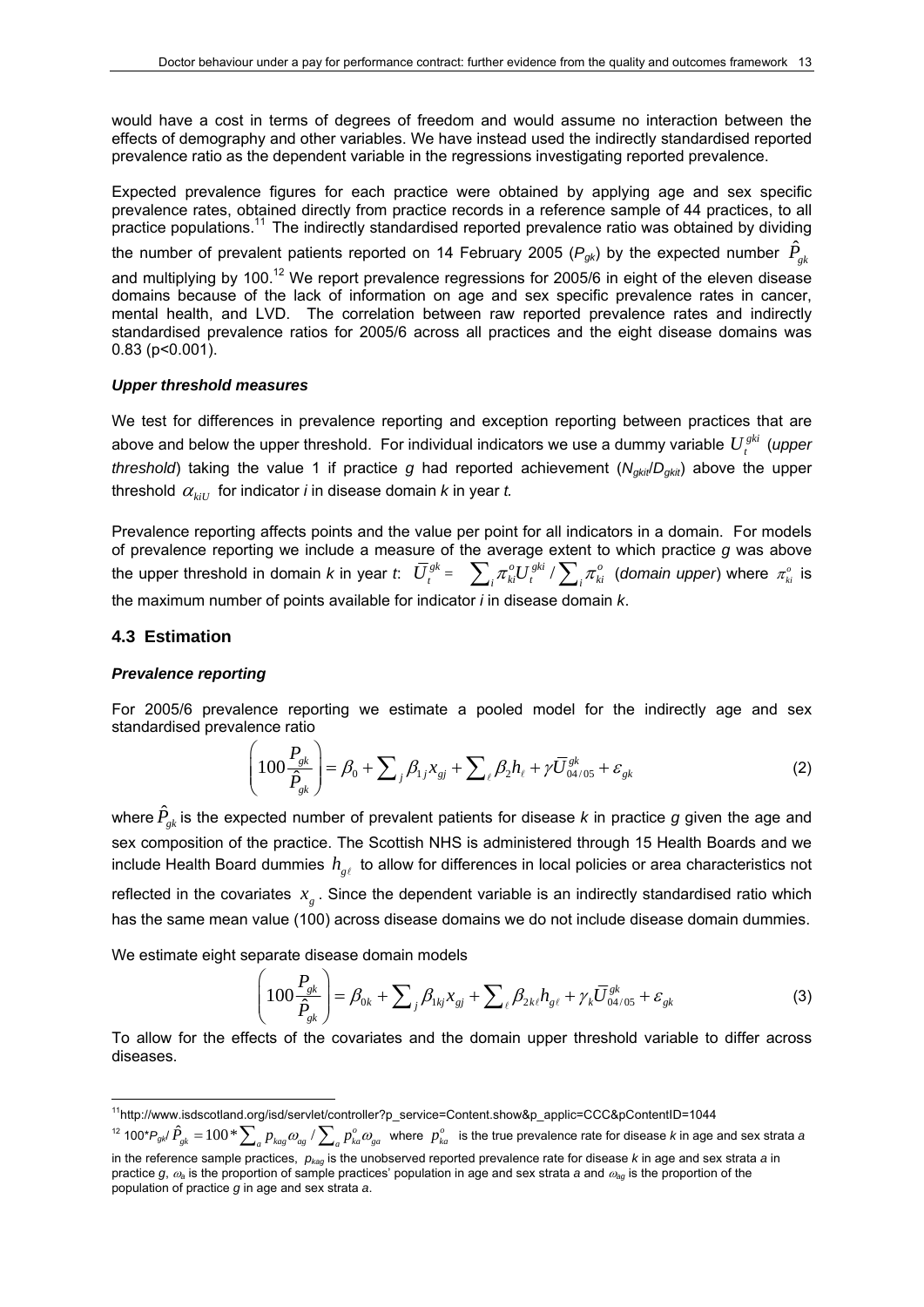We also estimate a model with practice fixed effects

$$
\left(100\frac{P_{gk}}{\hat{P}_{gk}}\right) = \delta_0 + \sum_{g'} \delta_{1g'} D_{g'} + \gamma \overline{U}_{04/05}^{gk} + \varepsilon_{gk}
$$
\n(4)

where *Dg* is the dummy variable for practice *g*. The advantage of this specification is that the practice fixed effects will pick up all unobserved practice characteristics and thereby reduce the risk that the estimated coefficient on the domain upper threshold variables are biased. The disadvantage is that  $\gamma$ may be estimated imprecisely as it is based only on the variation in reported prevalence across the eight diseases domains with practices.

The three prevalence ratio specifications are estimated by Weighted Least Squares, using the practice populations as weights. Estimation of the standard errors for equation (11) allows for clustering within practices.

#### *Exception reporting*

We estimate a 2005/6 exception rate model pooled over the 65 indicators

$$
\frac{E_{gki}}{P_{gk}^{T}} = \beta_0 + \sum_{j} \beta_{1j} x_{gj} + \sum_{\ell} \beta_2 h_{g\ell} + \sum_{k'} \sum_{i'} \beta_{3k'i'} d_{k'i'} + \gamma U_{04/05}^{gki} + \varepsilon_{gki}
$$
(5)

where  $P_{gk}^T = D_{gki} + E_{gki}$  is the sum of the number of patients declared suitable for the indicator and the number exception reported. We allow for the incentive effect of the upper threshold and the effects of the covariates to differ across the indicators by estimating separate models for the 65 indicators

$$
\frac{E_{gki}}{P_{gk}^{T}} = \beta_{0ki} + \sum_{j} \beta_{1kij} x_{gj} + \sum_{\ell} \beta_{2ki} h_{g\ell} + \gamma_{ki} U_{04/05}^{gki} + \varepsilon_{gki}
$$
(6)

and we also estimate model with practice fixed effects

$$
\frac{E_{gki}}{P_{gk}^{T}} = \delta_0 + \sum_{g'} \delta_{1g'} D_{g'} + \sum_{\ell} \delta_{2ki} h_{g\ell} + \gamma U_{04/05}^{gki} + \varepsilon_{gki}
$$
\n(7)

We estimate these three exception reporting models using Weighted Least Squares, using  $P_{\rho k}^T = D_{gki}$ + *Egki* as weights. However, there is a non-trivial proportion of zero exception rates and many rates are very small. We therefore also estimate a negative binomial model for  $E_{gki}$  using  $P_{gki}^T = D_{gki} + E_{gki}$  as the exposure term. We allow for clustering within practices in the pooled model (14).

#### **5. Results**

1

Although the Department of Health had forecast that practices would achieve 75% of the maximum points in the first year of the scheme, the mean score was over 90% and in 2005/6 it had increased to 97.5%, with 15% of practices achieving maximum points. Many practices treated more patients than necessary to achieve the maximum points on indicators. The percentage of cases where practices were above the upper threshold increased from 75.5% in 2004/5 to 91.8% in 2005/6. Practices above the upper threshold in 2005/6 could have reduced the number treated in 2005/6 by 11.8% without reducing their QOF revenue.

$$
100 \times \frac{\sum_{k} \sum_{i} \sum_{g} [n_{gki}]}{\sum_{k} \sum_{i} \sum_{g} N_{gki}}
$$

 $13$  The averages are weighted by the maximum points achievable for each indicator. Thus the percentage of cases above the upper threshold in

<sup>2005/6</sup> is  $100\times\Bigl(\sum_s\Bigl(\sum_k\sum_iU_{05/06}^{gki}\pi_{_{ki}}^o\Bigl/\sum_k\sum_i\pi_{_{ki}}^o\Bigr)\Bigr)G^{-1}$  where  $\ U_{05/06}^{gki}=$  1 if practice  $g$  is above the upper threshold for indicator *i* in

domain  $k$ ,  $\pi_{li}^o$  is the maximum points achievable for indicator *i* in domain k and G the total number of practices. The percentage reduction in numbers treated in cases above the threshold which would have been possible without reducing QOF revenue is

where [n<sub>gki</sub>] is the integer part of N<sub>gki</sub>( $\alpha_{gki} - \alpha_{Uki}$ )/  $\alpha_{gki}$  where  $\alpha_{gki}$  is achievement by practice g for indicator *i* in domain k,  $\alpha_{kU}$  is the upper threshold, *N<sub>gki</sub>* is the number of patients for whom practice *g* achieved indicator *i* in domain *k*, and the sums are over practices above the threshold for the indicator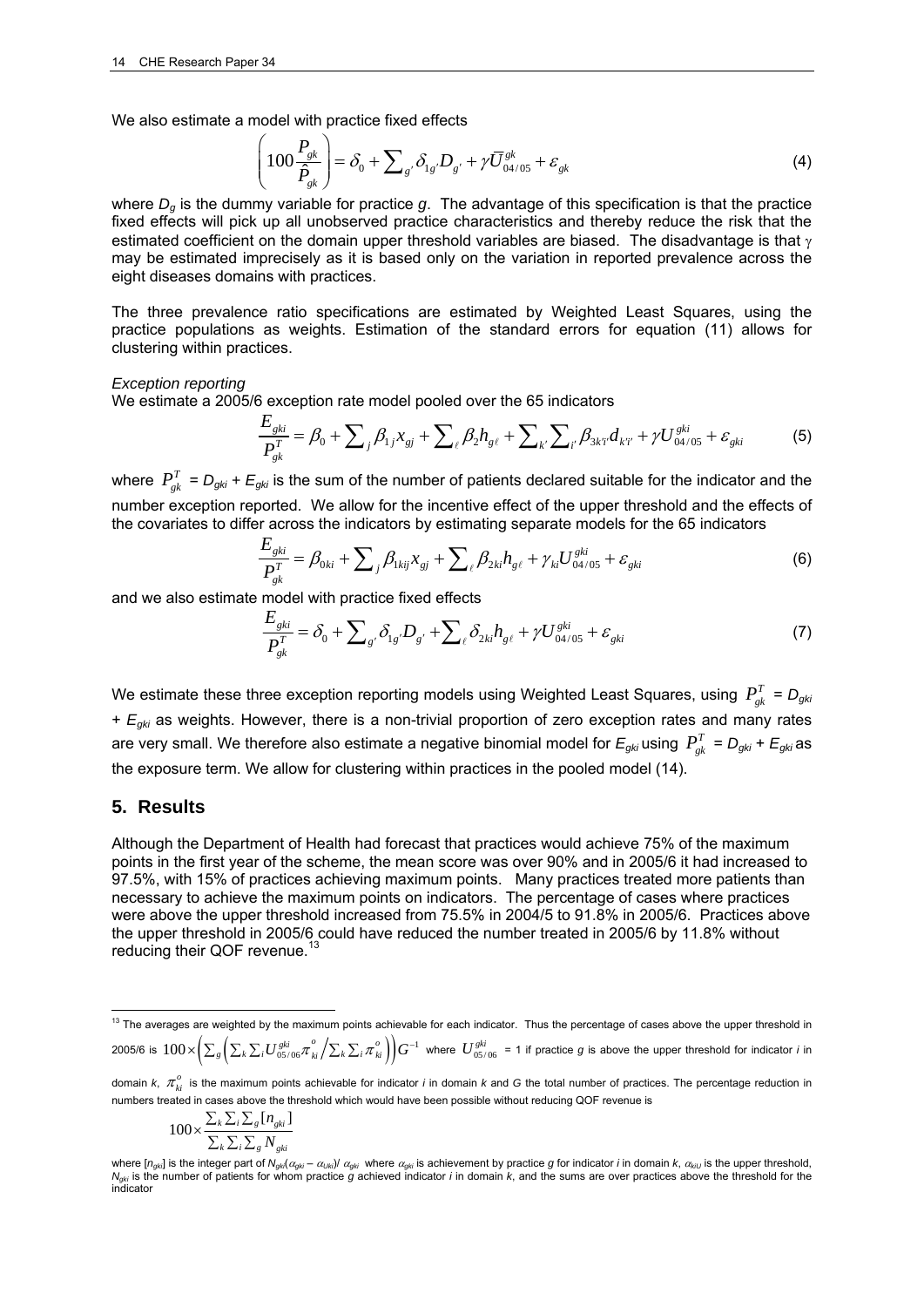Table 4 shows, for the 65 clinical indicators, the maximum points available, the upper threshold, the percentage of practices achieving the upper threshold, practices' reported achievement (*N*/*D*), delivered quality (*N*/(*D+E*)) and exception reporting (*E*/( *D+E*). Mean practice exception reporting in 2005/6 ranges from 0.7% (BP3) to 27.6% (CHD10).

The percentage achieving the upper threshold in 2004/5 varied from 35.0% (DM13) to 98.6% (DM11). Delivered quality is lower than reported achievement, by virtue of its definition, but is also more variable across practices. Appendix D has results from regressions of reported achievement and delivered quality on practice and patient characteristics and shows that delivered quality was lower in practices with more income deprived patients, with a higher proportion from ethnic minorities, and with larger lists.

#### **5.1 Reported prevalence**

We hypothesised that practices that expect to be below the upper threshold may under report prevalence and those who expected to be above the threshold over report. Table 6 has results from two models of prevalence reporting for 2005/6, using data pooled across 8 disease domains. The coefficients on the covariates are similar across models and generally plausible. Reported prevalence is higher in practices with populations with a higher standardised illness ratio. Reported prevalence is higher in practices with younger GPs. It is lower in practices with larger populations and higher in practices with more GPs per patient, suggesting that such practices have a lower cost of case finding. SPICE participants and practices with two of the unsubsidised computer systems report higher prevalence.

The first model includes a variable *upper domain* (  $\bar{U}^{gk}_{05/06}$  ) measuring the average extent to which the practice was above the upper threshold for the indicators in the disease domain in 2005/6. But whether the practice is above or below the upper threshold is endogenous, and so, as we argued in section 3.2, the coefficient on  $\bar{U}_{05/06}^{gk}$  in a model of prevalence reporting for 2005/6 will be biased downward. The second model uses *lag upper domain* ( $\bar{U}^{gk}_{04/05}$ ), measuring the extent to which the practice was above the upper thresholds in previous year. The coefficient on *lag upper domain* is positive and significant, suggesting that practices gamed prevalence reporting in 2005/6.

As we argued in section 3.2 the use of rich set of covariates makes it unlikely that the positive coefficient on  $\bar{U}^{gk}_{04/05}$  is due to persistent unobservable factors increasing 2005/6 prevalence and increasing 2004/5 achievement. Moreover, such persistent factors should also increase 2005/6 achievement and produce a similar sized coefficients on  $\bar{U}^{gk}_{05/06}$ . The fact that the coefficient on  $\bar U_{05/06}^{gk}$  in model 1 is negative whilst that on  $\bar U_{04/05}^{gk}$  in model 2 is positive suggests that the negative coefficient on  $\bar{U}^{gk}_{04/05}$  is evidence for gaming of exceptions, rather than arising from persistent unobservable factors.

The coefficient on  $\bar{U}^{gk}_{04/05}$  in model 2 suggests that being above the upper threshold in 2004/5 increased reported standardised prevalence in 2005/6 by 3.5% of its mean.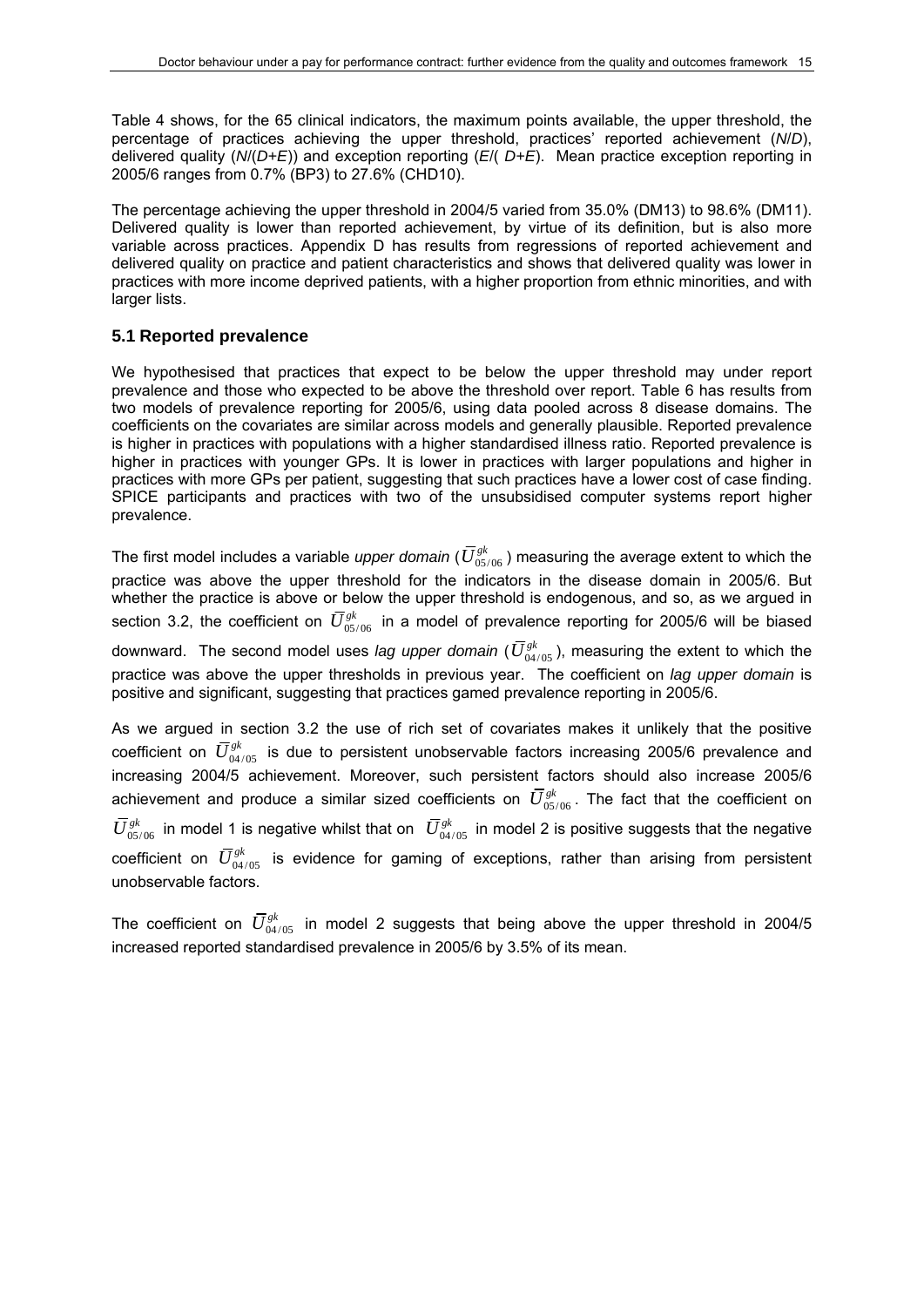|  |  | 16 CHE Research Paper 34 |  |  |
|--|--|--------------------------|--|--|
|--|--|--------------------------|--|--|

| 2005/6<br>rate 2005/6 of being above<br>points<br>threshold<br>achieving<br>upperachievement<br>reporting<br>threshold 2004/5<br>2005/6<br>(%)<br>2005/6<br>upper threshold in 2004/5<br>(% )<br>(%)<br>(%)<br>Negbin model<br>(6)<br>(1)<br>(2)<br>(3)<br>(4)<br>(5)<br>(7)<br>SD<br>SD<br>SD<br>SD<br>Coef<br>Mean<br>Mean<br>Mean<br>Mean<br>t<br>Diagnosis confirmed<br>ASTHMA02<br>15<br>70<br>$-0.541$<br>$-5.880$<br>7.2<br>80.2<br>39.8<br>88.8<br>9.7<br>83.2<br>11.9<br>6.4<br>Teenagers smoking record<br>70<br>$-0.036$<br>$-0.302$<br>ASTHMA03<br>6<br>79.5<br>85.3<br>10.3<br>11.2<br>6.1<br>8.0<br>40.4<br>80.1<br>Adults smoking record<br>70<br>$-2.008$<br>ASTHMA04<br>6<br>$-0.855$<br>98.3<br>4.1<br>4.5<br>3.0<br>13.1<br>94.9<br>92.4<br>2.6<br>Smoking cessation advice.<br>70<br>$-1.678$<br>ASTHMA05<br>6<br>$-0.298$<br>93.4<br>90.2<br>8.5<br>5.6<br>6.8<br>24.8<br>7.4<br>85.2<br>Reviewed in last 15 months<br>ASTHMA06<br>$-0.087$<br>$-1.167$<br>20<br>70<br>8.8<br>64.4<br>47.9<br>81.0<br>10.9<br>74.0<br>10.9<br>8.7<br>Received flu jab<br>ASTHMA07<br>70<br>0.074<br>2.572<br>12<br>51.1<br>78.3<br>8.5<br>26.6<br>11.3<br>50.0<br>11.1<br>57.5 | Effect on exception reporting |  |
|-------------------------------------------------------------------------------------------------------------------------------------------------------------------------------------------------------------------------------------------------------------------------------------------------------------------------------------------------------------------------------------------------------------------------------------------------------------------------------------------------------------------------------------------------------------------------------------------------------------------------------------------------------------------------------------------------------------------------------------------------------------------------------------------------------------------------------------------------------------------------------------------------------------------------------------------------------------------------------------------------------------------------------------------------------------------------------------------------------------------------------------------------------------------------------------|-------------------------------|--|
|                                                                                                                                                                                                                                                                                                                                                                                                                                                                                                                                                                                                                                                                                                                                                                                                                                                                                                                                                                                                                                                                                                                                                                                     |                               |  |
|                                                                                                                                                                                                                                                                                                                                                                                                                                                                                                                                                                                                                                                                                                                                                                                                                                                                                                                                                                                                                                                                                                                                                                                     |                               |  |
|                                                                                                                                                                                                                                                                                                                                                                                                                                                                                                                                                                                                                                                                                                                                                                                                                                                                                                                                                                                                                                                                                                                                                                                     |                               |  |
|                                                                                                                                                                                                                                                                                                                                                                                                                                                                                                                                                                                                                                                                                                                                                                                                                                                                                                                                                                                                                                                                                                                                                                                     |                               |  |
|                                                                                                                                                                                                                                                                                                                                                                                                                                                                                                                                                                                                                                                                                                                                                                                                                                                                                                                                                                                                                                                                                                                                                                                     |                               |  |
|                                                                                                                                                                                                                                                                                                                                                                                                                                                                                                                                                                                                                                                                                                                                                                                                                                                                                                                                                                                                                                                                                                                                                                                     |                               |  |
|                                                                                                                                                                                                                                                                                                                                                                                                                                                                                                                                                                                                                                                                                                                                                                                                                                                                                                                                                                                                                                                                                                                                                                                     |                               |  |
|                                                                                                                                                                                                                                                                                                                                                                                                                                                                                                                                                                                                                                                                                                                                                                                                                                                                                                                                                                                                                                                                                                                                                                                     |                               |  |
|                                                                                                                                                                                                                                                                                                                                                                                                                                                                                                                                                                                                                                                                                                                                                                                                                                                                                                                                                                                                                                                                                                                                                                                     |                               |  |
|                                                                                                                                                                                                                                                                                                                                                                                                                                                                                                                                                                                                                                                                                                                                                                                                                                                                                                                                                                                                                                                                                                                                                                                     |                               |  |
|                                                                                                                                                                                                                                                                                                                                                                                                                                                                                                                                                                                                                                                                                                                                                                                                                                                                                                                                                                                                                                                                                                                                                                                     |                               |  |
| Smoking record<br>$-5.037$<br><b>BP02</b><br>90<br>10<br>$-0.474$<br>2.2<br>1.2<br>90.3<br>98.3<br>1.7<br>97.1<br>1.2<br>29.6                                                                                                                                                                                                                                                                                                                                                                                                                                                                                                                                                                                                                                                                                                                                                                                                                                                                                                                                                                                                                                                       |                               |  |
| Smoking cessation advice<br>$-6.181$<br>BP03<br>10<br>90<br>$-0.851$<br>2.8<br>0.7<br>83.6<br>37.1<br>98.3<br>2.4<br>97.6<br>1.4                                                                                                                                                                                                                                                                                                                                                                                                                                                                                                                                                                                                                                                                                                                                                                                                                                                                                                                                                                                                                                                    |                               |  |
| BP recorded in last 9 months<br>$-0.070$<br>$-1.049$<br>BP04<br>20<br>90<br>59.8<br>49.1<br>93.4<br>4.5<br>91.4<br>4.6<br>2.2<br>2.4                                                                                                                                                                                                                                                                                                                                                                                                                                                                                                                                                                                                                                                                                                                                                                                                                                                                                                                                                                                                                                                |                               |  |
| BP ≤ 150/90<br><b>BP05</b><br>56<br>70<br>$-0.256$<br>$-5.685$<br>66.4<br>47.2<br>79.2<br>7.1<br>7.4<br>5.7<br>4.0<br>74.7                                                                                                                                                                                                                                                                                                                                                                                                                                                                                                                                                                                                                                                                                                                                                                                                                                                                                                                                                                                                                                                          |                               |  |
| Reviewed within 6 months of diagnosis<br>CANCER02<br>6<br>90<br>$-0.132$<br>$-2.202$<br>8.9<br>5.6<br>65.9<br>47.4<br>93.7<br>87.3<br>6.8<br>10.1                                                                                                                                                                                                                                                                                                                                                                                                                                                                                                                                                                                                                                                                                                                                                                                                                                                                                                                                                                                                                                   |                               |  |
| Exercise test or specialist assessment<br>90<br>$-0.266$<br>$-3.553$<br>CHD <sub>02</sub><br>7<br>57.1<br>49.5<br>12.0<br>84.2<br>13.3<br>8.0<br>7.8<br>91.5                                                                                                                                                                                                                                                                                                                                                                                                                                                                                                                                                                                                                                                                                                                                                                                                                                                                                                                                                                                                                        |                               |  |
| Smoking record<br>CHD <sub>03</sub><br>$\overline{7}$<br>90<br>0.048<br>0.405<br>89.7<br>30.4<br>97.5<br>2.6<br>95.7<br>3.0<br>1.8<br>1.7                                                                                                                                                                                                                                                                                                                                                                                                                                                                                                                                                                                                                                                                                                                                                                                                                                                                                                                                                                                                                                           |                               |  |
| Smoking cessation advice<br>CHD <sub>04</sub><br>90<br>$-0.186$<br>$-2.160$<br>4<br>74.9<br>4.6<br>3.5<br>43.4<br>95.8<br>92.7<br>5.4<br>3.3                                                                                                                                                                                                                                                                                                                                                                                                                                                                                                                                                                                                                                                                                                                                                                                                                                                                                                                                                                                                                                        |                               |  |
| BP record in last 15 months<br>CHD <sub>05</sub><br>7<br>90<br>$-1.328$<br>$-0.144$<br>2.1<br>90.3<br>97.6<br>2.5<br>95.4<br>3.0<br>2.2<br>29.6                                                                                                                                                                                                                                                                                                                                                                                                                                                                                                                                                                                                                                                                                                                                                                                                                                                                                                                                                                                                                                     |                               |  |
| $BP \leq 150/90$<br>70<br>$-0.264$<br>$-1.903$<br>CHD06<br>19<br>3.2<br>95.0<br>21.9<br>89.3<br>5.2<br>85.3<br>5.5<br>4.4                                                                                                                                                                                                                                                                                                                                                                                                                                                                                                                                                                                                                                                                                                                                                                                                                                                                                                                                                                                                                                                           |                               |  |
| Cholesterol measured in last 15 months<br>CHD <sub>07</sub><br>90<br>$-0.010$<br>$-0.181$<br>7<br>62.0<br>5.2<br>3.4<br>48.6<br>94.4<br>4.7<br>90.4<br>4.3                                                                                                                                                                                                                                                                                                                                                                                                                                                                                                                                                                                                                                                                                                                                                                                                                                                                                                                                                                                                                          |                               |  |
| Cholesterol ≤ 5mmol/l<br>CHD <sub>08</sub><br>16<br>60<br>0.003<br>0.061<br>80.5<br>5.5<br>39.7<br>80.5<br>8.6<br>72.0<br>7.8<br>10.6                                                                                                                                                                                                                                                                                                                                                                                                                                                                                                                                                                                                                                                                                                                                                                                                                                                                                                                                                                                                                                               |                               |  |
| Takes Aspirin<br>$-2.609$<br>CHD <sub>09</sub><br>90<br>$-0.135$<br>7<br>2.6<br>58.9<br>49.2<br>95.4<br>3.2<br>92.2<br>3.5<br>3.4                                                                                                                                                                                                                                                                                                                                                                                                                                                                                                                                                                                                                                                                                                                                                                                                                                                                                                                                                                                                                                                   |                               |  |
| Treated with beta blocker<br>0.584<br>CHD <sub>10</sub><br>7<br>50<br>0.053<br>96.1<br>19.5<br>75.6<br>11.7<br>54.7<br>6.5<br>27.6<br>11.1                                                                                                                                                                                                                                                                                                                                                                                                                                                                                                                                                                                                                                                                                                                                                                                                                                                                                                                                                                                                                                          |                               |  |
| Treated with ACE inhibitor<br>$-0.299$<br>$-3.183$<br>CHD <sub>11</sub><br>7<br>70<br>87.3<br>8.7<br>33.3<br>86.9<br>8.8<br>78.8<br>9.8<br>9.3                                                                                                                                                                                                                                                                                                                                                                                                                                                                                                                                                                                                                                                                                                                                                                                                                                                                                                                                                                                                                                      |                               |  |
| Received flu jab<br>$-1.880$<br>CHD <sub>12</sub><br>7<br>86<br>$-0.056$<br>66.0<br>93.1<br>4.8<br>5.9<br>6.0<br>47.4<br>80.3<br>13.7                                                                                                                                                                                                                                                                                                                                                                                                                                                                                                                                                                                                                                                                                                                                                                                                                                                                                                                                                                                                                                               |                               |  |
| Diagnosispost April 04 confirmed<br>COPD02<br>$-7.041$<br>5<br>90<br>$-0.460$<br>55.2<br>8.2<br>8.0<br>49.8<br>91.9<br>11.6<br>13.8<br>84.4                                                                                                                                                                                                                                                                                                                                                                                                                                                                                                                                                                                                                                                                                                                                                                                                                                                                                                                                                                                                                                         |                               |  |
| Diagnosis pre April 04 confirmed<br>COPD03<br>$-3.751$<br>5<br>90<br>$-0.226$<br>9.3<br>48.1<br>50.0<br>92.9<br>12.1<br>82.5<br>13.4<br>11.2                                                                                                                                                                                                                                                                                                                                                                                                                                                                                                                                                                                                                                                                                                                                                                                                                                                                                                                                                                                                                                        |                               |  |
| Smoking record<br>COPD04<br>$-1.664$<br>6<br>90<br>$-0.158$<br>96.9<br>3.7<br>4.7<br>3.2<br>3.2<br>85.7<br>35.1<br>93.8                                                                                                                                                                                                                                                                                                                                                                                                                                                                                                                                                                                                                                                                                                                                                                                                                                                                                                                                                                                                                                                             |                               |  |
| Smoking cessation advice.<br>COPD05<br>90<br>$-0.106$<br>$-1.029$<br>6<br>4.3<br>79.7<br>40.2<br>95.8<br>5.0<br>92.1<br>6.2<br>3.9                                                                                                                                                                                                                                                                                                                                                                                                                                                                                                                                                                                                                                                                                                                                                                                                                                                                                                                                                                                                                                                  |                               |  |
| FeV1 recorded in last 15 months<br>COPD06<br>6<br>70<br>$-0.260$<br>$-4.549$<br>63.2<br>10.5<br>48.3<br>89.0<br>14.6<br>77.2<br>15.3<br>13.2                                                                                                                                                                                                                                                                                                                                                                                                                                                                                                                                                                                                                                                                                                                                                                                                                                                                                                                                                                                                                                        |                               |  |
| Inhaled technique checked last 2 years.<br>COPD07<br>$-2.736$<br>6<br>90<br>$-0.170$<br>7.5<br>6.5<br>49.1<br>50.0<br>92.2<br>10.2<br>85.3<br>11.2                                                                                                                                                                                                                                                                                                                                                                                                                                                                                                                                                                                                                                                                                                                                                                                                                                                                                                                                                                                                                                  |                               |  |
| Flu jab<br>COPD08<br>$-2.817$<br>6<br>85<br>$-0.107$<br>42.9<br>93.6<br>5.4<br>14.9<br>7.1<br>75.7<br>79.6<br>7.3                                                                                                                                                                                                                                                                                                                                                                                                                                                                                                                                                                                                                                                                                                                                                                                                                                                                                                                                                                                                                                                                   |                               |  |
| BMI record in last 15 months<br><b>DM02</b><br>90<br>$-0.246$<br>$-3.589$<br>3<br>82.6<br>38.0<br>96.0<br>3.2<br>92.5<br>4.0<br>3.6<br>2.8                                                                                                                                                                                                                                                                                                                                                                                                                                                                                                                                                                                                                                                                                                                                                                                                                                                                                                                                                                                                                                          |                               |  |
| Smoking recorded in last 15 months<br>$-0.250$<br><b>DM03</b><br>3<br>90<br>$-0.061$<br>97.1<br>16.9<br>98.5<br>1.8<br>97.0<br>2.4<br>1.5<br>1.5                                                                                                                                                                                                                                                                                                                                                                                                                                                                                                                                                                                                                                                                                                                                                                                                                                                                                                                                                                                                                                    |                               |  |

## **Table 4. Ratio clinical indicators: rates of achievement, delivered quality, exception reporting. Scotland 2005/6**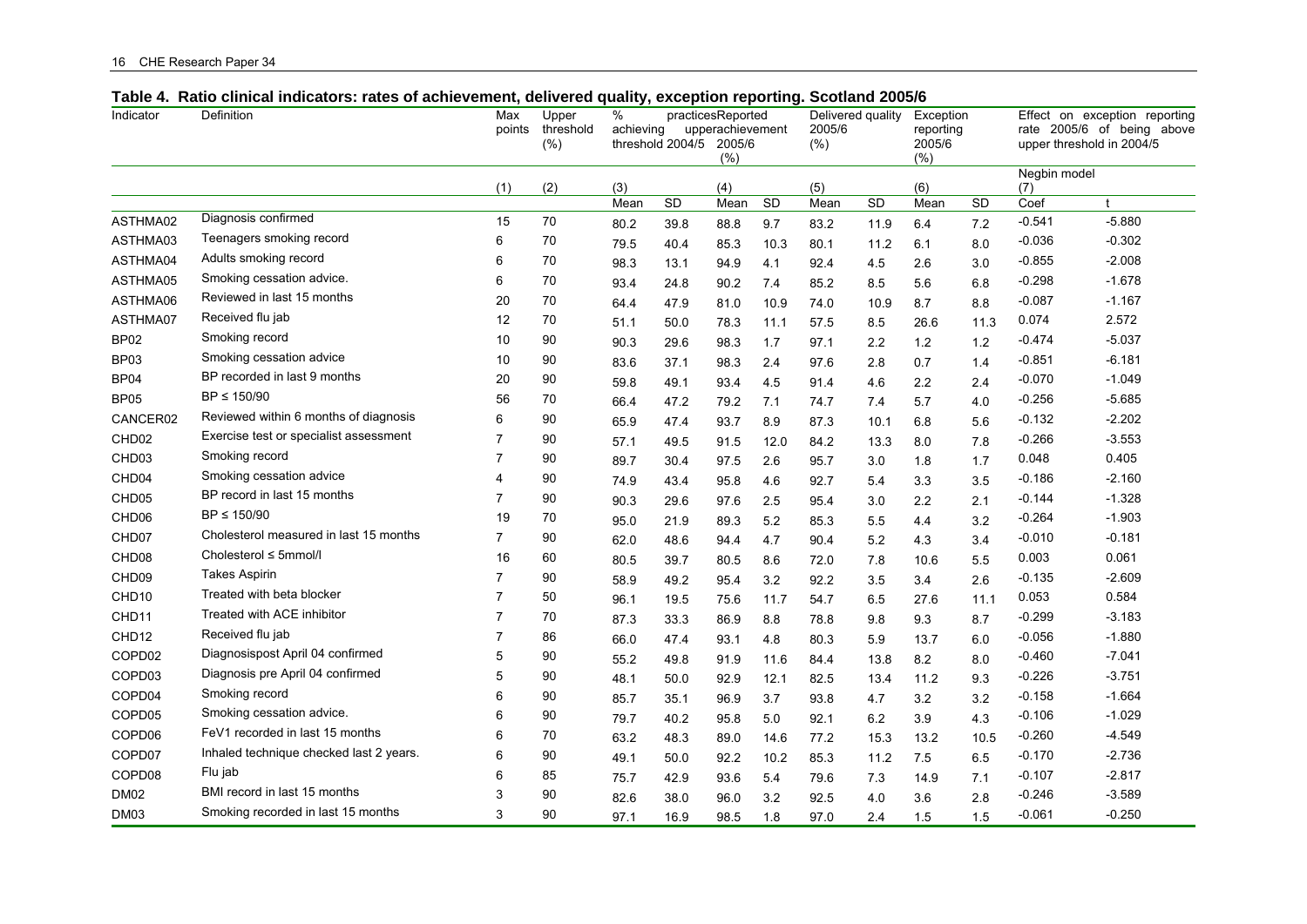Doctor behaviour under a pay for performance contract: further evidence from the quality and outcomes framework 17

| DM04              | Smoking cessation advice                     | 5              | 90 | 79.2 | 40.6 | 96.1 | 4.9  | 92.8 | 6.2  | 3.4  | 3.9  | $-0.269$ | $-2.510$ |
|-------------------|----------------------------------------------|----------------|----|------|------|------|------|------|------|------|------|----------|----------|
| <b>DM05</b>       | HbA1c recorded in last 15 months             | 3              | 90 | 93.7 | 24.3 | 97.8 | 2.1  | 94.8 | 3.1  | 3.0  | 2.2  | $-0.265$ | $-2.604$ |
| DM06              | HbA1C $\leq$ 7.4                             | 16             | 50 | 77.6 | 41.7 | 59.8 | 10.5 | 51.8 | 10.0 | 13.3 | 8.5  | $-0.166$ | $-3.112$ |
| DM07              | $HbA1C \leq 10$                              | 11             | 85 | 85.7 | 35.0 | 92.1 | 3.8  | 86.4 | 4.9  | 6.3  | 3.8  | $-0.135$ | $-2.401$ |
| <b>DM08</b>       | Retinal screening in last 15 months          | 5              | 90 | 51.8 | 50.0 | 92.9 | 7.1  | 86.1 | 7.7  | 7.2  | 5.4  | $-0.149$ | $-3.287$ |
| <b>DM09</b>       | Peripheral pulses recorded in last 15 months | 3              | 90 | 47.1 | 49.9 | 90.7 | 7.5  | 84.8 | 8.6  | 6.5  | 4.9  | $-0.205$ | $-4.513$ |
| <b>DM10</b>       | Neuropathy test                              | 3              | 90 | 43.2 | 49.6 | 90.0 | 7.9  | 84.0 | 9.0  | 6.6  | 5.0  | $-0.190$ | $-4.219$ |
| <b>DM11</b>       | BP record in last 15 months                  | 3              | 90 | 98.6 | 11.8 | 98.7 | 1.4  | 96.9 | 2.2  | 1.8  | 1.7  | $-0.452$ | $-2.143$ |
| <b>DM12</b>       | BP ≤ 145/85                                  | 17             | 55 | 95.5 | 20.7 | 79.1 | 8.5  | 73.1 | 9.1  | 7.6  | 4.5  | $-0.467$ | $-4.364$ |
| <b>DM13</b>       | Micor-albuminuria record in last 15 months   | 3              | 90 | 35.0 | 47.7 | 87.5 | 11.0 | 81.4 | 11.6 | 7.0  | 5.9  | $-0.219$ | $-4.035$ |
| <b>DM14</b>       | Serum creatinine recorded in last 15 months  | 3              | 90 | 86.9 | 33.7 | 96.9 | 3.3  | 94.1 | 4.6  | 2.9  | 2.7  | $-0.231$ | $-2.565$ |
| <b>DM15</b>       | Treated with ACE inhibitor                   | 3              | 70 | 82.2 | 38.3 | 85.2 | 10.1 | 78.1 | 11.0 | 8.3  | 8.6  | $-0.335$ | $-3.338$ |
| <b>DM16</b>       | Cholesterol record in last 15 months         | 3              | 90 | 86.7 | 34.0 | 96.7 | 2.6  | 93.9 | 3.4  | 2.9  | 2.3  | $-0.245$ | $-3.437$ |
| <b>DM17</b>       | Cholesterol < 5mmol/l                        | 6              | 60 | 89.5 | 30.6 | 81.3 | 7.4  | 73.0 | 7.4  | 10.3 | 4.9  | $-0.078$ | $-1.405$ |
| <b>DM18</b>       | Flu jab                                      | 3              | 85 | 66.8 | 47.1 | 92.1 | 5.4  | 77.2 | 6.5  | 16.2 | 6.7  | $-0.020$ | $-0.661$ |
| EPILEP02          | Seizure frequency record in last 15 months   | $\overline{4}$ | 90 | 80.5 | 39.7 | 96.4 | 5.9  | 90.6 | 8.3  | 5.9  | 6.8  | $-0.105$ | $-1.039$ |
| EPILEP03          | Medication review in last 15 months          | 4              | 90 | 76.5 | 42.4 | 95.7 | 6.9  | 89.9 | 9.2  | 6.1  | 7.2  | $-0.119$ | $-1.265$ |
| EPILEP04          | Seizure free in last 12 months               | 6              | 70 | 36.5 | 48.2 | 71.2 | 14.1 | 55.8 | 13.0 | 21.6 | 14.4 | 0.103    | 2.073    |
| LVD <sub>02</sub> | Diagnosis confirmed                          | 6              | 90 | 62.9 | 48.4 | 94.1 | 10.3 | 88.2 | 12.5 | 6.3  | 8.3  | $-0.385$ | $-3.569$ |
| LVD <sub>03</sub> | <b>Treated with ACE</b>                      | 10             | 70 | 89.0 | 31.3 | 87.0 | 8.2  | 78.8 | 9.0  | 9.4  | 8.6  | $-0.477$ | $-5.335$ |
| <b>MH02</b>       | Reviewed in last 15 months                   | 23             | 90 | 83.6 | 37.1 | 96.3 | 4.5  | 90.8 | 8.9  | 5.7  | 8.4  | $-0.222$ | $-1.623$ |
| MH <sub>03</sub>  | Lithium levels checked if on lithium         | 3              | 90 | 73.1 | 44.4 | 96.7 | 7.3  | 92.2 | 9.7  | 4.6  | 7.2  | $-0.194$ | $-1.304$ |
| MH <sub>04</sub>  | Seum creatinine /TSH checked if on lithium   | 3              | 90 | 75.4 | 43.1 | 95.9 | 9.5  | 91.9 | 11.7 | 4.1  | 6.6  | $-0.205$ | $-1.316$ |
| <b>MH05</b>       | Lithium level in therapeutic range           | 5              | 90 | 73.5 | 44.2 | 95.8 | 8.3  | 88.4 | 11.4 | 7.7  | 8.9  | $-0.137$ | $-1.071$ |
| STROKE02          | Confirmed by CT / MRI                        | 2              | 80 | 78.0 | 41.4 | 92.2 | 9.7  | 85.8 | 11.7 | 7.0  | 7.2  | $-0.417$ | $-4.431$ |
| STROKE03          | Smoking record in last 15 months             | 3              | 90 | 84.1 | 36.6 | 96.4 | 3.4  | 93.4 | 4.3  | 3.1  | 3.2  | $-0.191$ | $-2.077$ |
| STROKE04          | Smoking cessation advice                     | 2              | 70 | 94.4 | 23.1 | 93.5 | 6.3  | 89.4 | 7.5  | 4.3  | 5.3  | $-0.326$ | $-1.486$ |
| STROKE05          | BP record in last 15 months                  | 2              | 90 | 85.7 | 35.1 | 97.0 | 2.9  | 93.7 | 4.1  | 3.4  | 3.5  | $-0.264$ | $-2.766$ |
| STROKE06          | BP < 150/90                                  | 5              | 70 | 90.0 | 30.0 | 87.9 | 6.0  | 81.9 | 6.8  | 6.8  | 4.9  | $-0.377$ | $-4.541$ |
| STROKE07          | Cholesterol record in last 15 months         | 2              | 90 | 51.5 | 50.0 | 92.6 | 6.2  | 86.1 | 7.2  | 7.0  | 5.5  | $-0.023$ | $-0.411$ |
| STROKE08          | Chol. < 5mmol/l                              | 5              | 60 | 65.0 | 47.7 | 76.8 | 9.6  | 65.5 | 9.3  | 14.7 | 7.8  | $-0.071$ | $-1.716$ |
| STROKE09          | Aspirin treatment                            | $\overline{4}$ | 90 | 61.3 | 48.7 | 94.9 | 3.8  | 90.7 | 4.7  | 4.4  | 3.6  | $-0.172$ | $-2.880$ |
| STROKE10          | Flu jab                                      | $\overline{2}$ | 85 | 56.0 | 49.7 | 90.5 | 6.3  | 75.5 | 7.3  | 16.6 | 7.4  | $-0.019$ | $-0.639$ |
| THYROI02          | Thyroid function test in last 15 months      | 6              | 90 | 91.3 | 28.2 | 96.9 | 3.0  | 96.0 | 3.1  | 0.9  | 1.2  | $-0.102$ | $-0.664$ |

Reported achievement: *N*/*D*; delivered quality: *N*/(*D+E*); Exception reporting: *E*/(*D+E*). Denominator weighted means over Scottish practices. Separate Negbin models for each indicator also contain all variables in pooled exception rate model except for indicator dummies.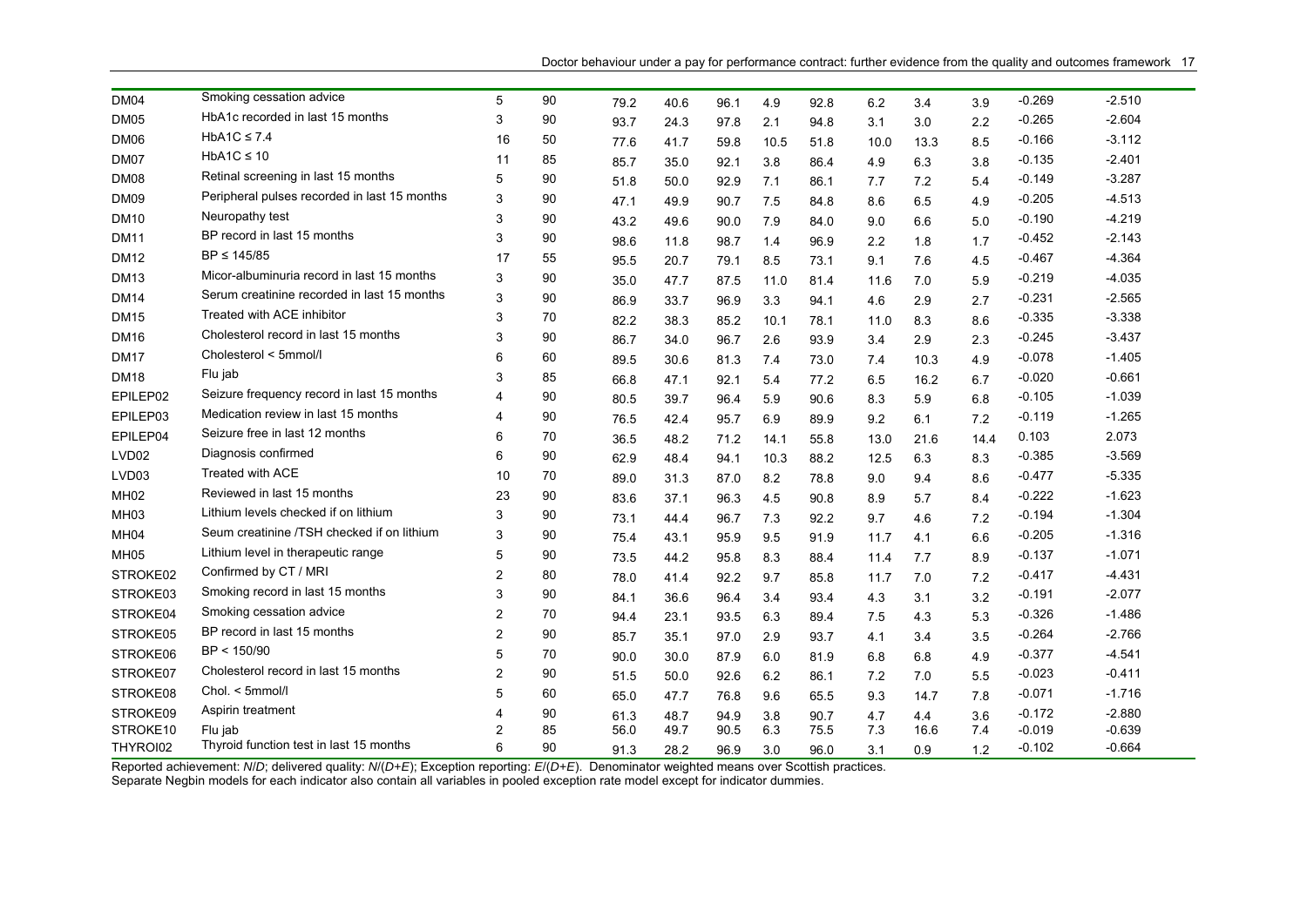| Variable                       | rable 5. Summary Statistics. Explanatory variables<br>Definition | Mean     | <b>SD</b> | Min      | Max     |
|--------------------------------|------------------------------------------------------------------|----------|-----------|----------|---------|
| <b>Patient characteristics</b> |                                                                  |          |           |          |         |
| Prop $\leq 15$                 | Proportion of patients aged 15 or less                           | 0.165    | 0.028     | 0.026    | 0.270   |
| Prop > 75                      | Proportion of patients over 75 years                             | 0.069    | 0.020     | 0.007    | 0.159   |
| <b>SIR</b>                     | Standardised illness ratio                                       | 98.842   | 22.619    | 50.533   | 186.742 |
| <b>SMR</b>                     | Standardised mortality ratio                                     | 107.991  | 25.092    | 44.199   | 329.250 |
| Income depriv                  | IMD income deprivation score                                     | 15.050   | 7.519     | 2.801    | 43.409  |
| <b>Education depriv</b>        | IMD education deprivation score                                  | 0.001    | 0.591     | $-1.583$ | 1.671   |
| Employment depriv              | IMD employment deprivation score                                 | 14.038   | 6.305     | 3.089    | 36.466  |
| Housing depriv                 | IMD housing deprivation score                                    | 19.855   | 10.981    | 4.900    | 60.313  |
| Access depriv                  | IMD access deprivation score                                     | $-0.020$ | 0.446     | $-1.118$ | 2.719   |
| Ethnicity                      | Minority ethnic group proportion                                 | 0.021    | 0.028     | 0.000    | 0.408   |
| Rural                          | Population mode in settlements <3,000<br>people                  | 0.101    | 0.301     | 0.000    | 1.000   |
| Sparsity                       | Inverse of population density (hectares per<br>person)           | 1.354    | 4.625     | 0.014    | 117.289 |
| Practice characteristics       |                                                                  |          |           |          |         |
| <b>List 1000</b>               | List size in 000s                                                | 5.471    | 3.251     | 0.174    | 19.171  |
| <b>GP/list 1000</b>            | GPs per 1,000 patients                                           | 0.973    | 0.710     | 0.263    | 8.000   |
| Prop female GP                 | Proportion of female GPs                                         | 0.423    | 0.252     | 0.000    | 1.000   |
| Av GP age                      | Average age of GPs (years)                                       | 44.747   | 5.801     | 28.250   | 67.000  |
| Prop GP not UK qual            | Proportion of GPs not qualified in UK                            | 0.092    | 0.217     | 0.000    | 1.000   |
| PMS contract                   | <b>PMS</b> contract                                              | 0.092    | 0.290     | 0.000    | 1.000   |
| Dispensing                     | Practice dispenses medicines                                     | 0.108    | 0.311     | 0.000    | 1.000   |
| Training                       | Practice is a training practice                                  | 0.285    | 0.452     | 0.000    | 1.000   |
| Ex FH                          | Ex fundholding practice                                          | 0.461    | 0.499     | 0.000    | 1.000   |
| New practice                   | Practice formed since 1999                                       | 0.065    | 0.247     | 0.000    | 1.000   |
| Non-FH                         | Practice was not a fundholder (baseline)                         | 0.474    | 0.500     | 0.000    | 1.000   |
| Herfindahl                     | Herfindahl index for areas served                                | 0.353    | 0.244     | 0.083    | 0.998   |
| <b>SPICE</b>                   | Practice in SPICE network in Autumn 2004                         | 0.329    | 0.470     | 0.000    | 1.000   |
| <b>Patient Inflow</b>          | Proportion patients registered in last year                      | 0.069    | 0.042     | 0.006    | 0.845   |
| Software: Egton                | Uses Egton Medical Information Systems<br>software               | 0.054    |           |          |         |
| Software: GPASS                | Uses GPASS software (baseline)                                   | 0.863    |           |          |         |
| Software: In Practice          | Uses In Practice Systems software                                | 0.053    |           |          |         |
| Software: Protechnic           | Uses Protechnic Exeter software                                  | 0.009    |           |          |         |
| Software: iSoft                | Uses iSoft software                                              | 0.022    |           |          |         |
|                                |                                                                  |          |           |          |         |

|  | Table 5. Summary statistics: explanatory variables |  |
|--|----------------------------------------------------|--|
|  |                                                    |  |

Based on 916 practices. Patient characteristics are weighted by list size. Practice characteristics are unweighted.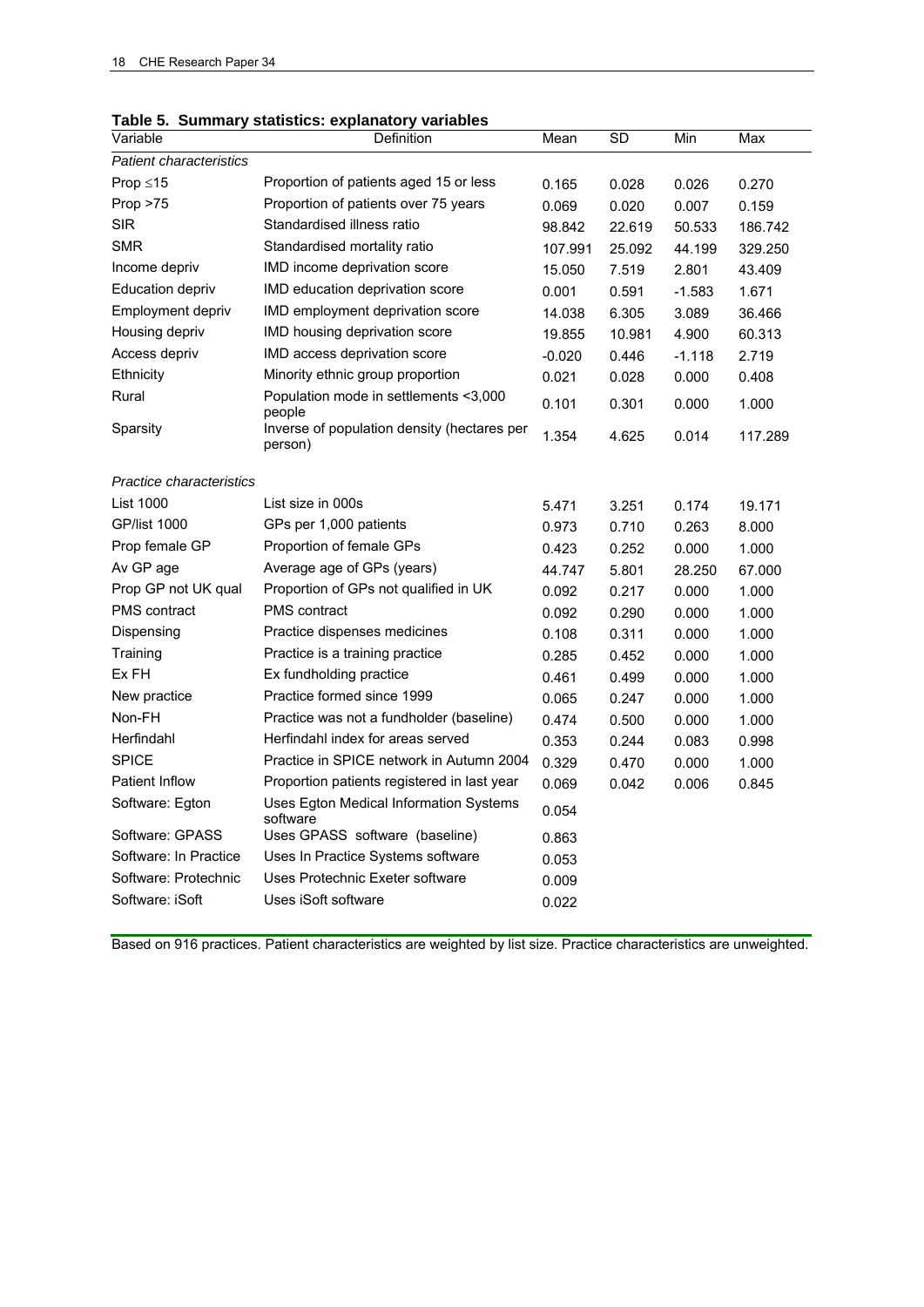| Dependent variable    |           |         | Standardised reported prevalence ratio 2005/6 <sup>1</sup> |         |
|-----------------------|-----------|---------|------------------------------------------------------------|---------|
|                       | Coef.     | t       | Coef.                                                      | t       |
| dom upper             | $-3.299$  | $-1.51$ |                                                            |         |
| dom upper_lag         |           |         | 3.461                                                      | 3.07    |
| <b>SIR</b>            | 0.501     | 4.08    | 0.531                                                      | 4.32    |
| <b>SMR</b>            | 0.010     | 0.42    | 0.011                                                      | 0.43    |
| Income depriv         | 0.095     | 0.35    | 0.114                                                      | 0.42    |
| Education depriv      | 10.255    | 5.00    | 10.027                                                     | 4.90    |
| Employment depriv     | $-0.492$  | $-1.10$ | $-0.548$                                                   | $-1.24$ |
| Housing depriv        | $-0.175$  | $-1.97$ | $-0.190$                                                   | $-2.18$ |
| Access depriv         | 2.438     | 1.69    | 2.082                                                      | 1.46    |
| Ethnicity             | $-52.386$ | $-1.63$ | $-52.220$                                                  | $-1.63$ |
| Rural                 | $-1.131$  | $-0.72$ | $-1.283$                                                   | $-0.83$ |
| Sparsity              | $-0.366$  | $-4.87$ | $-0.367$                                                   | $-4.96$ |
| <b>List 1000</b>      | $-0.475$  | $-2.58$ | $-0.484$                                                   | $-2.68$ |
| <b>GP/list 1000</b>   | 5.163     | 3.82    | 5.246                                                      | 3.91    |
| Prop female GP        | 4.038     | 2.14    | 3.764                                                      | 2.01    |
| Av GP age             | $-0.313$  | $-3.67$ | $-0.298$                                                   | $-3.51$ |
| Prop GP not UK qual   | 0.796     | 0.31    | 0.936                                                      | 0.37    |
| PMS contract          | 0.957     | 0.71    | 1.138                                                      | 0.85    |
| Dispensing            | 0.170     | 0.10    | 0.302                                                      | 0.19    |
| Training              | 0.391     | 0.46    | 0.314                                                      | 0.37    |
| Ex FH                 | 0.792     | 0.98    | 0.581                                                      | 0.72    |
| New practice          | 2.046     | 1.40    | 1.911                                                      | 1.32    |
| Herfindahl            | 2.884     | 1.28    | 3.474                                                      | 1.57    |
| <b>SPICE</b>          | 3.345     | 4.23    | 3.100                                                      | 3.95    |
| Patient Inflow        | $-19.999$ | $-1.64$ | $-18.885$                                                  | $-1.58$ |
| Software: Egton       | 2.885     | 1.95    | 2.530                                                      | 1.70    |
| Software: In Practice | 4.941     | 3.24    | 4.464                                                      | 2.98    |
| Software: Protechnic  | $-1.392$  | $-0.53$ | $-1.506$                                                   | $-0.59$ |
| Software: iSoft       | 2.629     | 0.89    | 2.322                                                      | 0.80    |
| Constant              | 70.498    | 7.22    | 61.603                                                     | 6.62    |
| $\overline{R}^2$      | 0.2407    |         | 0.2416                                                     |         |
| N                     | 7449      |         | 7449                                                       |         |

#### **Table 6 Determinants of prevalence reporting in Scottish practices 2005/6: pooled models**

 $<sup>1</sup>$  Age and sex indirectly standardised reported prevalence ratio 2005/6.</sup>

N is number of number of disease domain - practice observations

t stats are robust and allow for clustering within practices. OLS models are weighted by population size and include 14 NHS Board dummies.

*Domain upper*: proportion of indicators in domain for which practice achieved upper threshold in 2005/6 weighted by max points for indicators

*Lag domain upper*: proportion of indicators in domain for which practice achieved upper threshold in 2004/5 weighted by max points for indicators.

Pooled models with alternative sets of covariates (not shown) produced similar coefficients on *lag upper domain.* However, the pooled model (2) forces the effects of the covariates to be the same for all disease domains. Given the differences in aetiology this is problematic. We therefore report in Table 7 the coefficients on *lag upper domain* from separate models (3) for standardised prevalence reporting in 2005/6 for the eight disease domains. The effect of *lag upper domain* is positive in seven of the eight domains and is significant in five of them.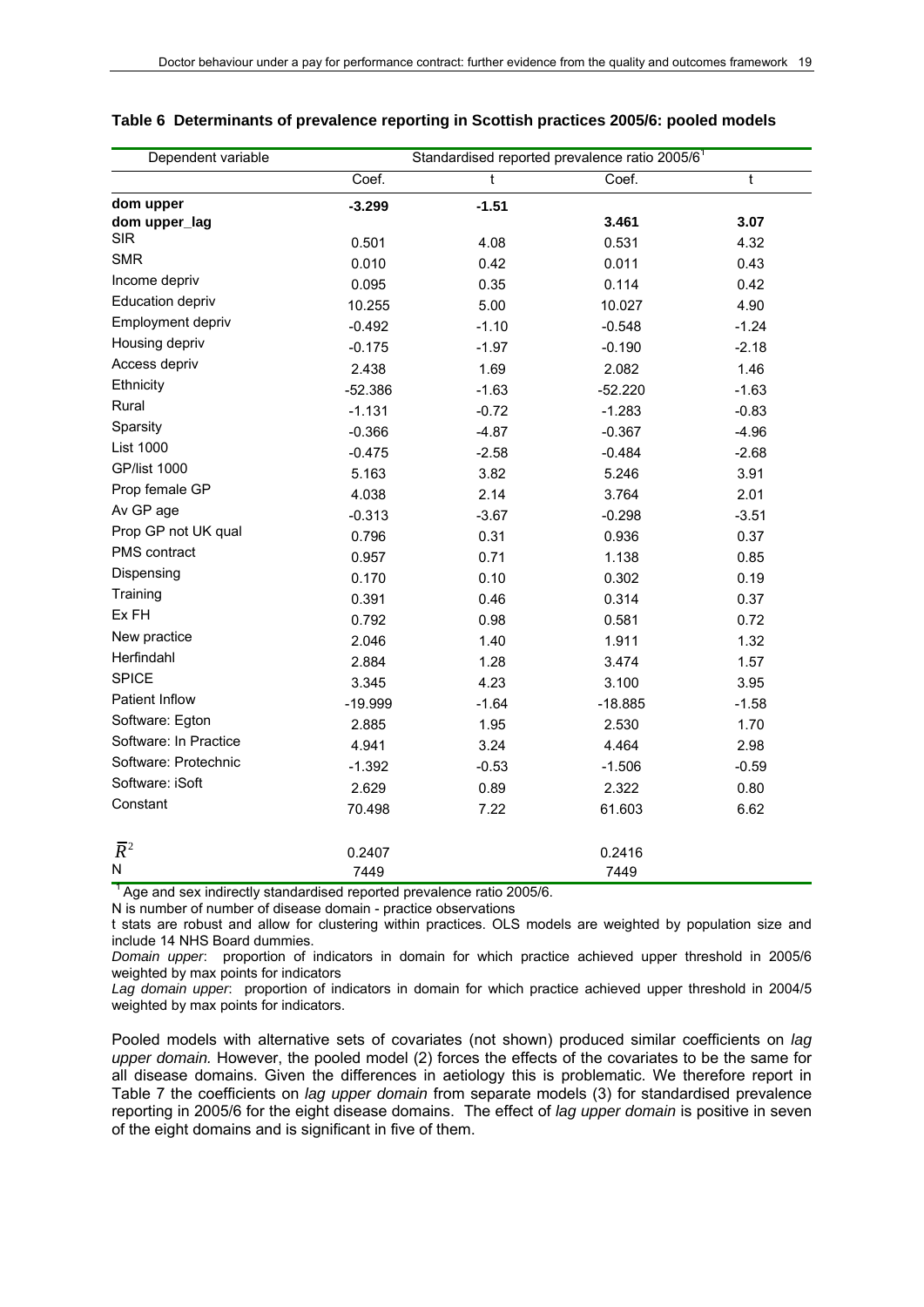| Disease:         | CHD    | Diabetes | Asthma | COPD     | Epilepsy | ΒP     | Thyroid | Stroke |
|------------------|--------|----------|--------|----------|----------|--------|---------|--------|
| Lag domain upper | 1.721  | 7.917    | 7.782  | $-0.4$   | 2.079    | 2.938  | 5.635   | 6.876  |
| $(t$ stat)       | 0.718  | 3.499    | 3.178  | $-0.107$ | 0.869    | 1.973  | 2.096   | 2.262  |
| $\overline{R}^2$ | 0.6243 | 0.6145   | 0.1793 | 0.6230   | 0.4397   | 0.2381 | 0.5354  | 0.3538 |
| N                | 932    | 932      | 932    | 932      | 925      | 932    | 932     | 932    |

**Table 7. Determinants of prevalence reporting in Scottish practices 2005/6** 

Dependent variables: age and sex indirectly standardised disease reported prevalence ratio 2005/6. All models included the covariates in Table 7 plus 14 NHS Board dummies. OLS coefficient reported above robust t statistic adjusted for clustering within practices.

*Lag domain upper*: proportion of indicators in domain for which practice achieved upper threshold in 2004/5 weighted by max points for indicators.

We also estimated the pooled 2005/6 prevalence reporting model (4) with practice fixed effects. The coefficient on *lag upper domain* is again positive 1.627 (t =1.20) but smaller than in Table 6 and not significant. By including practice fixed effects in the regression model we remove all unobservable practice variables but leave only the variation of prevalence across 8 domains within the practice to be explained by the *lag upper domain* variable. Since practices which were above indicator thresholds in one disease domain tended to be above them in other disease domains, there is relatively little variation in *lag upper domain* within practices. It is therefore perhaps not surprising that the coefficient on lag upper domain is not precisely estimated.

#### **5.2 Exception reporting**

Table 8 has the results for the OLS and NegBin regressions of 2005/6 exception reporting pooled over 65 indicators. The coefficients on the patient characteristic covariates are similar in the two models and are plausible. Exception reporting is lower in practices with older populations, higher in practices with sicker patients and with populations drawn from areas with a higher ethnic minority proportion. Exception rates are lower in rural areas.

Since the rate of true exceptions are is determined by patient characteristics, our first test for gaming is whether the reported exception rate varies with practice characteristics which ought not to affect true exceptions. Table 8 shows that practices that were fundholding have higher exception reporting. Training practices have lower exception reporting. SPICE participants and practices with higher Herfindahls have higher exception reporting. These results suggest that practices were gaming their exceptions.

Our more direct test of gaming uses the difference in incentives for practices above and below the upper threshold. The coefficients on the *upper threshold* ( $U_{05/06}^{gki}$ ) dummy (which equals 1 if the

practice is above the upper threshold for the indicator in 2005/6) are positive and highly significant. We interpret this as evidence of endogeneity bias since errors unobserved factors increasing 2005/6 exceptions will also increase achievement and hence make it more likely that the practice is above the upper threshold in 2005/6.

The models using Lag upper threshold ( $U^{gki}_{04/05}$ ) provide strong evidence of gaming: the coefficients on *Lag upper threshold* are negative and highly significant. Pooled models with subsets of the deprivation measures and including the measure of self assessed health produced similar coefficients on *lag upper threshold*.

For the 14,384 of the 56,980 practice-indicator cases where achievement was below the threshold in 2004/5 the mean exception rate in 2005/6 was 8.55%. Using the NegBin results for model 2 we calculate that if achievement had been above the upper threshold in 2004/5 reported exceptions would have been 7.25%. Thus the incentive to overstate exceptions lead to non-trivial gaming in the 25% of practice-indicator cases where practices were below the upper threshold in 2004/5.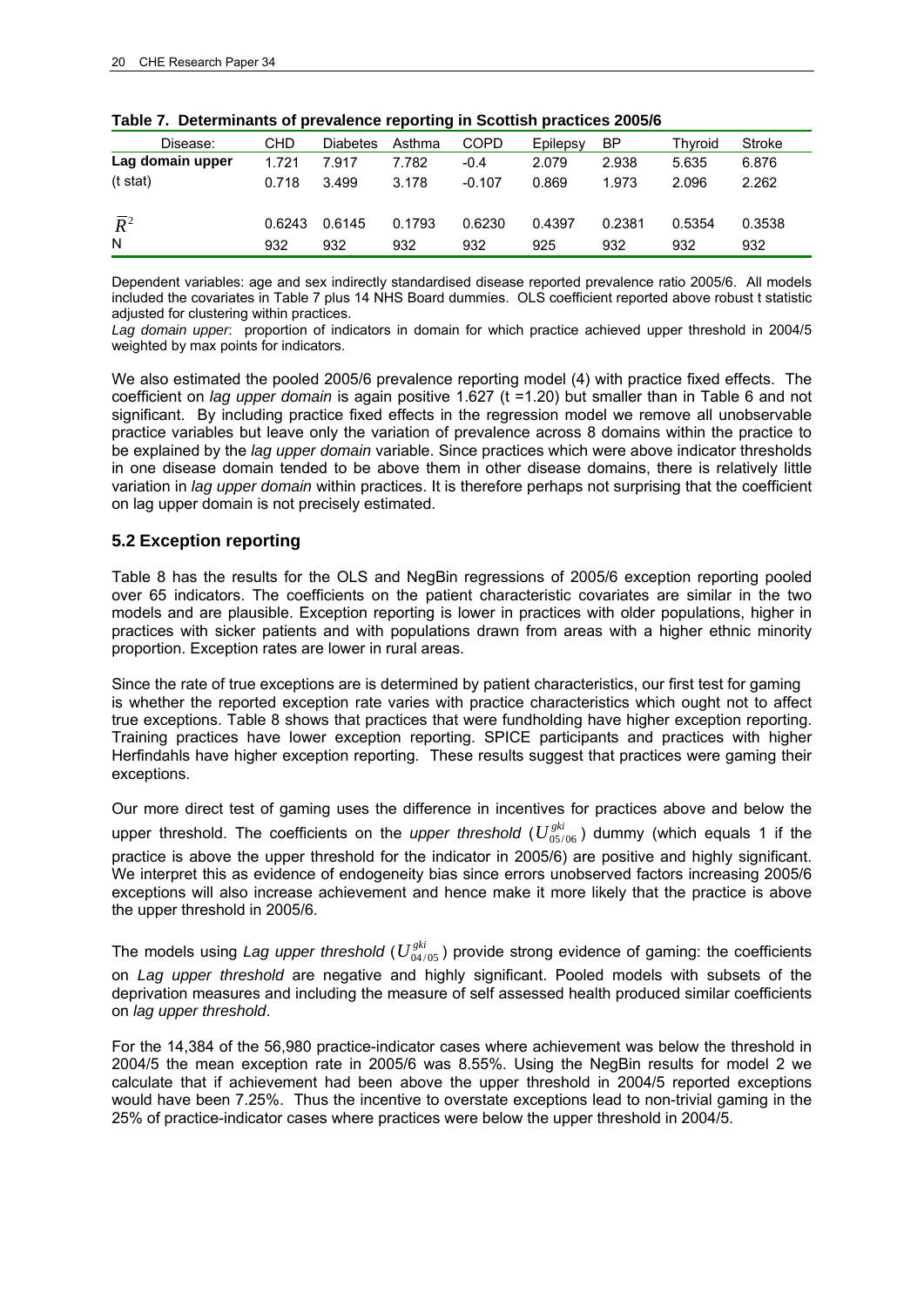|                        |          |         | $OLS$ models <sup>1</sup> |         |            |          | Negative binomial models <sup>2</sup> |          |  |
|------------------------|----------|---------|---------------------------|---------|------------|----------|---------------------------------------|----------|--|
|                        | Coef     | t       | Coef                      | t       | Coef       | t        | Coef                                  | t        |  |
| <b>Upper threshold</b> | 1.025    | 6.47    |                           |         | 0.092      | 4.88     |                                       |          |  |
| Lag upper threshold    |          |         | $-0.729$                  | $-6.91$ |            |          | $-0.165$                              | $-11.75$ |  |
| Prop $\leq 15$         | 2.609    | 0.89    | 3.541                     | $1.2$   | $-0.084$   | $-0.2$   | 0.095                                 | 0.22     |  |
| Prop > 75              | $-8.588$ | $-2.66$ | $-9.326$                  | $-2.88$ | $-1.117$   | $-2.22$  | $-1.154$                              | $-2.29$  |  |
| <b>SIR</b>             | 0.005    | 0.41    | $-0.003$                  | $-0.28$ | $-0.002$   | $-1.29$  | $-0.003$                              | $-1.9$   |  |
| <b>SMR</b>             | 0.004    | 1.08    | 0.004                     | 1.18    | 0.001      | 1.89     | 0.001                                 | 2.03     |  |
| Income depriv          | 0.103    | 2.6     | 0.094                     | 2.39    | 0.024      | 3.82     | 0.021                                 | 3.43     |  |
| Education depriv       | $-0.757$ | $-2.74$ | $-0.731$                  | $-2.66$ | $-0.108$   | $-2.63$  | $-0.106$                              | $-2.59$  |  |
| Employment depriv      | $-0.069$ | $-1.19$ | $-0.046$                  | $-0.81$ | $-0.014$   | $-1.62$  | $-0.010$                              | $-1.15$  |  |
| Housing depriv         | 0.032    | 2.52    | 0.038                     | 2.97    | 0.002      | 0.84     | 0.003                                 | 1.34     |  |
| Access depriv          | $-0.223$ | $-1.04$ | $-0.194$                  | $-0.91$ | $-0.069$   | $-2.14$  | $-0.059$                              | $-1.84$  |  |
| Ethnicity              | 9.912    | 2.68    | 9.214                     | 2.57    | 0.965      | 2.22     | 0.920                                 | 2.14     |  |
| Rural                  | $-0.936$ | $-4.8$  | $-0.908$                  | $-4.68$ | $-0.167$   | $-4.94$  | $-0.161$                              | $-4.77$  |  |
| Sparsity               | $-0.018$ | $-1.83$ | $-0.018$                  | $-1.79$ | $-0.002$   | $-1.6$   | $-0.002$                              | $-1.51$  |  |
| <b>List 1000</b>       | $-0.007$ | $-0.37$ | $-0.008$                  | $-0.41$ | 0.004      | 1.26     | 0.004                                 | 1.32     |  |
| <b>GP/list 1000</b>    | 0.235    | 1.35    | 0.246                     | 1.41    | 0.070      | 2.88     | 0.068                                 | 2.78     |  |
| Prop female GP         | $-0.152$ | $-0.58$ | $-0.080$                  | $-0.31$ | 0.014      | 0.39     | 0.028                                 | 0.76     |  |
| Av GP age              | 0.008    | 0.66    | 0.005                     | 0.43    | 0.000      | 0.06     | 0.000                                 | $-0.28$  |  |
| Prop GP not UK qual    | 0.193    | 0.56    | 0.134                     | 0.39    | 0.055      | 1.12     | 0.056                                 | 1.13     |  |
| PMS contract           | 0.510    | 2.85    | 0.482                     | 2.68    | 0.045      | 1.7      | 0.037                                 | 1.39     |  |
| Dispensing             | $-0.311$ | $-1.26$ | $-0.345$                  | $-1.4$  | $-0.055$   | $-1.19$  | $-0.065$                              | $-1.43$  |  |
| Training               | $-0.204$ | $-1.52$ | $-0.200$                  | $-1.49$ | $-0.046$   | $-2.16$  | $-0.040$                              | $-1.92$  |  |
| Ex FH                  | 0.492    | 4.15    | 0.540                     | 4.55    | 0.066      | 3.7      | 0.073                                 | 4.06     |  |
| New practice           | 0.139    | 0.68    | 0.169                     | 0.82    | 0.007      | 0.22     | 0.011                                 | 0.35     |  |
| Herfindahl             | 0.947    | 2.92    | 0.847                     | 2.63    | 0.127      | 2.43     | 0.109                                 | 2.11     |  |
| <b>SPICE</b>           | 0.272    | 2.18    | 0.328                     | 2.63    | 0.049      | 2.65     | 0.059                                 | 3.21     |  |
| Patient Inflow         | $-0.756$ | $-0.63$ | $-1.083$                  | $-0.89$ | $-0.062$   | $-0.28$  | $-0.081$                              | $-0.37$  |  |
| Software: Egton        | $-0.642$ | $-3.06$ | $-0.582$                  | $-2.78$ | $-0.004$   | $-0.09$  | 0.007                                 | 0.18     |  |
| Software: In Practice  | $-0.747$ | $-3.2$  | $-0.643$                  | $-2.8$  | $-0.114$   | $-3.42$  | $-0.093$                              | $-2.85$  |  |
| Software: Protechnic   | 0.709    | 1.09    | 0.702                     | 1.09    | 0.170      | 1.83     | 0.160                                 | 1.75     |  |
| Software: iSoft        | $-0.542$ | $-2.03$ | $-0.465$                  | $-1.77$ | $-0.037$   | $-0.77$  | $-0.023$                              | $-0.5$   |  |
| Constant               | 2.322    | 1.86    | 4.531                     | 3.63    | $-3.051$   | $-16.89$ | $-2.775$                              | $-15.49$ |  |
| $\overline{R}^2$       | 0.6011   |         | 0.6012                    |         |            |          |                                       |          |  |
| Initial Log L          |          |         |                           |         | -166132.07 |          | -166132.07                            |          |  |
| Model Log L            |          |         |                           |         | -147920.48 |          | $-147762.1$                           |          |  |
| N                      | 56980    |         | 56980                     |         | 56980      |          | 56980                                 |          |  |

| Table 8. Determinants of exception reporting in Scottish practices 2005/6: pooled regressions |  |  |  |
|-----------------------------------------------------------------------------------------------|--|--|--|
|                                                                                               |  |  |  |

<sup>1</sup> OLS models: dependent variable is the exception reporting rate [100\*E/(D+E)] <sup>2</sup> Negative binomial regressions of E using (D+E) as the exposure term

All models also contain 14 NHS Board dummies and 64 indicator dummies. Robust t statistics allow for clustering of indicators in practices.

*Upper threshold* = 1 if practice above upper threshold in 2005/6 for indicator, 0 otherwise.

*Lag upper threshold* = 1 if practice above upper threshold in 2004/5 for indicator, 0 otherwise

The fact that the coefficient on  $U^{gki}_{04/05}$  in model 2 is negative and significant whereas the coefficient on  $U^{gki}_{05/06}$  in model 1 is positive and significant suggests that the negative coefficient on  $U^{gki}_{04/05}$  is due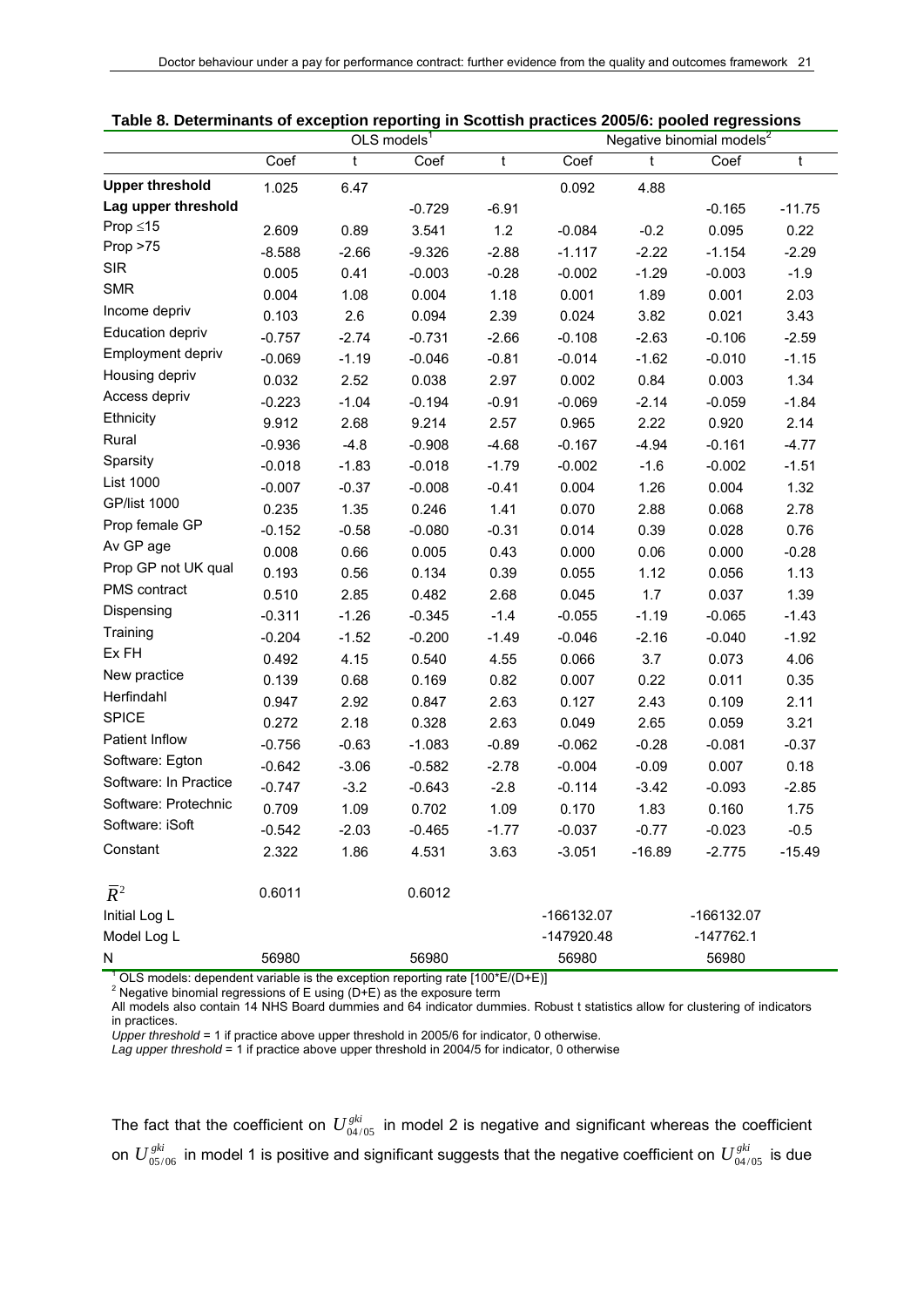to gaming rather than to persistent unobservable factors negatively correlated with 2004/5 achievement and 2005/6 exceptions.

We also estimated separate OLS and NegBin models (6) for the 65 indicators. We report the NegBin coefficients on *Lag upper threshold* from these models in column (7) of Table 4. Only five of the indicators have positive coefficients on *Lag upper threshold* and two of these is significant. All the other 60 coefficients are negative and 36 of them are significant.

Models with practice fixed effects also provide strong evidence of gaming. The coefficient on *Lag upper threshold* in the NegBin model was –0.081 with a *z* statistic of 12.05.

## **6 Conclusions**

The introduction of the QOF may have had its intended consequence: the first year of the QOF seems to show above trend performance against some clinical indicators. Practice behaviour is compatible with quasi-altruism: overall practices could have reduced the number of patients treated by 11.8% without reducing their revenue from the QOF.

Delivered quality was inequitable with respect to the income and ethnicity of the populations in the areas from which practices drew their lists. This is in contrast with consultations with general practitioners: allowing for morbidity, income has no effect on consultations, and some ethnic minority groups have more than expected numbers of consultations (Morris, Sutton and Gravelle, 2005). Similar results were obtained in earlier studies of the first year of the QOF in Scotland (McLean et al, 2006) and England (Doran et al, 2006). However in the absence of pre-QOF evidence on the relationship between the QOF quality indicators and socio-economic characteristics it is unclear whether the introduction of the QOF increased or reduced inquity. Practices with more female GPs and with younger GPs deliver higher quality.

There is also evidence of gaming. First, both true prevalence and reported exceptions are determined by patient characteristics. But we found that they also varied with practice characteristics such as the average age of the GPs in the practice or the total number of patients, or whether the practice had held a budget under the fundholding scheme. These are factors which plausibly affect GP costs or reflect their preferences and hence their reporting decisions but which should not affect true prevalence or exceptions.

Second, differences in the behaviour of practices above and below the upper threshold for indicators, where there is a sharp discontinuity in reporting incentives, also suggests gaming of reporting. Practices which were above the upper threshold in 2004/5 had reported standardised prevalence in 2005/6 which was 3.5% greater, against a mean of 100, than if they had been below the upper threshold in 2004/5. Practices below the upper threshold in 2004/5 had an average exception rate of 8.55% in 2005/6 and we estimate that without the incentive to increase their exceptions they would have had an exception rate of 7.25 %.

The ratio performance indicators in the QOF were intended to incentivise doctors to increase the numerator by treating more patients. But ratio indicators also create incentives to manipulate the denominators. Earlier more limited quality incentive schemes paid practices fixed sums only if more than a specified percentage of women aged 25 to 64 were screened for cervical cancer or if more than they vaccinated more than a specified percentage of children on their list. The earlier schemes did not permit exception reporting so that the only way GPs could reduce the denominator to achieve the target was to remove patients from their lists. GPs recognised the financial incentive to manipulate the denominator (Pickin et al, 2001) but, perhaps because of the more severe implications for the removed patients, there were few documented cases of them doing so. The QOF makes it easier for practices to manipulate the denominator without direct harm to patients and our evidence suggests that some practices did so.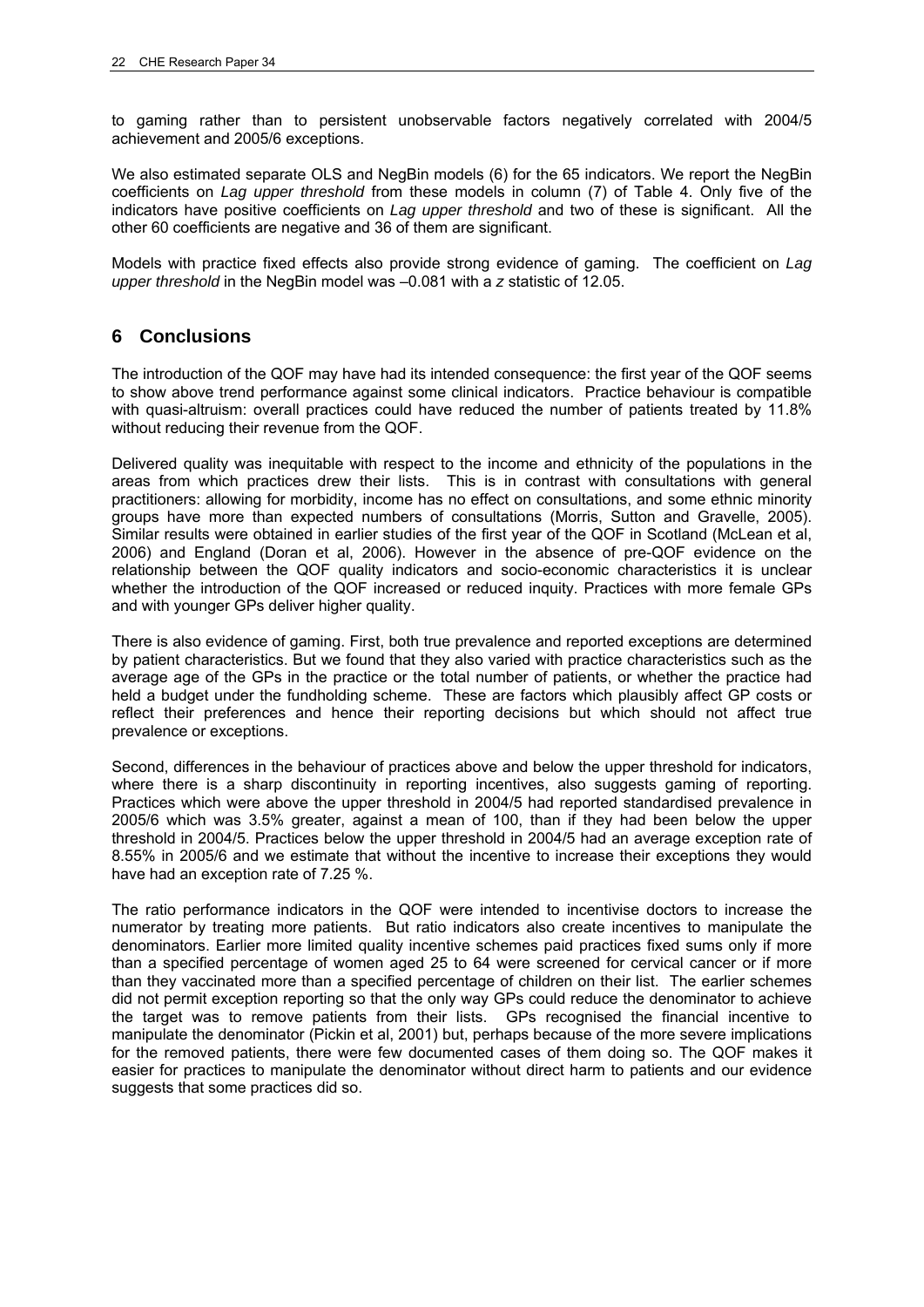## **References**

Campbell S, Reeves D, Kontopantelis E, Middleton E, Sibbald B, Roland M. Quality of primary care in England with the introduction of pay for performance. *New England Journal of Medicine* 2007; 357(2): 181-90.

Custers T, Arah O, Klazinga N. Is there a business case for quality in The Netherlands? A critical analysis of the recent reforms of the health care system. *Health Policy* 2006. In press, available online: doi:10.1016/j.healthpol.2006.09.005.

Doran T, Fullwood C, Gravelle H, Reeves D, Kontopantelis E, Hiroeh U, Roland M. "Family practice performance in the first year of the UK's new 'pay for performance' scheme: good clinical practice or gaming?" *New England Journal of Medicine*, 2006, 355, 375-384.

Dusheiko M, Gravelle H, Jacobs R, Smith PC. 2006. The effect of budgets on doctor behaviour: evidence from a natural experiment. *Journal of Health Economics* 25, 449-478.

Epstein A. 2006. Paying for performance in the United States and abroad. *New England Journal of Medicine*. 355, 406-408.

Fisher ES. 2006. Paying for performance – risks and recommendations. *New England Journal of Medicine*. 355, 1845-1847

Gené-Badia J, Escaramis-Babiano G, Sans-Corrales M, Sampietro- Colom L, Aguado-Menguy F, Cabezas-Peña C, Gallo-Puelles P. Impact of economic incentives on quality of professional life and on end-user satisfaction in primary care. *Health Policy*, 2007;80:2-10

Greb S. Focke A, Hessel F, Wasem J. Financial incentives for disease management programmes and integrated care in German social health insurance. *Health Policy*, 2006; 78(2-3): 295-305.

Gulliford MC, Ashworth M, Robotham D, Mohiddin A. Achievement of metabolic targets for diabetes by English primary care practices under a new system of incentives. *Diabetic Medicine*, 2007; 24(5): 505-11.

Guthrie B, McLean G, Sutton M. Workload and reward in the Quality and Outcomes Framework of the 2004 general practice contract. *British Journal of General Practice*, 2006; 56: 836-41.

Hippisley-Cox J, Vinogradova Y, Coupland C. 2007. Time series analysis for selected clinical indicators from the Quality and Outcomes Framework 2001-2006. Final Report for the Information Centre, version 1.1, R22 HSCIC. http://www.ic.nhs.uk/statistics-and-data-collections/audits-andperformance /the-quality-and-outcomes-framework-qof

Holmstrom B, Milgrom P. 1991. Multi-task principle-agent analyses: incentive contracts, asset ownership, and job design. *Journal of Law, Economics and Organization*, 7, 24-52.

Institute of Medicine. 2007. *Rewarding Provider Performance: Aligning Incentives in Medicare*. The National Academies Press. http://books.nap.edu/openbook.php?isbn=0309102162&page=R1. Accessed 27 July 2007.

McLean G, Sutton M, Guthrie B, 2006. Deprivation and quality of primary care services. Evidence for persistence of the inverse care law from the UK quality and outcomes framework. *Journal of Epidemiology and Community Health* 60, 917 - 922.

McGuire T. 2000. Physician agency. In Culyer, A. and Newhouse, J. (eds.). *Handbook of Health Economics*, North Holland, Amsterdam.

Medicare Australia. Practice Incentives Program. Available at http://www.medicareaustralia.gov.au/providers/incentives\_allowances/pip.shtml Accessed 17 July 2007.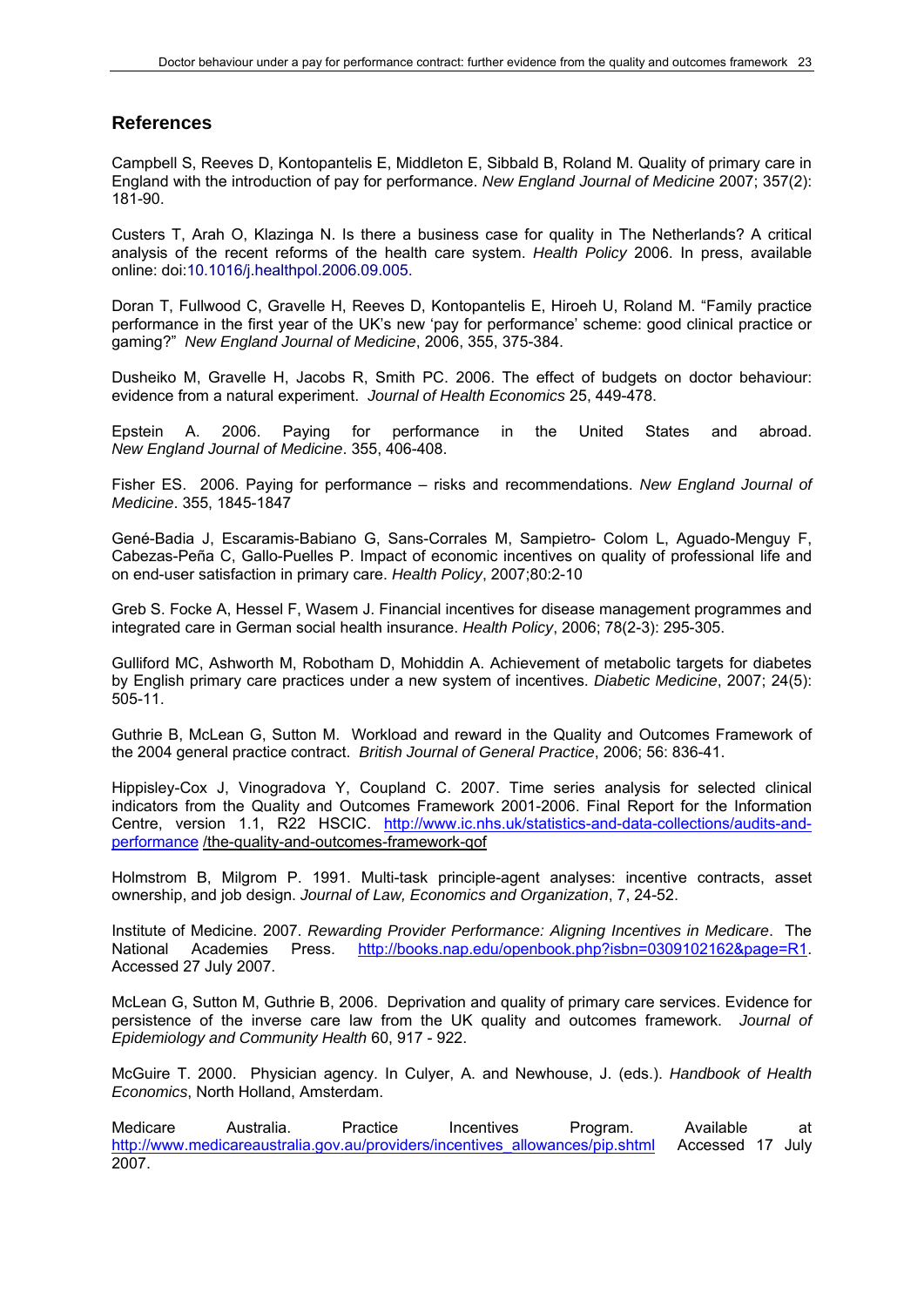Morris S, Sutton, M, Gravelle H, 2005. Inequity and inequality in the use of health care in England: an empirical investigation. *Social Science and Medicine* 60, 1251-1266.

Perkins R, Seddon M, on behalf of EPIQ. 2006. Quality improvement in New Zealand healthcare. Part 5: measurement for monitoring and controlling performance--the quest for external accountability. *New Zealand Medical Journal*. 119: U2149.

Pickin M, Sampson F, Munro J, Nichol J. 2001. General practitioners' reasons for removing patients from their lists: postal survey in England and Wales. *British Medical Journal*. 322, 1158-1159.

Pink G, Brown A, Studer M, Reiter K, Leatt P. 2006. Pay for performance in publicly financed healthcare: some international experience and considerations for Canada. *Healthcare Papers*. 6, 9- 26.

Prendergarst C. 1999. The provision of incentives in firms. *Journal of Economic Literature*. 37(1), 7- 63.

Roland M, 2004. Linking physicians' pay to the quality of care – a major experiment in the United Kingdom. *New England Journal of Medicine* 351, 1448-1454.

Rosenthal M, Frank R, Li Z, Epstein A. 2005. Early experience with pay-for-performance: from concept to practice. *Journal of the American Medical Association*, 294, 1788-93

Rosenthal M, Landon B, Normand S, Frank R, Epstein M. 2006. Pay for performance in commercial HMOs. *New England Journal of Medicine,* 355, 1895-902

Scott IA. 2007. Pay for performance in health care: strategic issues for Australian experiments. *Medical Journal of Australia*, 187(1), 2 July, 31-35.

Steel N, Maisey S, Clark A, Fleetcroft R, Howe A. 2007. Quality of clinical primary care and targeted incentive payments: an observational study. *British Journal of General Practice*, 57: 449-54.

Tahrani AA, McCarthy M, Godson J, Taylor S, Slater H, Capps N, Moulik P, Macleod AF. 2007. Diabetes care and the new GMS contract: the evidence for a whole county. *British Journal of General Practice*; 57: 483-5.

Whalley D, Gravelle H, Sibbald B. Impact of the new general medical services contract on general practitioners' job satisfaction and perceptions of quality of care in the UK. *British Journal of General Practice*, in press.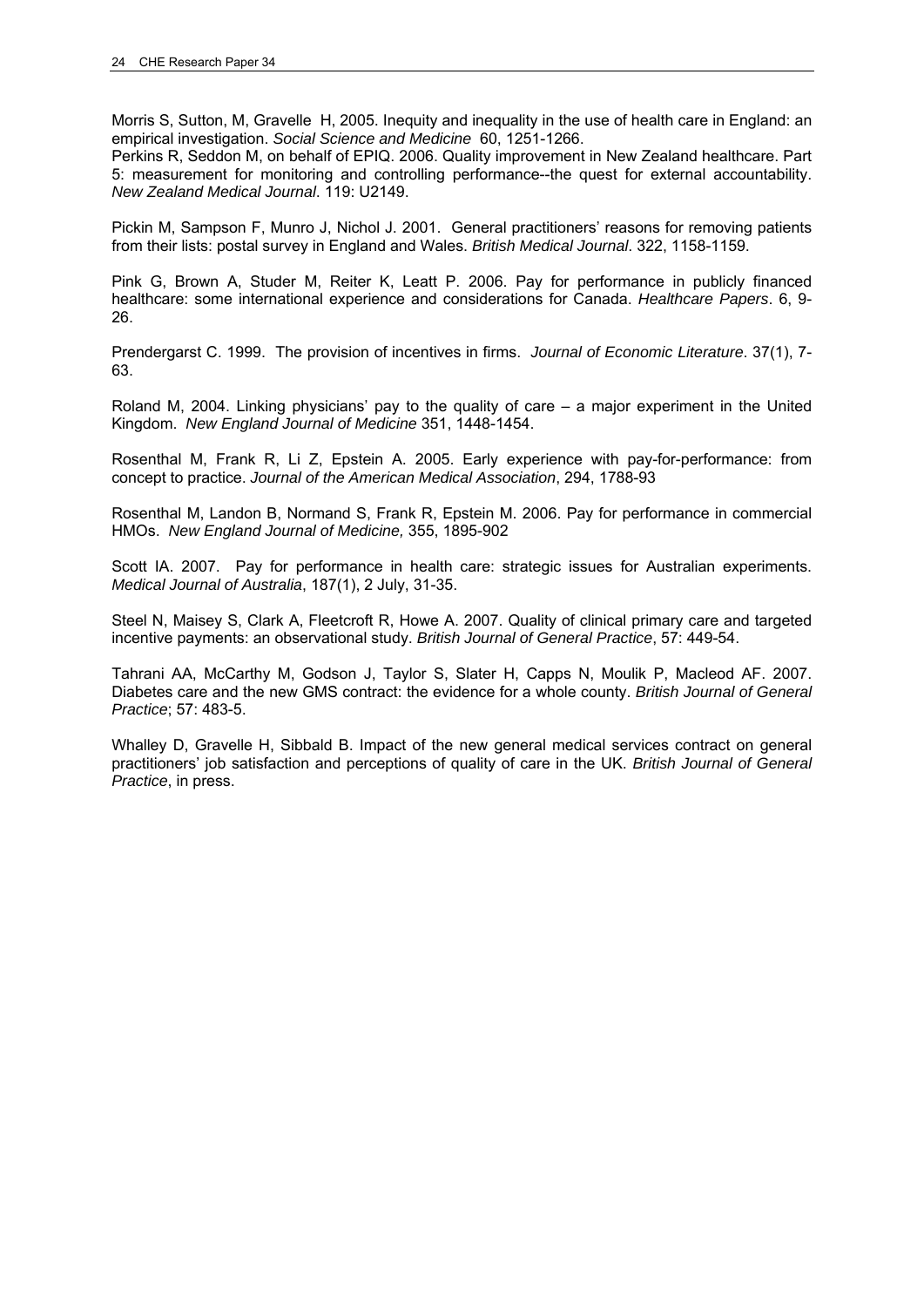## **Appendices**

### **A. Grounds for exception reporting**

A) patients who have been recorded as refusing to attend review who have been invited on at least three occasions during the preceding twelve months

B) patients for whom it is not appropriate to review the chronic disease parameters due to particular circumstances eg terminal illness, extreme frailty

C) patients newly diagnosed within the practice or who have recently registered with the practice, who should have measurements made within three months and delivery of clinical standards within nine months eg blood pressure or cholesterol measurements within target levels

D) patients who are on maximum tolerated doses of medication whose levels remain sub-optimal

E) patients for whom prescribing a medication is not clinically appropriate eg those who have an allergy, another contraindication or have experienced an adverse reaction

F) where a patient has not tolerated medication

G) where a patient does not agree to investigation or treatment (informed dissent), and this has been recorded in their medical records

H) where the patient has a supervening condition which makes treatment of their condition inappropriate eg cholesterol reduction where the patient has liver disease

I) where an investigative service or secondary care service is unavailable.

Source: GMS Statement of Financial Entitlements, 30 March 2005.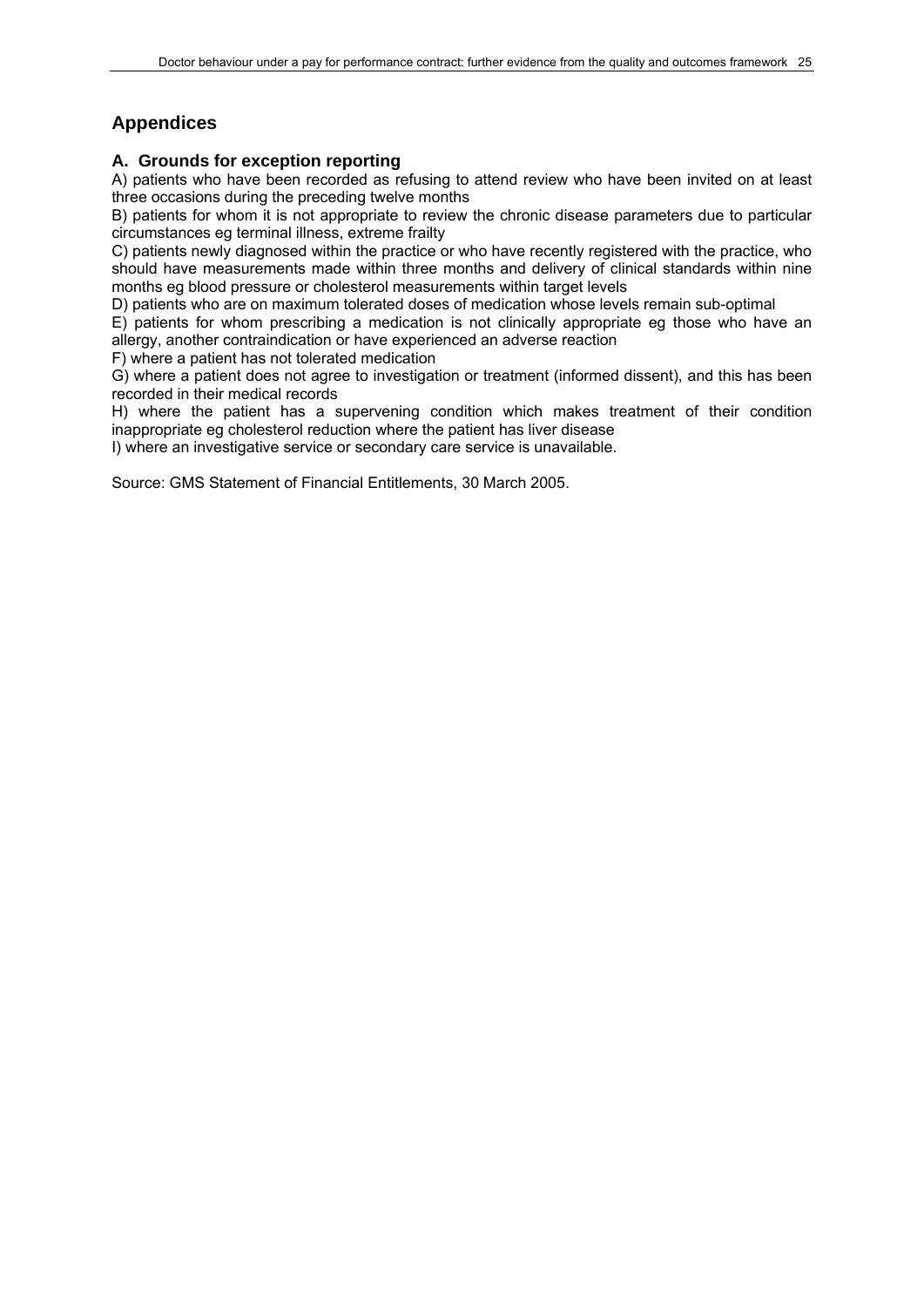#### **B. Reported prevalence and revenue**

#### **Notation**

 $R_{gki} = \pi_{gki}$ 

 $E_{gki}^{suc} = P_{gk} - D_{gki}$ <br> $N_{gki}$  $\alpha_{gki} = N_{gki}$  $\alpha_{\scriptscriptstyle{klL}}$  $\pi$ <sub>gki</sub>= $\pi$ <sub>ki</sub> $(\alpha$ <sub>gki</sub>  $\pi_{\scriptscriptstyle{ki}}^{\scriptscriptstyle{o}}$  $M_g$  practice population  $M_g$  practice population  $\left( \begin{array}{c} \mathbf{p} \ \mathbf{p}_{gk} \end{array} \right)^{\frac{1}{2}}$  ,  $\left( \begin{array}{c} 1 \ \mathbf{\nabla}^G \end{array} \right)^{\frac{1}{2}}$  $g_k$   $\begin{bmatrix} h \\ h_s \end{bmatrix}$   $\begin{bmatrix} h \\ h_s \end{bmatrix}$   $\begin{bmatrix} h \\ h_s \end{bmatrix}$  $F_{\rho k} = \left(\frac{P_{g k}}{I} \right)^2 \div \left(\frac{1}{I} \sum_{k} G \left(\frac{P_{k}}{I}\right)\right)$  $\left( \begin{array}{c} P_{\scriptscriptstyle{pk}} \end{array} \right)^{\frac{1}{2}}$   $\left( \begin{array}{c} 1 \\ 1 \end{array} \right)^{\frac{1}{\alpha}}$  $=\left(\frac{r_{gk}}{M_g}\right)^2+\left(\frac{1}{G}\sum_{h}\left(\frac{P_{hk}}{M_h}\right)^2\right)^2$ 

 $M_{g}$   $\left| G \right| \left| G \right| M$ 

*Pgk* prevalent patients reported in disease domain *k* by practice g *Dgki* patients declared suitable for indicator *i* in domain *k* number of patients exception reported for indicator *i* number of patients for whom indicator *i* achieved /*Dgki* reported achievement rate for indicator *i* lower achievement threshold for indicator *i* <sup>α</sup>*kiU* upper achievement threshold for indicator *i* ) points achieved for indicator *i* 

maximum points achievable for indicator *i*

national average price (value) per point  $v_{gk} = vF_{gk}M/dm$  *Value per point for indicators in domain k in practice g* 

adjusted disease prevalence factor for domain *k* for practice

 *vgk* revenue from indicator *i* in domain *k*.

Practice *g* revenue from indicator *i* in disease domain *k* is

*g*

$$
R_{gki} = \nu \Big[ M_g / \bar{M} \Big] \pi_{ki} (\alpha_{gki}) \Big[ P_{gk} / M_g \Big]^{\frac{1}{2}} \Big[ G^{-1} \sum_h (P_{hk} / M_h)^{\frac{1}{2}} \Big]^{-1}
$$
  
=  $\overline{\nu}_g \pi_{ki} (\alpha_{gki}) F_{gk} (P_{gk})$  (1)

 $\omega_{\text{other}} = \pi_{\text{gki}} = \pi_{\text{ki}} (\alpha_{\text{gki}}) = \pi_{\text{ki}}^o \min\{1, \max\{(\alpha_{\text{gki}} - \alpha_{\text{kil}})/(\alpha_{\text{kil}} - \alpha_{\text{kil}}), 0\}\}\$ and  $\alpha_{\text{gki}} = N_{\text{gki}}/(P_{\text{gki}} - E_{\text{gki}})$ . For  $\alpha_{gki} \in (\alpha_{kil}, \alpha_{kil})$ ,  $\partial R_{gki} / \partial P_{gk}$  has the same sign as

$$
-\frac{\alpha_{gki}}{(P_{gk} - E_{gki})} P_{gk}^{\frac{1}{2}} \Big[ \sum_{h} (P_{hk} / M_{h})^{\frac{1}{2}} \Big]^{-1} + (\alpha_{gki} - \alpha_{kil}) \Big\{ \frac{1}{2} P_{gk}^{-\frac{1}{2}} \Big[ \sum_{h} (P_{hk} / M_{h})^{\frac{1}{2}} \Big]^{-1} - P_{gk}^{\frac{1}{2}} \Big[ \sum_{h} (P_{hk} / M_{h})^{\frac{1}{2}} \Big]^{-2} \frac{1}{2} P_{gk}^{-\frac{1}{2}} M_{g}^{-\frac{1}{2}} \Big\} < -\frac{\alpha_{gki}}{(P_{gk} - E_{gki})} P_{gk}^{\frac{1}{2}} \Big[ \sum_{h} (P_{hk} / M_{h})^{\frac{1}{2}} \Big]^{-1} + (\alpha_{gki} - \alpha_{kil}) \frac{1}{2} P_{gk}^{-\frac{1}{2}} \Big[ \sum_{h} (P_{hk} / M_{h})^{\frac{1}{2}} \Big]^{-1} = \Bigg[ -\frac{\alpha_{gki}}{(P_{gk} - E_{gki})} + (\alpha_{gki} - \alpha_{kil}) \frac{1}{2P_{gk}} \Big[ P_{gk}^{\frac{1}{2}} \Big[ \sum_{h} (P_{hk} / M_{h}) \Big]^{-1} < 0 \tag{2}
$$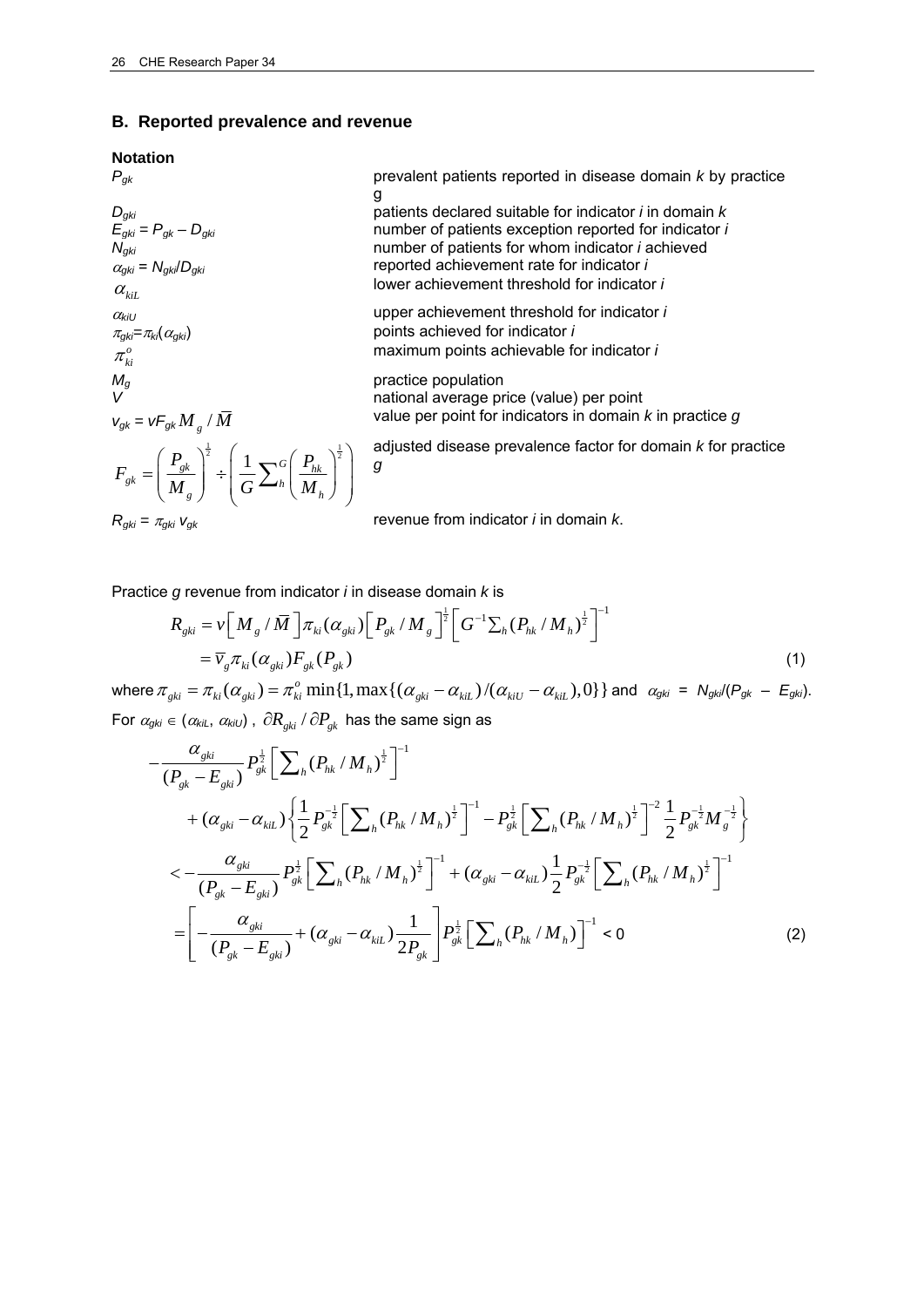#### **C. Comparative statics**

The practice objective function is

$$
s(N, E, P) = bN + R(N, E, P) - C(N, E, P)
$$
  
=  $bN + \overline{v}\pi(\alpha)F(P) - c_{N1}N - c_{E1}(|E - E^o|/P^o) - c_{P1}(|P - P^o|/M)$   

$$
-\frac{1}{2}\Big[c_{N2}N^2 + c_{E2}((E - E^o)/P^o)^2 + c_{P2}((P - P^o)/M)^2\Big]
$$
(1)

*R* is twice differentiable except at  $\alpha_l$  where the derivative of points  $\pi(\alpha)$  with respect to achievement  $\pi'$ jumps from zero to positive and at  $\alpha_U$  where it jumps down to zero. *C* is also twice differentiable except at  $E^{\circ}$  (and  $P^{\circ}$ ) where the derivative with respect to E (and P) jumps from negative to positive.

*Proposition 1. For any given vector of cost parameters, true prevalence, true exceptions and list size, there exist b<sub>1</sub>, b<sub>2</sub>, b<sub>3</sub>, b<sub>4</sub> (with b<sub>1</sub> < b<sub>2</sub> < b<sub>3</sub> < b<sub>4</sub>) such that for all b < b<sub>1</sub> the practice optimum has*  $\alpha$  *<*  $\alpha$ *<sub>l</sub> , for*  $b \in (b_1, b_2)$  *the optimum has*  $\alpha \in (\alpha_1, \alpha_1)$  *and for b > b<sub>4</sub> the optimum has*  $\alpha > \alpha_0$ *.* 

#### *Solutions with* α *<* <sup>α</sup>*<sup>L</sup>*

The first order conditions are

 $s_N = b - C_N \le 0, \quad N \ge 0, \quad s_N N = 0$  (2)

$$
s_E^+ = -C_E^+ > 0 > s_E^- = -C_E^- \tag{3}
$$

$$
s_P^+ = -C_P^+ > 0 > -C_P^- \tag{4}
$$

where superscripts +, - indicate left and right sided derivatives with respect to *E* evaluated at  $E^{\tau_L} = E^c$ and similarly for P at  $P^{\perp} = P^{\circ}$ . The solution has  $E^{\perp} = E^{\circ}$ ,  $P^{\perp} = P^{\circ}$  since gaming generates no additional revenue when  $\alpha < \alpha_U$ . Since  $s_N(0, E^0, P^0) = b - C_N(0, E^0, P^0) = b - c_{P1}$  and  $c_{P1}$  is finite there always exists a sufficiently high *b* (*b*<sub>1</sub>) (or small  $c_{P1}$ ) such that  $N^L(b) > 0$  for  $b > b_1$ . It is also obvious that  $N^{\mu}(b)$  (and hence  $\alpha^{\mu} = N^{\mu}/(P^{\mu} - E^{\mu})$ ) is increasing in *b*.

#### *Solutions with*  $\alpha \in (\alpha_L, \alpha_U)$

Consider first solutions with  $\alpha \in (\alpha_L, \alpha_U)$  and where the cost parameters  $c_{E1}$  and  $c_{P1}$  are small enough that the optimal  $E^{\text{UL}} \neq E^{\text{o}}$  and  $P^{\text{UL}} \neq P^{\text{o}}$ . The first order conditions are

$$
s_N = b + R_{N} - C_N = b + \overline{v}\pi' \alpha_N F - C_N = 0
$$
\n<sup>(5)</sup>

$$
s_E = R_E - C_E = \overline{v}\pi'\alpha_E F - C_E = 0
$$
\n<sup>(6)</sup>

$$
s_p = R_p - C_p = \overline{v}\pi'\alpha_p F + \overline{v}\pi(\alpha)F' - C_p = 0
$$
\n<sup>(7)</sup>

Recall that when  $\alpha \in (\alpha_L, \alpha_U)$ ,  $R_E > 0$  and  $R_P < 0$ , so that the solution has  $C_E > 0$  and  $C_P < 0$  which requires  $E^{\text{UL}} > E^{\text{o}}$  and  $P^{\text{UL}} < P^{\text{o}}$ .

The second order partials of *s*(*N*,*E*,*P*) are

$$
S_{NN} = -C_{NN} < 0 \tag{8}
$$

$$
S_{EE} = \overline{v}\pi' \alpha_{EE} F - C_{EE} < 0 \tag{9}
$$

$$
S_{PP} = \overline{v}\pi'\alpha_{PP}F + 2\overline{v}\pi'\alpha_{P}F' + \overline{v}\pi F'' - C_{PP} < 0 \tag{10}
$$

$$
s_{NE} = \overline{v} \pi' \alpha_{NE} F > 0 \tag{11}
$$

$$
s_{_{NP}} = \overline{\nu}\pi'\alpha_{_{NP}}F + \overline{\nu}\pi'\alpha_{_N}F'
$$

$$
= N^{-1} \left[ \overline{v} \frac{\pi^{\circ}}{\alpha_{U} - \alpha_{L}} \alpha_{P} F + \overline{v} \frac{\pi^{\circ} (\alpha - \alpha_{L})}{\alpha_{U} - \alpha_{L}} F' + \overline{v} \frac{\pi^{\circ} \alpha_{L}}{\alpha_{U} - \alpha_{L}} F' \right]
$$
  

$$
= N^{-1} \left[ R_{P} + \overline{v} \frac{\pi^{\circ} \alpha_{L}}{\alpha_{U} - \alpha_{L}} F' \right] < 0
$$
 (12)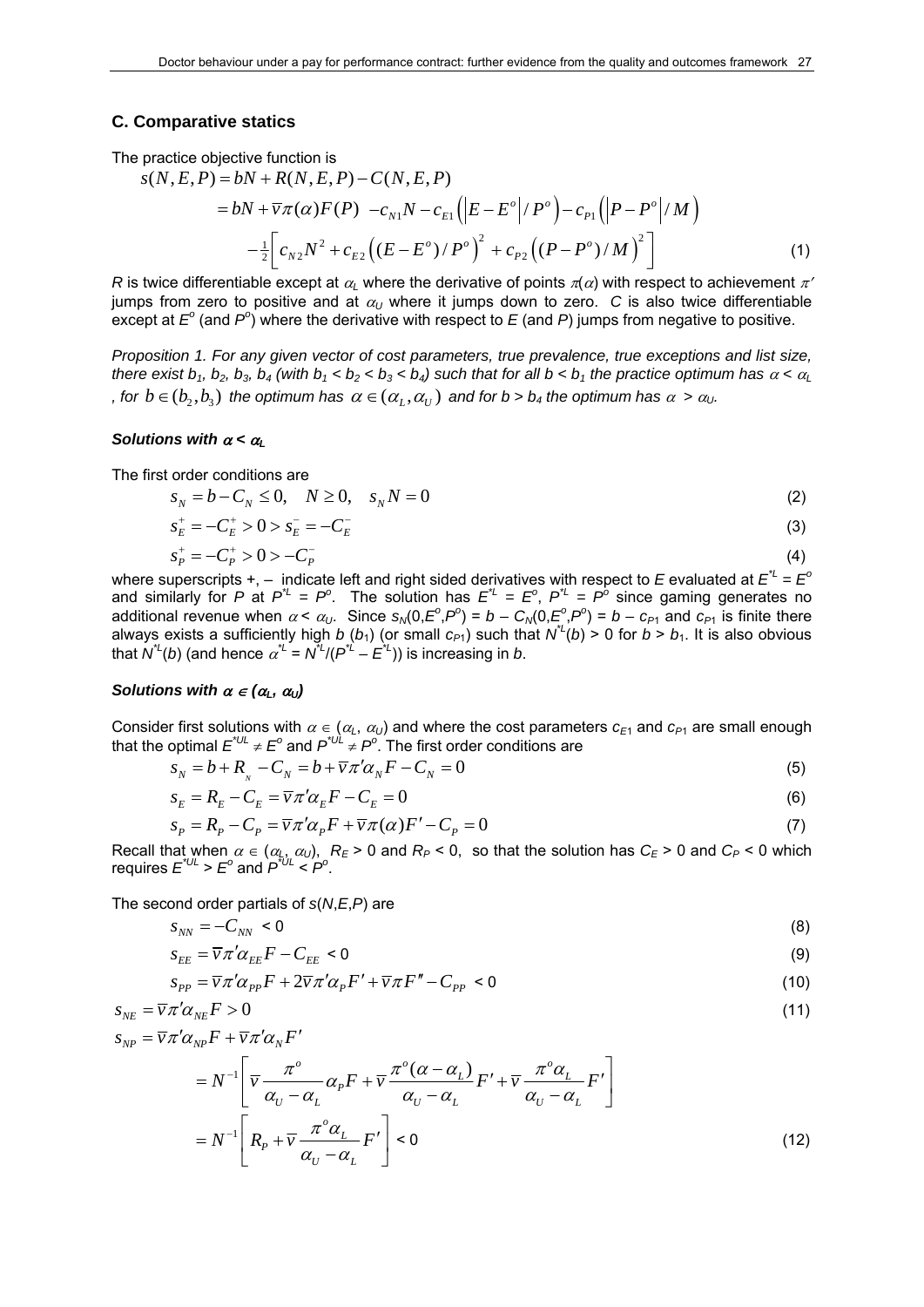$$
S_{EP} = \overline{v}\pi'\alpha_{EP}F + \overline{v}\pi'\alpha_E F' = \overline{v}\pi' 2\alpha_{NP}\alpha F + \overline{v}\pi'\alpha_N\alpha F'
$$
  
=  $\alpha \left[ s_{NP} + \overline{v}\pi' 2\alpha_{NP}\alpha F \right] < 0$  (13)

The sign of  $s_{NN}$  follows from the convexity of the cost function. Since  $\alpha_{EE} = \alpha_{PP} > 0$ , the signs of  $s_{EE}$ and *s<sub>PP</sub>* require the stronger restrictions that marginal costs of *E* and *P* are increasing faster than the marginal revenue from *E* and *P*.  $s_{NE} > 0$  follows from  $\alpha_{NE} > 0$ .  $s_{NP} < 0$  since adding the term

 $\sqrt[m]{\pi}^o \alpha_L (\alpha_U - \alpha_L)^{-1} F'$  to  $R_p$  changes the square bracketed term in (2) to  $-\frac{\alpha_{gki}}{(P_{\alpha_L} - E_{\alpha_{ki}})} + \frac{\alpha_{gki}}{2P_{\alpha_{ki}}}$  $P_{gk} - E_{gki}$ ) 2 $P_{gk}$  $-\frac{\alpha_{gki}}{(P_{\alpha} - E_{\alpha ij})} + \frac{\alpha_{gki}}{2P_{\alpha k}} < 0.$ 

Finally  $s_{EP}$  < 0 because  $s_{NP}$  < 0 and  $\alpha_{NP}$  < 0.

The signs of the cross partials are not sufficient to ensure that *s*(*N*,*E*,*P*) is strictly concave but they do ensure some definite comparative static results. Since  $s_{Nb} = 1$ ,  $s_{Eb} = 0$ ,  $s_{Pb} = 0$  we have

$$
\frac{\partial N^{*UL}}{\partial b} = -\Big[ s_{EE} s_{PP} - (s_{PE})^2 \Big] \Delta^{-1} > 0 \tag{14}
$$

$$
\frac{\partial E^{*UL}}{\partial b} = \left[ s_{EN} s_{PP} - s_{PN} s_{EP} \right] \Delta^{-1} > 0 \tag{15}
$$

$$
\frac{\partial P^{*UL}}{\partial b} = -\Big[s_{EN}s_{PE} - s_{PN}s_{EE}\Big]\Delta^{-1} < 0\tag{16}
$$

where the Hessian Δ < 0 since *s*(*N*,*E*,*P*) is locally concave in the neighbourhood of the solution. Local concavity also implies that the principal minor  $s_{EESPP} - (s_{PE})^2 > 0$ , hence establishing the sign of (14). The signs (15) and (16) follow from  $\Delta$  < 0 and the signs of the cross partials previously established.

Since 
$$
\partial N^{U_L}/\partial b > 0
$$
 and  $\frac{\partial P^{*UL}}{\partial b} - \frac{\partial E^{*UL}}{\partial b} < 0$  we also have  $\partial \alpha^{U_L}/\partial b > 0$ .

Given the separability of cost function in *N*, *E*, and *P* similar arguments establish that an increase in  $c_{M1}$  or  $c_{M2}$  reduces  $N^{UL}$  and  $E^{UL}$ , increases  $P^{UL}$ , and hence reduces  $\alpha^{UL}$ .

Now consider solutions with  $\alpha \in (\alpha_L, \alpha_U)$  and the cost parameter  $c_{E1}$  large enough that the optimal  $E^{\prime\prime\prime} = E^{\circ}$  so that the first order conditions are

$$
s_N = b + R_{N} - C_N = b + \overline{v}\pi' \alpha_N F - C_N = 0
$$
\n<sup>(17)</sup>

$$
s_E^+ = R_E - C_E^+ > 0 > s_E^- = R_E - C_E^- \tag{18}
$$

$$
s_p = R_p - C_p = \overline{v}\pi'\alpha_p F + \overline{v}\pi(\alpha)F' - C_p = 0
$$
\n(19)

where  $s_E^+, s_E^-$  are the left and right sided derivatives of  $s$  with respect to  $E$  evaluated at  $E^o$ . Then we can use the local concavity of *s* in *N* and *P* and the signs of  $s_{NN}$  and  $s_{NP}$  to establish that  $\partial N^{U_L}/\partial b > 0$ , ∂*P\*UL*/∂*b* < 0 and ∂<sup>α</sup> *\*UL*/∂*b* > 0. If the first order condition (18) on *E* is replaced by

$$
s_E^+ = R_E - C_E^+ > 0 = s_E^- = R_E - C_E^- \tag{20}
$$

Then an increase in *b* will also increase  $E^{\text{UL}}$  from  $E^{\text{o}}$ . (Suppose not. But then the increase in  $\alpha^{\text{UL}}$  via the increase in  $N^{'UL}$  and the reduction in  $P^{'UL}$  will increase  $R_E$  =  $\overline{v}\pi^o(\alpha_{_U}-\alpha_{_L})^{-1}N(P-E^o)^{-2}$  and

$$
s_{\scriptscriptstyle E}^->0\;.)
$$

Similar arguments apply to cases where  $\alpha \in (\alpha_L, \alpha_U)$  with  $P^{\dagger UL} = P^{\circ}$  and where  $\alpha \in (\alpha_L, \alpha_U)$  with  $E^{\dagger UL} =$  $E^0$ ,  $P^{\dagger UL} = P^0$ . Thus for all solutions with  $\alpha \in (\alpha_L, \alpha_U)$  we have established that  $\partial N^{\dagger UL}/\partial b > 0$ ,  $\partial E^{\dagger UL}/\partial b$ ≥ 0, ∂*P\*UL*/∂*b* ≤ 0 and ∂<sup>α</sup> *\*UL*/∂*b* > 0, with strict inequalities holding for low enough marginal costs of gaming.

#### *Existence of solutions with*  $\alpha \in (\alpha_L, \alpha_U)$

The first order condition (2) for solutions with  $\alpha < \alpha_L$  implies that  $N^L(b) = (b - c_{M1})/c_{N2}$  for  $b \ge b_1 = c_{P1}$ . Now consider *b'* defined by  $N^{t}(b') = \alpha_L(P^o - E^o)$ . We have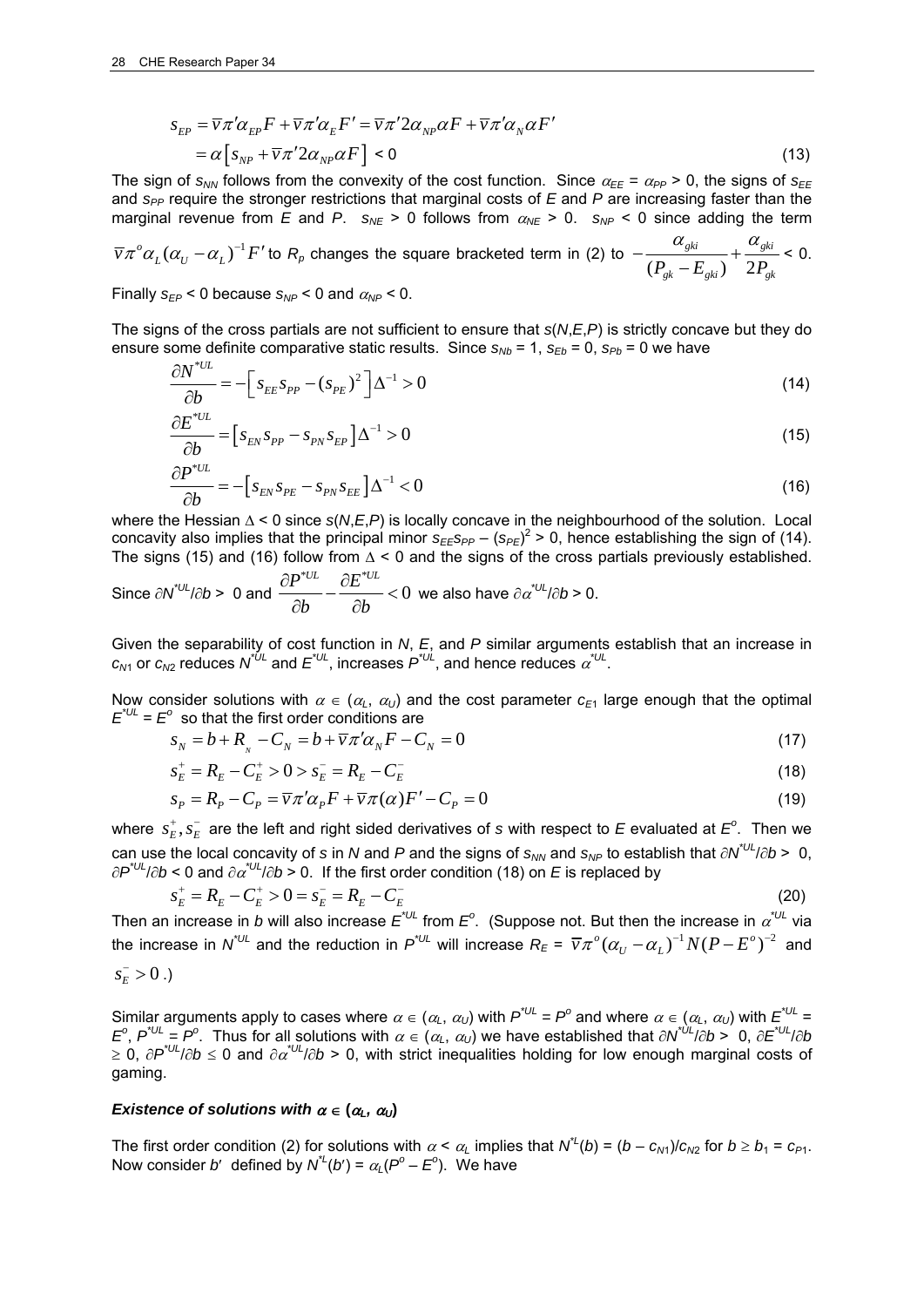$$
s_N^+ = b' - C_N = 0 < s_N^- = \overline{v}\pi'(P^o - E^o)^{-1} + b' - C_N \tag{21}
$$

Hence there must exist a  $b_2 < b'$  such that

$$
b_2 - C_N(N^{*L}(b_2)) = 0 = b_2 + \overline{\nu}\pi'\left(P^*(b_2) - E^*(b_2)\right)^{-1} - C_N(N^{*LU}(b_2))
$$
\n(22)

and the practice is indifferent between the two solutions at  $b_2$ . For  $b > b_2$  it strictly prefers solutions with  $\alpha > \alpha_L$ .

#### *Solutions with*  $\alpha \in (\alpha_0, 1)$

Solutions above the upper threshold with  $\alpha \in (\alpha_{\mathfrak{U}}, 1)$  satisfy

$$
s_N = b - C_N = 0 \tag{23}
$$

$$
s_E^+ = -C_E^+ > 0 > -C_E^- \tag{24}
$$

$$
s_p = R_p - C_p = \overline{v}\pi^o F' - C_p = 0
$$
\n<sup>(25)</sup>

and  $E^{\prime\prime} = E^{\circ}$ ,  $P^{\prime\prime} > P^{\circ}$ . Since *N* does not affect *s<sub>P</sub>* increases in *b* or reductions in the marginal cost of *N* have no effect on  $P^*$  and  $E^*$  but do increase  $N^U$  and  $\alpha^U$ . With sufficiently high *b* or low marginal cost parameters on *N* the solution  $N^U = P^U - E^O$ ,  $\alpha^U = 1$  is obtained.

#### *Solutions with*  $\alpha = \alpha_U$

The first order condition (5) on *N* for solutions with  $\alpha \in (\alpha_L, \alpha_U)$  solves for

$$
N^{*UL}(b) = \frac{R_N + b - c_{P1}}{c_{P2}} = \frac{\pi^o \left[ (\alpha_U - \alpha_L) \left( P^{*UL}(b) - E^{*UL}(b) \right) \right]^{-1} + b - c_{P1}}{c_{P2}} \tag{26}
$$

We know that *P\*UL*(*b*) is decreasing and *E\*UL*(*b*) increasing in *b*. Hence *N\*UL*(*b*) increases at least linearly with *b* and so must  $\alpha^{''UL}(b)$ . Hence there exists  $b_3 > b_2$  such that  $\lim_{b^+ \to b_3} \alpha^{*UU}(b) = \alpha_U$  where  $\overline{3}$  $b^+$  $\rightarrow b$ limit is from below. The same conclusion holds if  $E^{\text{UL}}(b) = E^{\text{o}}$  or  $P^{\text{UL}}(b) = P^{\text{o}}$ .

The first order condition on *N* for solutions with  $\alpha \in (\alpha_U, 1)$  solves for

$$
N^{*L}(b) = \frac{b - c_{p_1}}{c_{p_2}}\tag{27}
$$

which is increasing linearly with *b*. So is <sup>α</sup> *\*U*(*b*) since *E\*U* and *P\*U* do not vary with *b*. Thus there exists a *b*<sub>4</sub> such that  $\lim_{b \to b_4} \alpha^{*U}(b) = \alpha_U$  where the limit is from above. Since  $P^{*U_L}(b) \le P^{\circ} \le P^{*U}(b)$  and 4  $b^ \rightarrow b$  $E^{\text{UL}}(b) \geq E^{\circ} = E^{\text{UL}}$  comparison of (26) and (27) shows that  $b_4 > b_3$ .

For solutions  $b \in (b_3, b_4)$  where  $\alpha = \alpha_U$ , we substitute for  $N = \alpha_U(P - E)$  in  $s(N,E,P)$  and obtain the first order conditions

$$
-C_E - \alpha_U (b - C_N) = 0
$$
  

$$
R_P - C_P + \alpha_U (b - C_N) = 0
$$

when  $E^{*U}(b) > E^o$  and  $P^{*U}(b) < P^o$ . Differentiation respect to *b* shows that  $\partial E^{*U}(b)/\partial b$  < 0,  $\partial P^{*U}(b)/\partial b > 0$  and  $\partial N^{*U}(b)/\partial b > 0$ . If solutions with  $\alpha = \alpha_U$  have  $E^{*U}(b) > E^o$  and  $P^{*U}(b) = P^o$ , then  $\partial E^{*U}(b)/\partial b$  < 0 and  $\partial N^{*U}(b)/\partial b$  > 0. Conversely if  $E^{*U}(b)$  =  $E^{\circ}$  and  $P^{*U}(b)$  <  $P^{\circ}$ , then  $\partial P^{*U}(b)/\partial b$  > 0 and  $\partial N^{*U}(b)/\partial b$  > 0. Finally if  $E^{*U}(b)$  =  $E^{\circ}$  and  $P^{*U}(b)$  =  $P^{\circ}$ , then  $\partial N^{*U}(b)/\partial b = 0.$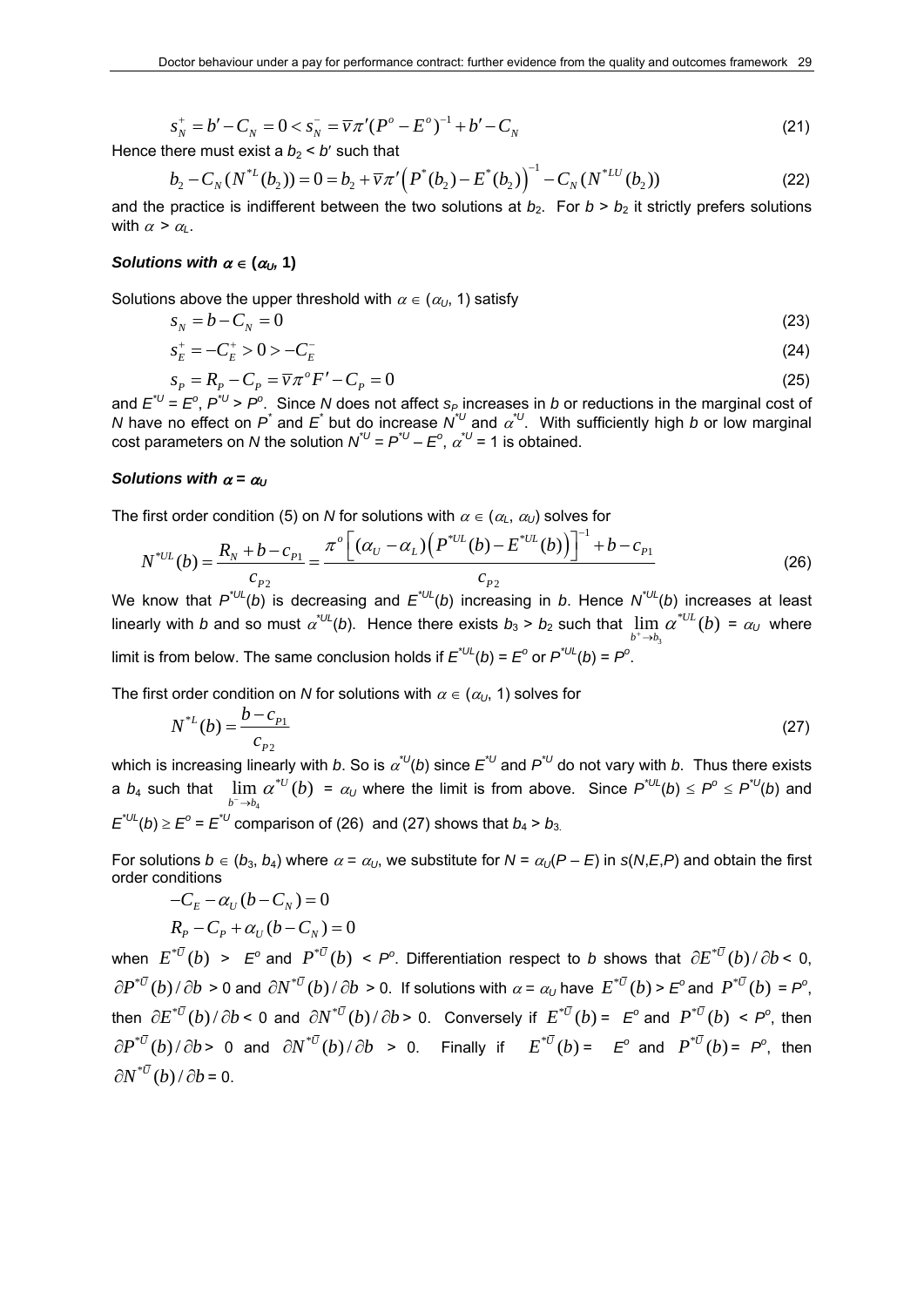We summarise the comparative static properties of the model within solution types in the table.

### **Comparative statics**

|                             |                                          | Effect on |           |   |           |
|-----------------------------|------------------------------------------|-----------|-----------|---|-----------|
| Increase in                 | Solution type                            | N         | Ε         | P | $\alpha$  |
| Altruism b (or reduction in | $\alpha \in (\alpha_L, \alpha_U)$        | ÷.        | $\ddot{}$ |   | $\ddot{}$ |
| marginal cost of N)         | $\alpha > \alpha_{U}$                    | $\ddot{}$ | 0         | 0 | $\ddot{}$ |
| List size M; maximum        | $\alpha \in (\alpha_L, \alpha_U)$        | ÷.        | $\ddot{}$ |   | $\ddot{}$ |
| points $\pi^o$              | $\alpha > \alpha_{U}$                    | 0         | 0         | ÷ |           |
|                             | $\alpha \in (\alpha_L, \alpha_U)$        | ÷.        | $\ddot{}$ |   | $\ddot{}$ |
| True exceptions $E^{\circ}$ | $\alpha > \alpha$ <sub>U</sub>           | 0         | 0         | 0 | $\Omega$  |
|                             | $\alpha \in (\alpha_L, \alpha_U)$        |           |           | ÷ |           |
| True prevalence $P^{\circ}$ | $\alpha > \alpha_{\scriptscriptstyle U}$ | 0         | 0         | + |           |